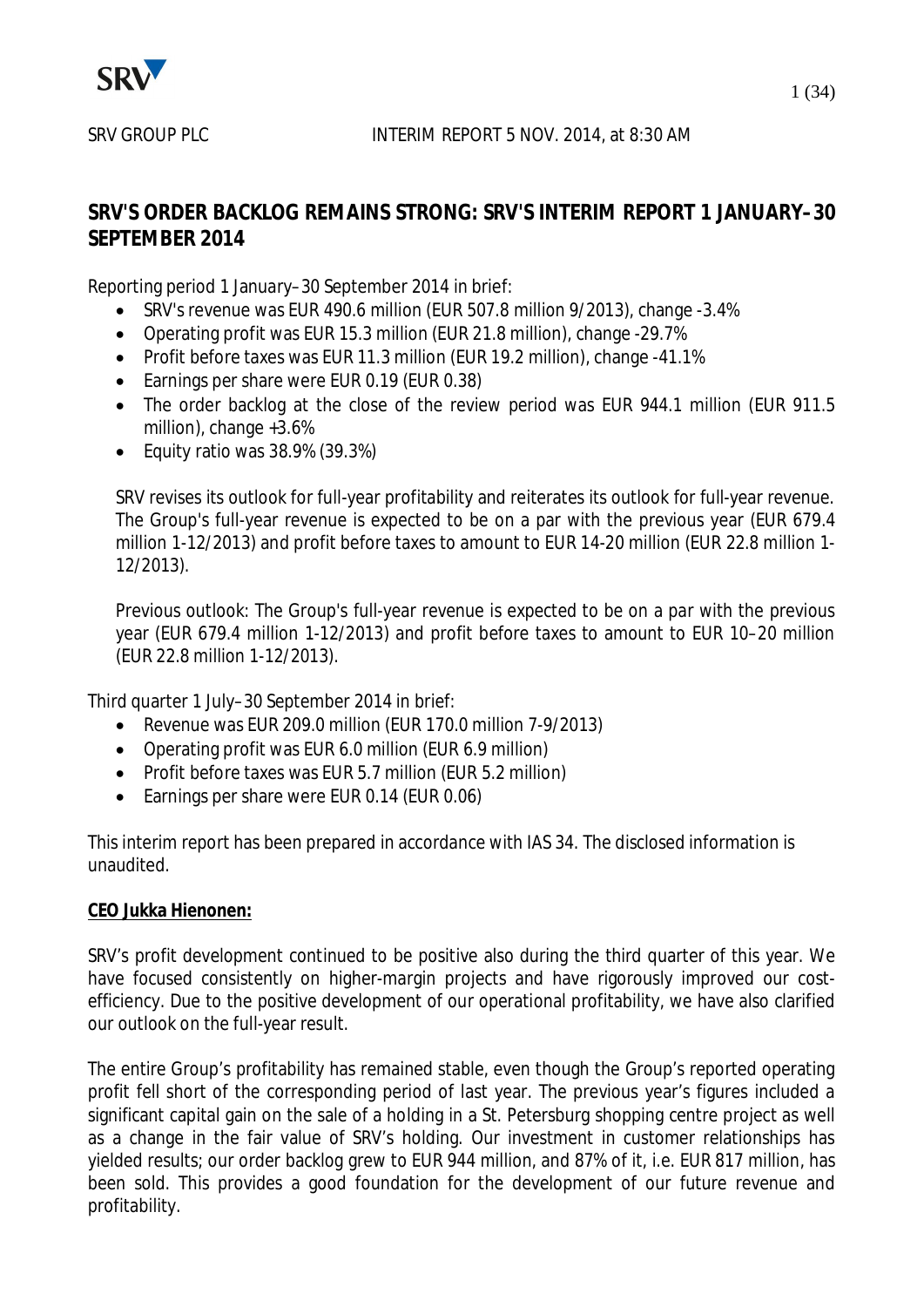

In Finland, business profitability is clearly at a better level than last year. Of SRV's revenue, Finland accounts for over 90%, so its weighting in the Group result is significant. The operating result of our International Operations is affected by the timing of the recognition of long projects.

Our interim result must be considered against an environment where the market situation in our industry has been weak. The business premises market has long been subdued due the large number of vacant premises. In the housing market, consumer demand has been low, even though a pick-up in demand has been perceptible this autumn.

Last year and at the beginning of this year we reduced our housing production directed at consumers. In contrast, we have sold and built for institutional investors and housing funds rental housing projects that we developed ourselves. The gradual pick-up of the consumer market has encouraged us to make start-up decisions on new consumer projects in the Helsinki Metropolitan Area and the Tampere Region since last spring. Sales of the new projects have begun on a positive note. There is continuing demand for small apartments. On the other hand, we have built larger family apartments within the framework of minimum square metre regulations, most of which as regulated HITAS production.

The long-prepared Kalasatama REDI project, which halted due to a planning appeal, is advancing towards the launch of full-scale construction. We have assembled a group of investors for the capitalisation and implementation of the REDI shopping centre and parking facility, which has accelerated leasing and bank financing negotiations. Already 20% of REDI has been leased and our goal is to finalise bank loan negotiations during this year. With the start-up of the REDI project in mind, we lightened our balance sheet by selling in Espoo the Derby Business Park, where our head office is also located. The Derby sale, combined with the positive development of our profitability, our strong financing capacity and our nearly 39% self-sufficiency, facilitates our goal of retaining a significant 45% ownership of REDI.

In St. Petersburg, Russia we are continuing the construction of the Okhta Mall shopping centre, which has advanced without delays. With the weakening of the rouble, the project's cost estimate has fallen by around EUR 20 million. Tenant acquisition at the project has progressed well and project financing has been secured. In St. Petersburg, customer numbers at the Pearl Plaza shopping centre, which we partly own, were nearly 600,000 in August and new records have repeatedly been set.

Our large shopping centre projects in Finland and Russia are proceeding, even though the financial crisis and global political events have placed obstacles in our path. We have made the necessary adjustments and have ensured the advance of the projects. Projects cannot start and stop on the basis of individual economic or political fluctuations; they must be taken forward with a long-term view.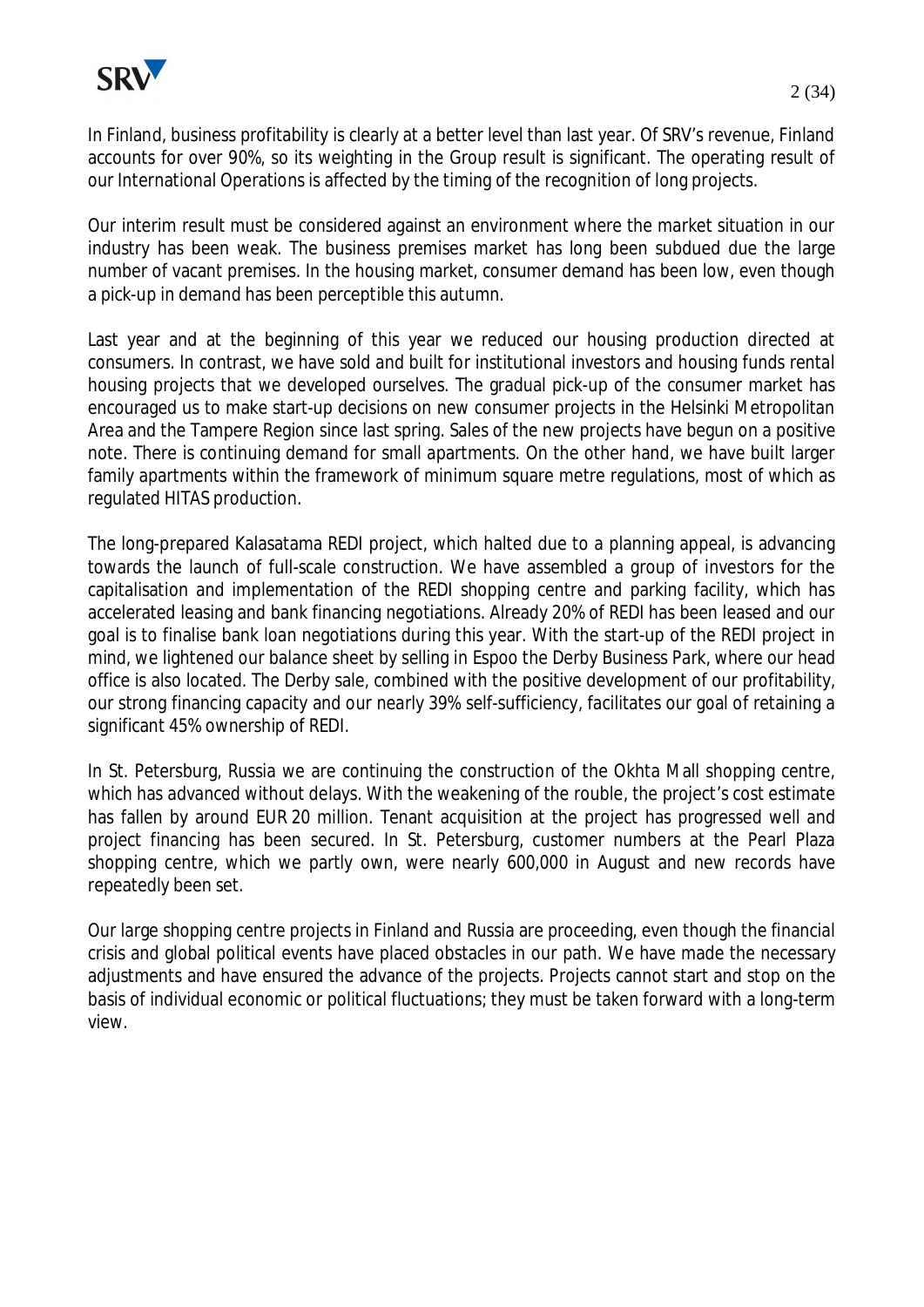

## **SRV GROUP PLC'S INTERIM REPORT 1 JANUARY–30 SEPTEMBER 2014**

| Group key figures                 | $1 - 9/$ | $1 - 9/$ | change,     | change, | $7 - 9/$ | $7 - 9/$ | $1-12/$ |
|-----------------------------------|----------|----------|-------------|---------|----------|----------|---------|
| (IFRS, EUR million)               | 2014     | 2013     | <b>MEUR</b> | %       | 2014     | 2013     | 2013    |
| Revenue                           | 490.6    | 507.8    | $-17.2$     | $-3.4$  | 209.0    | 170.0    | 679.4   |
| Operating profit                  | 15.3     | 21.8     | $-6.5$      | $-29.7$ | 6.0      | 6.9      | 26.4    |
| Financial income and expenses,    |          |          |             |         |          |          |         |
| total                             | $-4.0$   | $-2.6$   | $-1.4$      |         | $-0.2$   | $-1.7$   | $-3.6$  |
| Result before taxes               | 11.3     | 19.2     | $-7.9$      | $-41.1$ | 5.7      | 5.2      | 22.8    |
| Order backlog                     | 944.1    | 911.5    | 32.6        | 3.6     |          |          | 825.8   |
| New agreements                    | 592.3    | 532.4    | 59.9        | 11.2    | 90.3     | 107.9    | 600.7   |
| Operating profit, %               | 3.1      | 4.3      |             |         | 2.9      | 4.0      | 3.9     |
| Net profit, %                     | 2.1      | 3.3      |             |         | 2.9      | 2.0      | 2.7     |
| Equity ratio, %                   | 38.9     | 39.3     |             |         |          |          | 36.4    |
| Net interest-bearing debt         | 255.1    | 227.1    | 28.1        | 12.4    |          |          | 215.8   |
| Gearing, %                        | 111.6    | 102.8    |             |         |          |          | 97.1    |
| Return on investment, %           | 4.4      | 6.4      |             |         |          |          | 5.4     |
| Return on equity, %               | 6.0      | 10.4     |             |         |          |          | 8.4     |
| Earnings per share, EUR           | 0.19     | 0.38     | $-0.19$     | $-50.0$ | 0.14     | 0.06     | 0.39    |
| Equity per share, EUR             | 5.14     | 4.95     | 0.19        | 3.8     |          |          | 4.99    |
| Share price at end of period, EUR | 3.67     | 4.41     | $-0.74$     | $-16.8$ |          |          | 4.05    |
| Weighted average number of        |          |          |             |         |          |          |         |
| shares outstanding, millions      | 35.5     | 35.5     |             | 0.1     |          |          | 35.5    |
|                                   |          |          |             |         |          |          |         |

## **Overall review**

The Group's order backlog rose to EUR 944.1 million (EUR 911.5 million 9/2013) thanks to growth in new contractor agreements. The share of the order backlog that has been sold is 87 per cent, which amounts to EUR 817 million in total. The unsold share of the order backlog declined to EUR 127 million (EUR 207 million 9/2013). The value of the Group's new orders increased to EUR 592.3 million (EUR 532.4 million 1-9/2013).

The Group's revenue declined to EUR 490.6 million (EUR 507.8 million 1-9/2013). Revenue from domestic business construction grew when the sale of the developer-contracted Derby Business Park property was completed in the third quarter. Revenue from housing targeted at Finnish consumers decreased as the number of completed residential units (186) fell to under half of the previous year's level (388 1-9/2013). Revenue for International Operations in the comparison period, 1-9/2013, was increased by the sale of the 55 per cent stake in the Okhta Mall shopping centre project in June 2013 and the construction volume of the final phase of the Pearl Plaza shopping centre.

Consolidated operating profit was EUR 15.3 million (EUR 21.8 million) and the operating profit margin was 3.1 per cent (4.3%). The operating profit of Domestic Operations improved substantially. Consolidated operating profit decreased, as operating profit for the comparison period included capital gains from the sale of the 55 per cent holding in the Okhta Mall shopping centre project in St Petersburg in June 2013. In addition, operating profit for the comparison period was increased by the EUR 8.3 million change in the fair value of the holding in the Okhta Mall shopping centre following the surrender of SRV's controlling interest in a transaction carried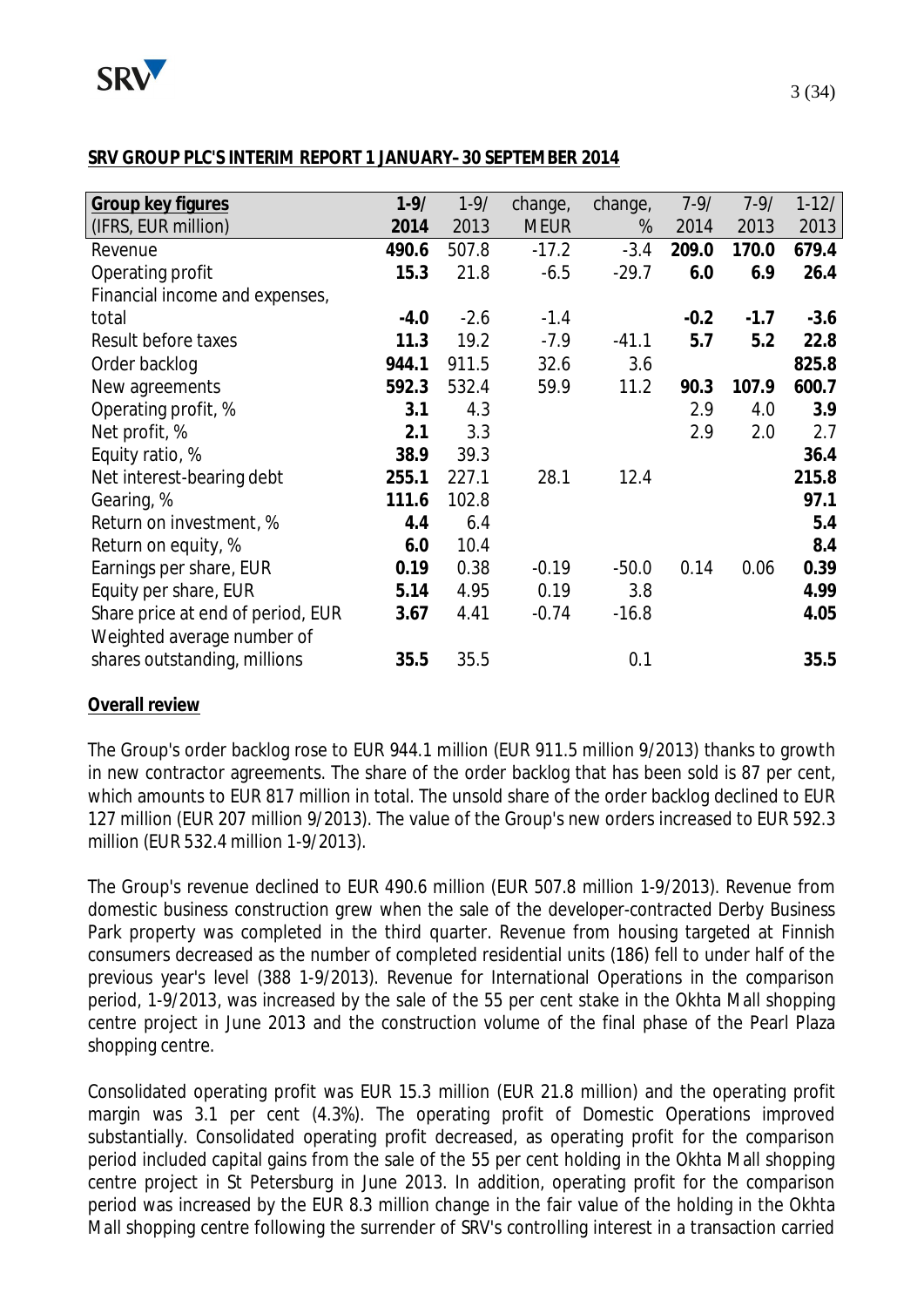

out in June and the subsequent measurement of its remaining holding at fair value based on the sale of the majority holding.

Several factors contribute to the quarterly variation in the operating profit and operating profit margin: SRV's own projects are recognised as income upon delivery, the part of the order backlog that is continuously recognised as income mainly consists of low-margin contracting, a share equivalent to the ownership of SRV's associated companies is eliminated from the profit margins of construction carried out for these companies, and the project development nature of operations.

The Group's net financial expenses rose to EUR 4.0 million (EUR 2.6 million). Interest expenses for the review period increased due to the fixed-interest bond issued in December 2013. Financial income for the comparison period was increased by interest income from SRV's associated company Etmia II, which during Q2/2013 refinanced its construction funding obtained from SRV with a long-term project loan of about EUR 33 million. Financial income for the review period was increased by the recognition in Q3 of EUR 1.1 million in previously written-down interest income from the Promenade project in Moscow.

The Group's profit before taxes was EUR 11.3 million (EUR 19.2 million). Earnings in the 1-9/2013 comparison period were improved by capital gains from the sale of the 55 per cent stake in the Okhta Mall shopping centre project in St Petersburg, the EUR 8.3 million fair value change of SRV's holding and financial income from the associated company Etmia II. Net profit for the review period was EUR 10.1 million (EUR 16.8 million). Income taxes totalled EUR 1.2 million (EUR 2.4 million). Earnings per share was EUR 0.19 (EUR 0.38).

The Group's equity ratio was 38.9 per cent (39.3% on 30 September 2013).

The revenue of Domestic Operations was EUR 451.9 million (EUR 418.9 million 1-9/2013). Operating profit improved to EUR 19.8 million (EUR 13.4 million), with an operating profit margin of 4.4 per cent (3.2%). The increase in profitability was driven by improved construction margin management, more efficient purchasing and higher development project volumes. The level of operating profit was also affected by the fact that the commercial development order backlog recognised as income mainly consisted of low-margin contracting. The domestic order backlog rose to EUR 777.8 million (EUR 727.8 million). In order to improve profitability, the company has shifted the focus of operations to increasing developer contracting, development projects and negotiated contracts.

SRV sold a total of 550 housing units (584 1-9/2013) to consumers and investors. SRV had 1,612 housing units under construction (1,398 on 30 September 2013), of which 196 were developercontracted. 92 per cent of housing units under construction have been sold, and 88 per cent of production consists of rental and right-of-occupancy units. 60 per cent (61%) of housing units are production developed by SRV.

Revenue from International Operations was EUR 39.2 million (EUR 89.0 million). Operating profit was EUR -0.7 million (EUR 11.7 million). Revenue and operating profit declined in part due to the sale of the Okhta Mall shopping centre project in St Petersburg and the fair value change of SRV's holding during the comparison period. The international order backlog amounted to EUR 166.2 million (EUR 183.7 million).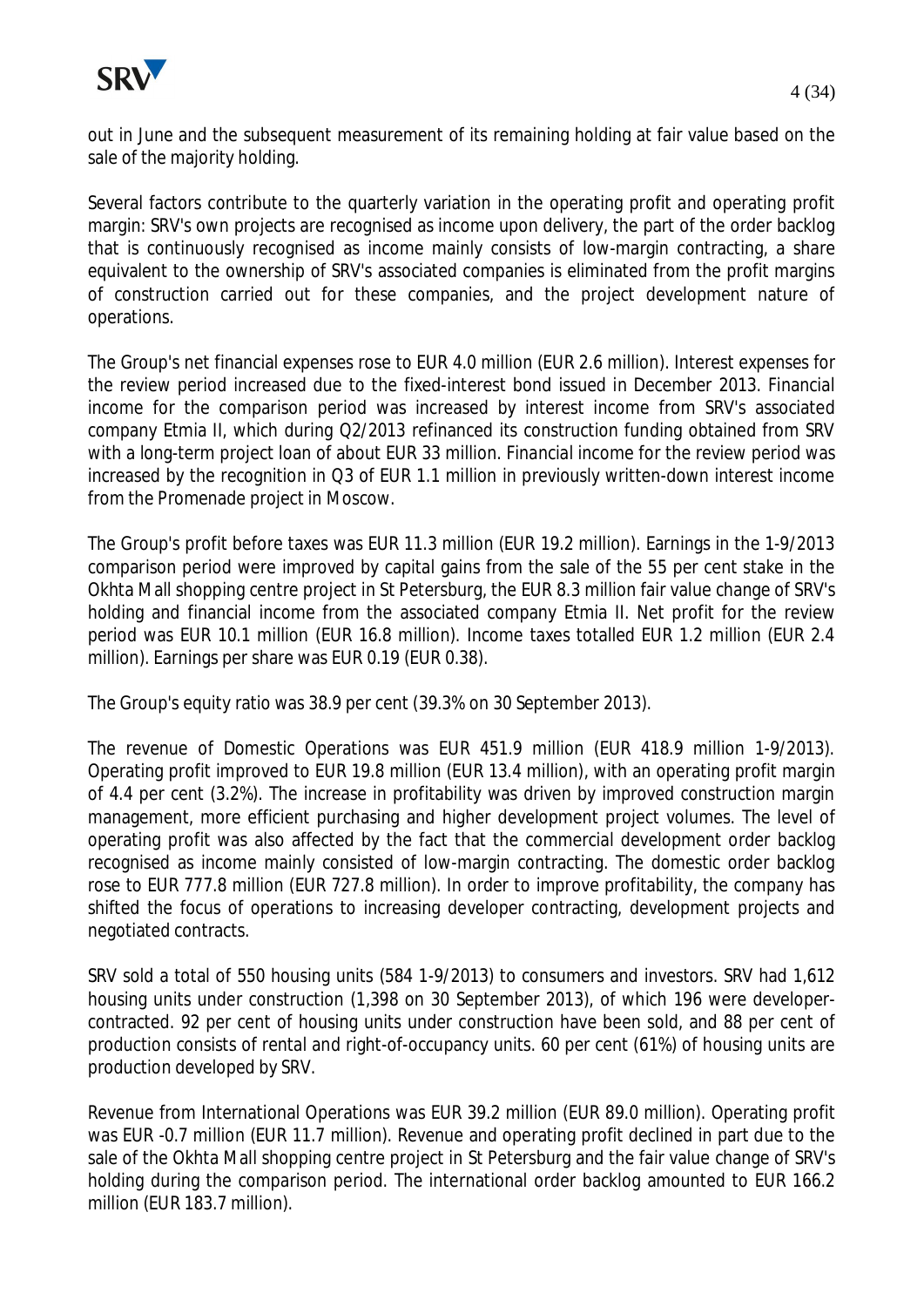

Consolidated third-quarter revenue amounted to EUR 209.0 million (EUR 170.0 million) and operating profit to EUR 6.0 million (EUR 6.9 million).

Of SRV's major shopping centre projects, the Pearl Plaza shopping centre in St Petersburg was opened in August 2013, and the number of visitors has outperformed the target level. 97 per cent of the shopping centre's premises have been leased. At the Okhta Mall shopping centre, which is under construction in St Petersburg, lease agreements or preliminary BTS (business term sheet) lease agreements have been signed for about 33 per cent of the retail space. For the Promenade shopping centre in Moscow, an investor solution was accomplished and construction work has started. In September, SRV signed a EUR 240 million letter of intent with a group of investors to jointly invest in the capitalisation and implementation of the large-scale REDI shopping centre and parking facility in Finland.

SRV's own project development operations are paving the way for substantially increasing its development project volume. These projects require long-term development work and are carried out over the course of several years. Many of SRV's projects are so-called landmark projects – innovative new solutions for the needs of sustainable regional construction.

| Revenue                         | $1 - 9/$ | $1 - 9/$ | change,     | change,     | $7 - 9/$ | $7 - 9/$  | $1-12/$ |
|---------------------------------|----------|----------|-------------|-------------|----------|-----------|---------|
| (EUR million)                   | 2014     | 2013     | <b>MEUR</b> | %           | 2014     | 2013      | 2013    |
| <b>Domestic Operations</b>      | 451.9    | 418.9    | 32.9        | 7.9         | 196.5    | 155.0     | 574.8   |
| <b>International Operations</b> | 39.2     | 89.0     | $-49.8$     | $-56.0$     | 12.6     | 15.1      | 104.7   |
| Other operations                | 15.3     | 9.2      | 6.1         | 66.2        | 5.0      | 2.9       | 13.0    |
| Eliminations                    | $-15.7$  | $-9.3$   | $-6.4$      |             | $-5.1$   | $-2.9$    | $-13.1$ |
| Group, total                    | 490.6    | 507.8    | $-17.2$     | $-3.4$      | 209.0    | 170.0     | 679.4   |
| Operating profit                | $1 - 9/$ | $1 - 9/$ | change,     | change,     | $7 - 9/$ | $7 - 9/$  | $1-12/$ |
| (EUR million)                   | 2014     | 2013     | <b>MEUR</b> | %           | 2014     | 2013      | 2013    |
| <b>Domestic Operations</b>      | 19.8     | 13.4     | 6.4         | 47.6        | 6.2      | 7.3       | 21.4    |
| <b>International Operations</b> | $-0.7$   | 11.7     | $-12.4$     | $-106.2$    | 0.2      | 0.2       | 10.0    |
| Other operations                | $-3.8$   | $-3.3$   | $-0.5$      |             | $-0.4$   | $-0.6$    | $-5.0$  |
| Eliminations                    | 0.0      | 0.0      | 0.0         |             | 0.0      | 0.0       | 0.0     |
| Group, total                    | 15.3     | 21.8     | $-6.5$      | $-29.7$     | 6.0      | 6.9       | 26.4    |
| Operating profit, (%)           | 1-9/2014 |          | 1-9/2013    | 7-9/2014    | 7-9/2013 | 1-12/2013 |         |
| <b>Domestic Operations</b>      |          | 4.4      | 3.2         | 3.1         | 4.7      |           | 3.7     |
| <b>International Operations</b> |          | $-1.8$   | 13.1        | 1.6         | 1.1      |           | 9.5     |
| Group, total                    |          | 3.1      | 4.3         | 2.9         | 4.0      |           | 3.9     |
| Order backlog                   |          |          |             | change,     | change,  |           |         |
| (EUR million)                   | 9/2014   |          | 9/2013      | <b>MEUR</b> | %        | 12/2013   |         |
| <b>Domestic Operations</b>      | 777.8    |          | 727.8       | 50.1        | 6.9      |           | 645.8   |
| <b>International Operations</b> | 166.2    |          | 183.7       | $-17.5$     | $-9.5$   |           | 180.1   |
| Group, total                    | 944.1    |          | 911.5       | 32.6        | 3.6      |           | 825.8   |
| - sold order backlog            |          | 817      | 704         | 112         | 15.9     |           | 618     |

- unsold order backlog and the 127 and 207 -80 -38.5 208

#### **Key figures for the segments**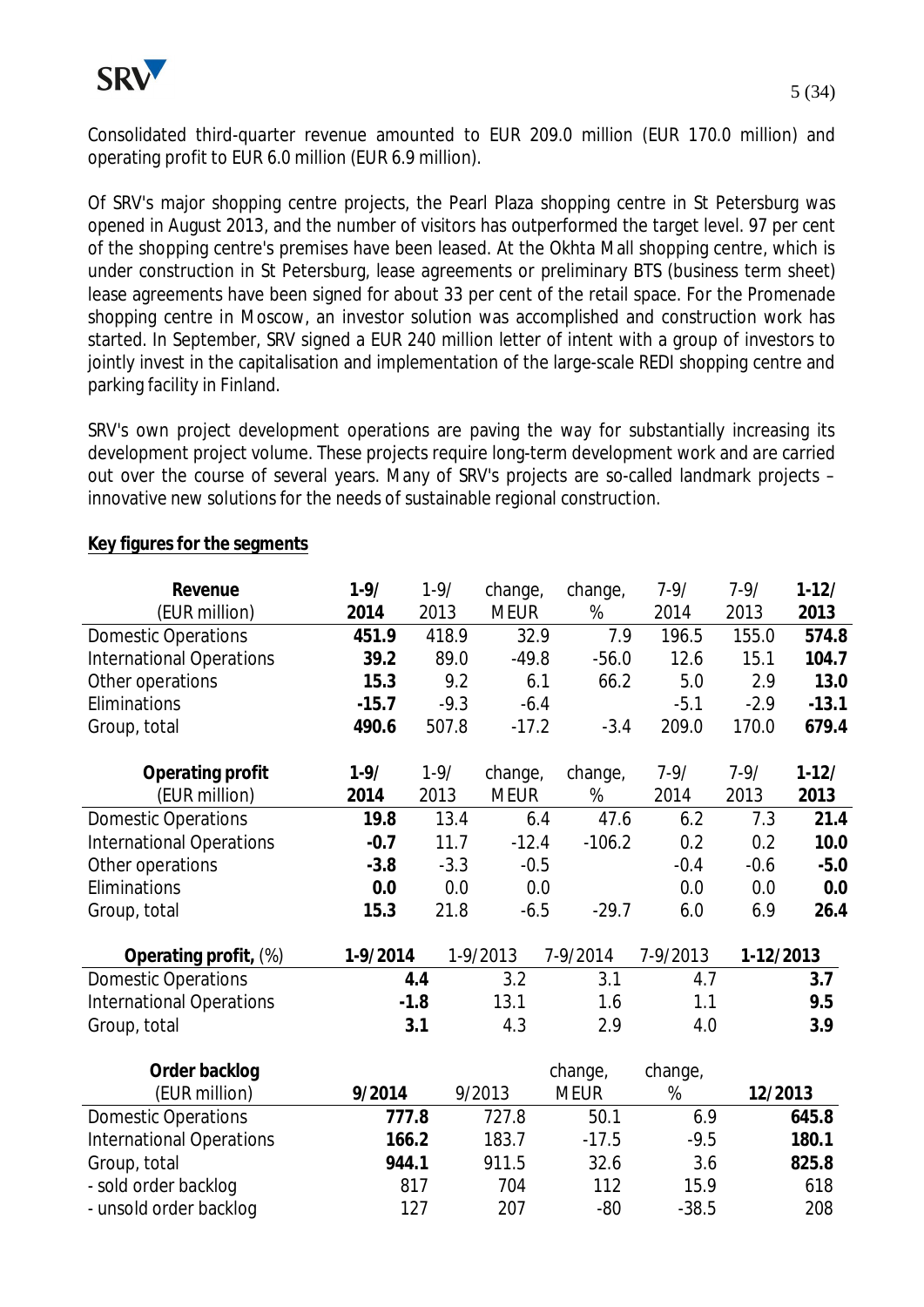

## **Earnings trends of the segments**

| <b>Domestic Operations</b> | $1 - 9/$ | $1 - 9/$ | change,     | change, | $7 - 9/$ | $7 - 9/$ | $1-12/$ |
|----------------------------|----------|----------|-------------|---------|----------|----------|---------|
| (EUR million)              | 2014     | 2013     | <b>MEUR</b> | %       | 2014     | 2013     | 2013    |
| Revenue                    | 451.9    | 418.9    | 32.9        | 7.9     | 196.5    | 155.0    | 574.8   |
| - business construction    | 296.4    | 230.2    | 66.2        | 28.7    | 144.9    | 88.1     | 319.2   |
| - housing construction     | 155.6    | 188.7    | $-33.2$     | $-17.6$ | 51.7     | 66.9     | 255.5   |
| Operating profit           | 19.8     | 13.4     | 6.4         | 47.6    | 6.2      | 7.3      | 21.4    |
| Operating profit, %        | 4.4      | 3.2      |             |         | 3.1      | 4.7      | 3.7     |
| Order backlog              | 777.8    | 727.8    | 50.1        | 6.9     |          |          | 645.8   |
| - business construction    | 505.6    | 451.1    | 54.4        | 12.1    |          |          | 392.8   |
| - housing construction     | 272.3    | 276.6    | $-4.4$      | $-1.6$  |          |          | 253.0   |

The Domestic Operations segment consists of SRV's property development and construction operations in Finland. Operations are divided into housing construction and business construction, which comprises retail, office, logistics, earthworks, and rock construction operations.

Revenue for Domestic Operations totalled EUR 451.9 million (EUR 418.9 million 1-9/2013) and accounted for 92 per cent of the Group's revenue (82%). Operating profit was EUR 19.8 million (EUR 13.4 million), generating an operating profit margin of 4.4 per cent (3.2%). The sale of the developer-contracted Derby Business Park property in Perkkaa, Espoo in the third quarter contributed to revenue growth. Revenue and operating profit volume from developer-contracted housing targeted at consumers decreased as the number of completed residential units fell significantly short of the comparison period. Growth in operating profit was driven by improved construction margin management, more efficient purchasing and higher development project volumes. The level of operating profit was also affected by the fact that the commercial development order backlog recognised as income mainly consisted of low-margin contracting. The relative profitability of construction in Finland was weakened by the sale of Derby, which increased revenue. The order backlog rose to EUR 777.8 million (EUR 727.8 million 9/2013) thanks to growth in negotiated contractor agreements for business construction.

Third-quarter revenue amounted to EUR 196.5 million (EUR 155.0 million 7-9/2013) and operating profit to EUR 6.2 million (EUR 7.3 million). The sale of Derby contributed to the rise in revenue. In spite of the strong growth in developer-contracted rental housing sold to investors, revenue from housing construction declined as the number of completed residential units targeted at consumers was substantially lower than in the comparison period. The lower volume of developer-contracted housing construction contributed to the decline in operating profit. The sale of Derby had a minor impact on operating profit.

#### **Business construction**

Revenue from business construction totalled EUR 296.4 million (EUR 230.2 million). The order backlog was EUR 505.6 million (EUR 451.1 million). Competition for new contracts has remained tight.

Projects completed during the review period include the Äänekoski health centre, daycare centres built in Joutseno and Kyrö, a Biltema in Vaasa, the extension of a postal centre in Oulu, and the Pitkäkoski tailwater tank of the Päijänne tunnel. In Tampere, SRV completed the construction of the Pispa Service Centre for the Tampereen Kotilinna Foundation as well as the extension of a vocational college and upper secondary school in Hervanta. In Southwest Finland, the company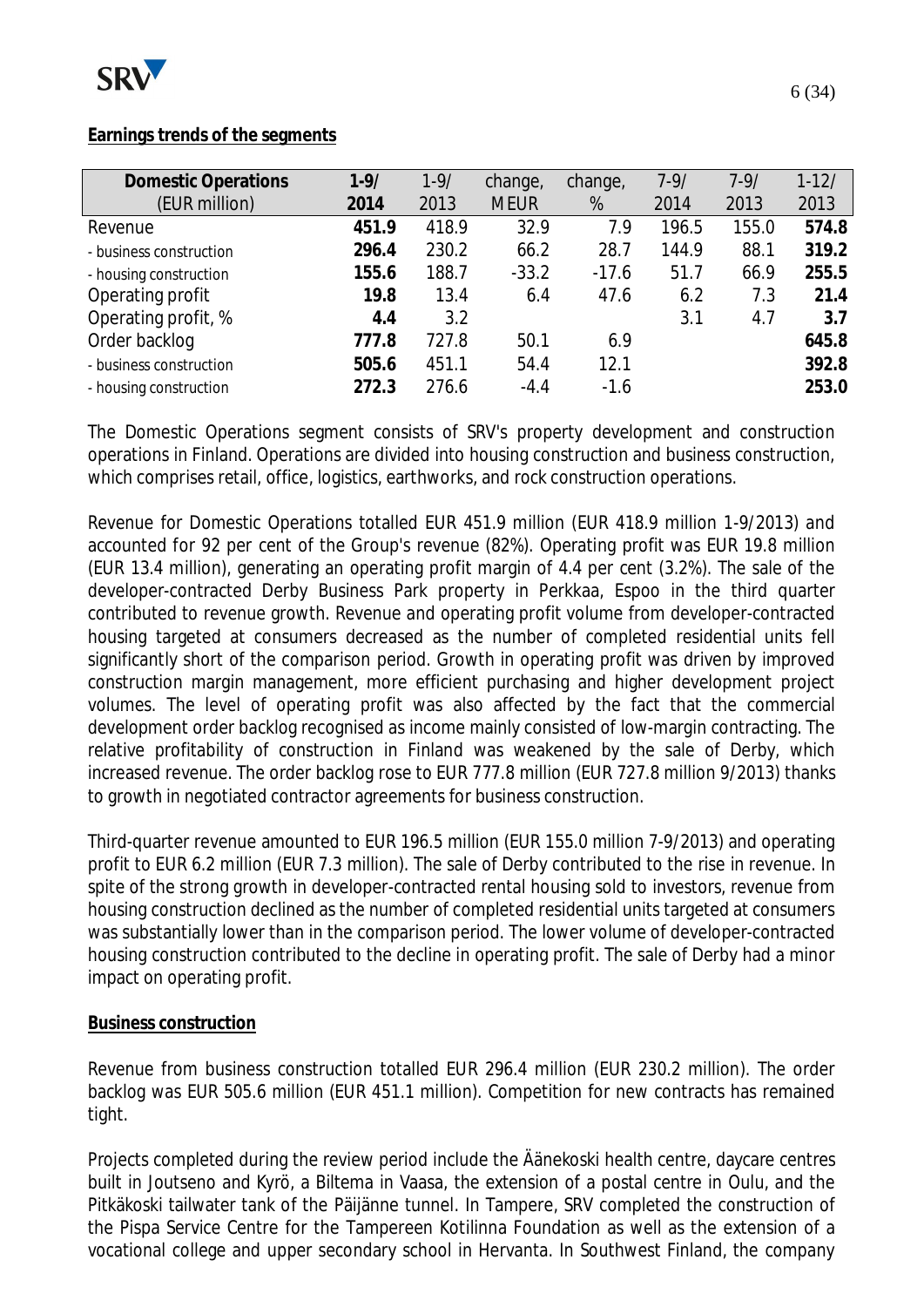

completed production facilities for Grene Noromaa in Paimio and for Orion and Sandvik in Turku. Completed renovation projects included Chemicum C for the University of Helsinki, Phase II of the Brondankulma renovation project, the overhaul of the Merituuli shopping centre in Espoo and, for VTT, the renovation of a facility used for research into renewable energy.

During the review period, new contractor agreements worth EUR 391.7 million were signed with external clients. The major agreements were for the construction of a new Children's Hospital in MeilahƟ, Helsinki (valued at about EUR 81 million), Phase I of the Tapiola urban centre in Espoo for Lähitapiola (about EUR 110 million), a central car park in Tapiola for Tapiolan keskuspysäköinti Oy (about EUR 40 million) as well as the Joensuu Court and Police Building, which will be carried out as an alliance-based project for Senate Properties (about EUR 30 million). In addition, SRV signed several contractor agreements with clients such as Länsimetro Oy for the construction of the Koivusaari metro station, the University of Jyväskylä for the basic renovation of the C building, Senate Properties for the construction of a Nuclear Safety House for VTT Technical Research Centre of Finland in Espoo as an alliance-based project as well as ET-hoivakiinteistöt and YT for the construction of assisted-living houses in Turku. In addition, the Fista international school will be built in Tampere and the Onervamäki school in Jyväskylä.

Construction work began on one of SRV's development projects, a logistics centre with approximately 30,000 m2 of floor area in Tuusula. The property developer and investor is pension company Ilmarinen, while Stockmann will be the tenant with a long-term lease. Construction work on the project will be completed during 2015.

SRV owned the developer-contracted Derby Business Park in Perkkaa, Espoo. The property consists of three office buildings with about 19,000 m2 of leasable space, around 95 per cent of which had been leased out. The project was sold to Niam during the third quarter.

During the review period, SRV completed a developer-contracted logistics facility in Kerca, Kerava. The facility has 4,300 m2 of leasable space, which has been fully leased out. Sales efforts have progressed well and SRV seeks to sell the facility during 2014.

#### **Housing construction**

Revenue from housing construction totalled EUR 155.6 million (EUR 188.7 million). The order backlog was EUR 272.3 million (EUR 276.6 million).

Projects for external clients that were completed during the review period included 133 units for Sato in Kalasatama, 79 units for Opiskelija-asunnot in Joensuu, 16 units for YH in Turku, and, for VVO, 88 units in Nihtisilta in Espoo, 58 units in Suurpelto in Espoo and 34 units on Nuolialantie in Tampere. In projects included under the RS system, 186 (388) developer-contracted housing units were completed during the first part of the year.

During the review period, agreements valued at EUR 111.8 million were signed with external clients for the construction of 593 housing units. Contractor agreements were signed with Sato for the construction of 77 housing units in Töölö, Helsinki, and with ATT for 93 units in Pukinmäki, Helsinki. In addition, 39 student flats will be built for Opiskelija-asunnot Oy in Joensuu. Development projects sold to external clients will be built in Suurpelto, Espoo (129 units), NihƟsilta, Espoo (88 units), Sarfvik, Kirkkonummi (76 units), Seppälä, Jyväskylä (54 units), and Pohjolankatu, Tampere (37 units).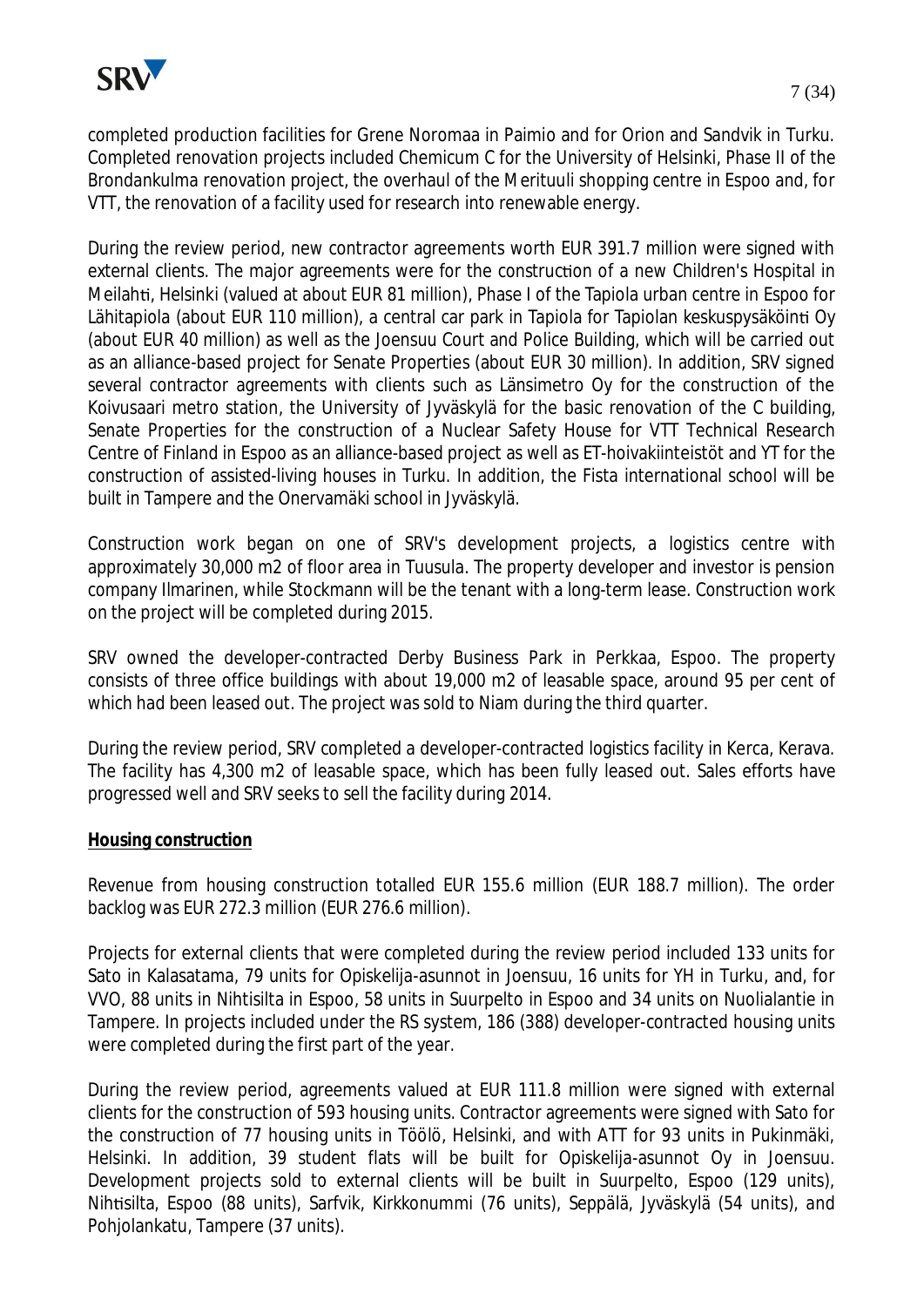

During the period, SRV launched the construction of 133 (202) developer-contracted housing units included in the RS system. 92 units will be built on Pohjolankatu in Tampere, 22 units in the Telakkaranta area of Turku and 19 in the Soukanniemi area of Espoo. In addition, SRV has greenlit the construction of 304 new developer-contracted housing units: 236 in Helsinki, 38 in Pirkkala and 30 in Turku. These projects will be included in the order backlog when construction work begins.

During the review period, SRV sold a total of 550 (584) housing units. 166 (268) of the developercontracted housing units that fall within the scope of the RS system were sold during the review period and 384 (316) units were sold to investors under negotiated contracts. During the third quarter, a total of 102 units (183) were sold to consumers and investors.

At the end of the review period, SRV had a total of 1,612 (1,398) units under construction, 92 per cent of which (1,564 units) had been sold. A total of 196 (400) housing units for the consumer market were under construction, of which 133 (261) had not yet been sold. The number of completed but unsold housing units was 194 (128). Based on the current schedules, SRV estimates that a total of 249 developer-contracted housing units included in the RS system will be completed in 2014. During the fourth quarter, 63 units are scheduled for completion.

| Housing production in Finland (units)   | $1 - 9/$ | $1 - 9/$ | change, | $7 - 9/$ | $7 - 9/$ | $1 - 12/$ |
|-----------------------------------------|----------|----------|---------|----------|----------|-----------|
|                                         | 2014     | 2013     | units   | 2014     | 2013     | 2013      |
| Housing sales, total                    | 550      | 584      | $-34$   | 102      | 183      | 701       |
| - sales, developer contracting          | 166      | 268      | $-102$  | 65       | 69       | 297       |
| - negotiation contracts <sup>2)</sup>   | 384      | 316      | 68      | 37       | 114      | 404       |
| Developer contracting                   |          |          |         |          |          |           |
| - start-ups                             | 133      | 202      | $-69$   | 111      | 25       | 202       |
| - completed                             | 186      | 388      | $-202$  | 86       | 175      | 539       |
| - completed and unsold 1)               | 194      | 128      | 66      |          |          | 182       |
| Under construction, total <sup>1)</sup> | 1,612    | 1,398    | 214     |          |          | 1,054     |
| - construction contracts <sup>1)</sup>  | 649      | 550      | 99      |          |          | 334       |
| - negotiation contracts $^{1/2}$        | 767      | 448      | 319     |          |          | 471       |
| - developer contracting <sup>1)</sup>   | 196      | 400      | $-204$  |          |          | 249       |
| - of which sold $1$                     | 63       | 139      | $-76$   |          |          | 71        |
| - of which unsold <sup>1)</sup>         | 133      | 261      | $-128$  |          |          | 178       |

1) at the end of the period 2) investor sales under negotiation contracts

The order backlog for housing construction was EUR 272 million (EUR 277 million 9/2013). The order backlog for contracts and negotiated contracts was EUR 146 million (EUR 119 million), accounting for 53 per cent (43%) of the total order backlog. Of the housing production order backlog, EUR 162 million (EUR 150 million) was sold.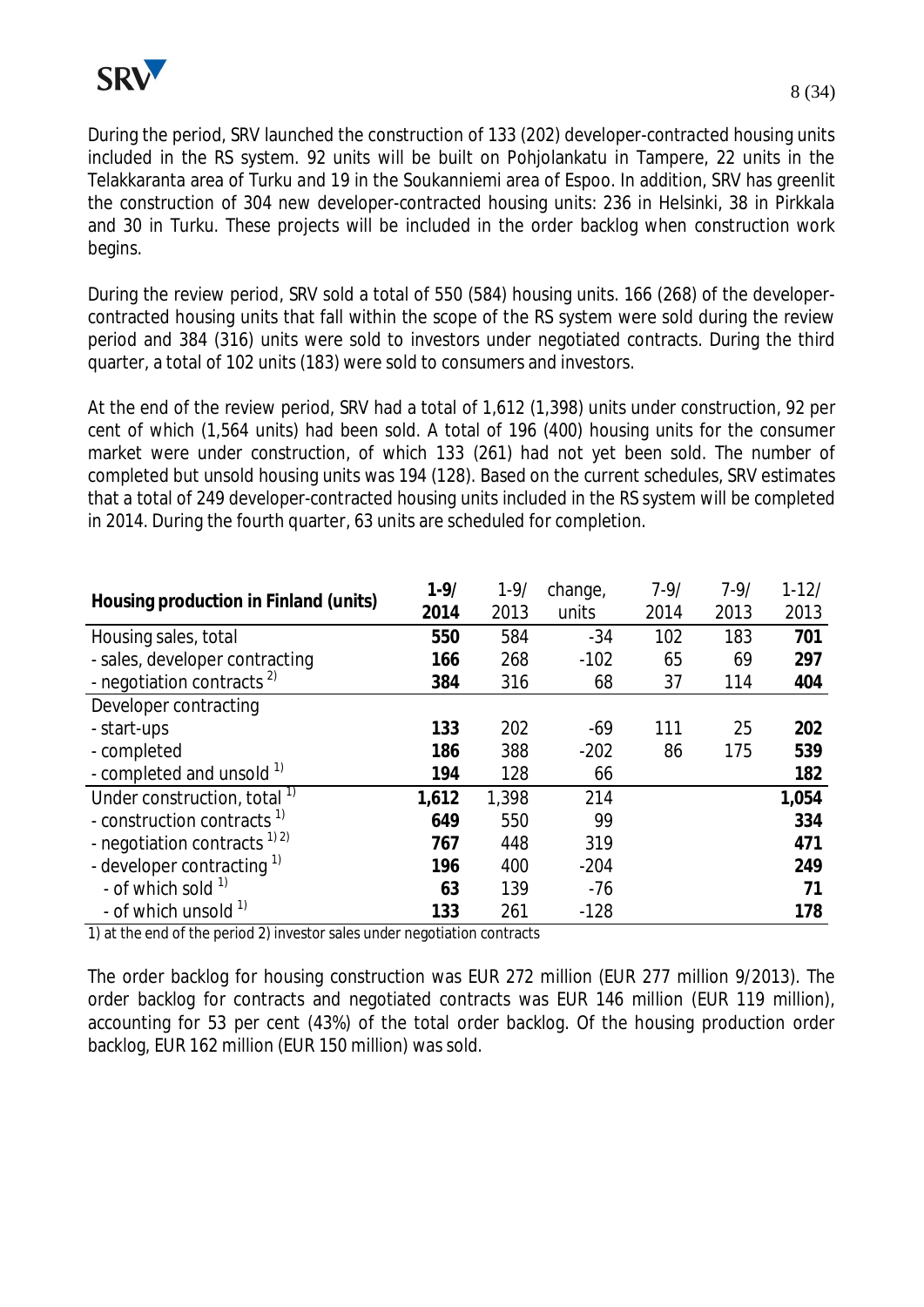

| Order backlog, housing construction in |         |         | change,     |          |
|----------------------------------------|---------|---------|-------------|----------|
| Finland (EUR million)                  | 30.9.14 | 30.9.13 | <b>MEUR</b> | 31.12.13 |
| Negotiation and construction contracts | 146     | 119     | 26          | 122      |
| Under construction, sold developer     |         |         |             | 14       |
| contracting                            | 16      | 31      | $-15$       |          |
| Under construction, unsold developer   |         |         |             | 60       |
| contracting                            | 41      | 87      | -46         |          |
| Completed and unsold developer         |         |         |             | 57       |
| contracting                            | 69      | 40      | 30          |          |
| Housing construction, total            | 272     | 277     | $-4$        | 253      |

## **Development of Domestic Operations**

SRV is a participant in two projects conducted as part of the Aalto University's Energizing Urban Ecosystems (EUE) programme, which seeks to identify operating models and solutions to the challenges and opportunities involved in urbanisation. In 2012, SRV joined the Nordic Built Charter initiative, a Nordic trade and industry policy programme aiming at green growth. The programme runs from 2012 to 2014. In the case of building systems, SRV focused particularly on energyefficient solutions and has already introduced energy consumption monitoring at several sites.

| International            | $1 - 9/$ | $1 - 9/$ | change,     | change,  | $7 - 9/$ | $7 - 9/$ | $1 - 12/$ |
|--------------------------|----------|----------|-------------|----------|----------|----------|-----------|
| Operations (EUR million) | 2014     | 2013     | <b>MEUR</b> | %        | 2014     | 2013     | 2013      |
| Revenue                  | 39.2     | 89.0     | -49.8       | $-56.0$  | 12.6     | 15.1     | 104.7     |
| Operating profit         | $-0.7$   | 11.7     | $-12.4$     | $-106.2$ | 0.2      | 0.2      | 10.0      |
| Operating profit, %      | $-1.8$   | 13.1     |             |          | 1.6      | 1.1      | 9.5       |
| Order backlog            | 166.2    | 183.7    | $-17.5$     | $-9.5$   |          |          | 180.1     |

International Operations comprises SRV's construction and property development business in Russia and Estonia. In addition, SRV aims to expand its business in Russia into shopping centre management.

Revenue from International Operations totalled EUR 39.2 million (EUR 89.0 million) and accounted for 8 per cent of the Group's revenue (18%). Construction of the Okhta Mall shopping centre generated most of the revenue. Revenue in the comparison period was improved by the construction volume of the final phase of the Pearl Plaza shopping centre as well as the sale of the 55 per cent stake in the Okhta Mall shopping centre project. Operating profit was EUR -0.7 million (EUR 11.7 million). A proportion of the profit margin for construction, equivalent to the proportion under the ownership of SRV, is eliminated from the operating profit. Operating profit for the comparison period included capital gains from the sale of the 55 per cent holding in the Okhta Mall shopping centre project in St Petersburg in June 2013. Another contributing factor was the EUR 8.3 million change in the fair value of the holding in the Okhta Mall shopping centre. Regarding the start up of the Promenade project, operating profit for the review period was improved by impairments' net change of EUR 0.5 million. The order backlog was EUR 166.2 million (EUR 183.7 million).

Third-quarter revenue amounted to EUR 12.6 million (EUR 15.1 million 7-9/2013) and operating profit to EUR 0.2 million (EUR 0.2 million).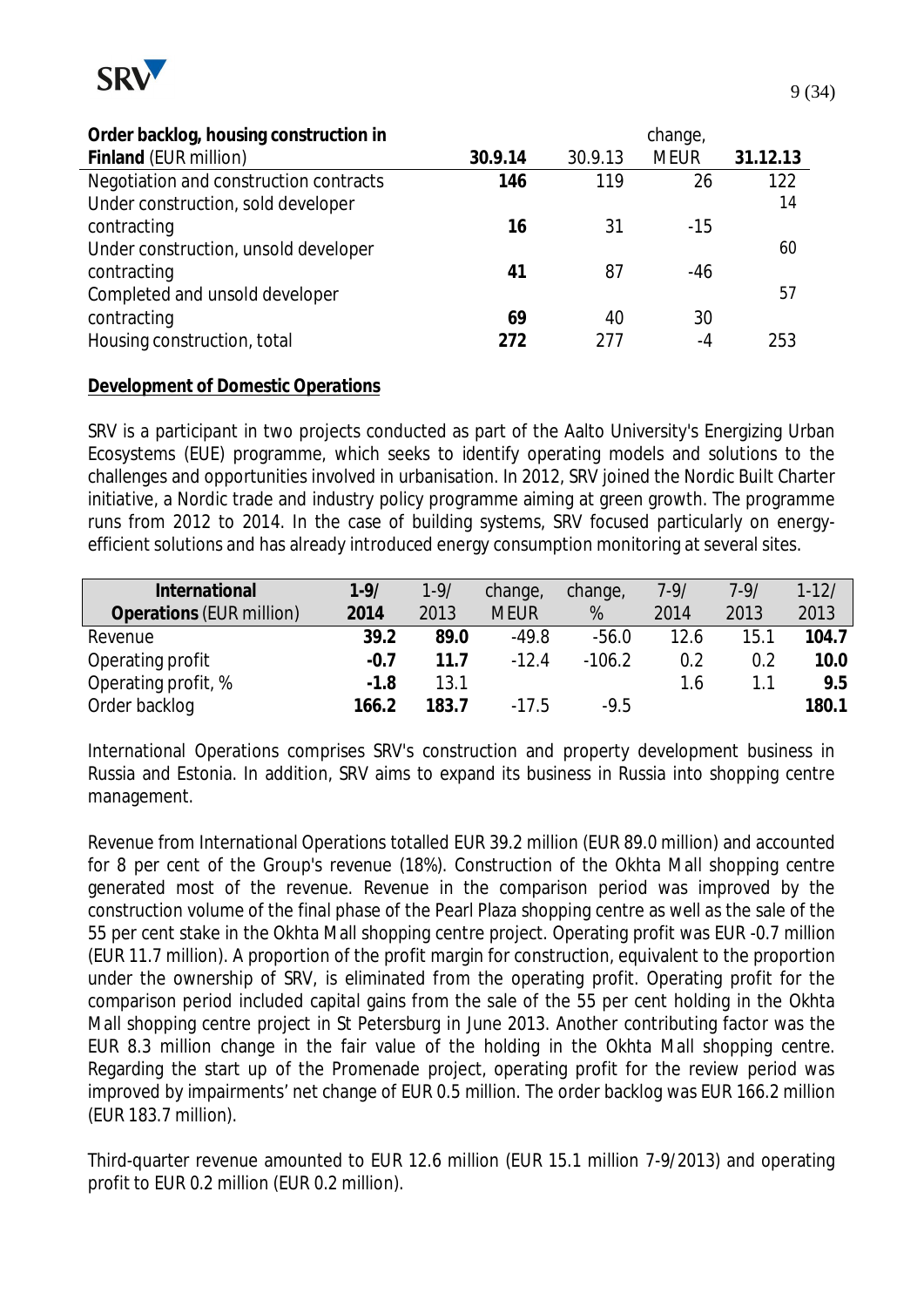

#### **Russia**

SRV has been developing the extensive Okhta City project in the Okhta area of St Petersburg for several years. The project covers a total of 8.5 hectares. The plans for the area include constructing a commercial complex measuring over 400,000 m2, which will house a shopping centre, office and business premises, as well as premises for hotel, restaurant, and entertainment services. The project will be implemented in several phases. Phase I of the project commenced when the Russia Invest investment company owned by SRV, Ilmarinen, Sponda, Etera and Onvest made a decision to invest in the Okhta Mall shopping centre project. Under agreements signed in June 2013, Russia Invest acquired a 55 per cent holding in the shopping centre from SRV. In addition to its direct ownership of the remaining 45 per cent, SRV owns part of the project through its holding in Russia Invest. SRV maintains a 100 per cent holding of the other phases in the extensive Okhta City project.

Okhta Mall will be opened in spring 2016 and it will have about 144,000 m2 of floor area, with leasable space of about 77,000 m2. The centre will feature two underground parking levels, a hypermarket and four aboveground levels. Located close to the heart of St Petersburg, Okhta Mall will be the first shopping centre in the downtown area with a hypermarket. In addition to the hypermarket, the shopping centre will feature a multiplex cinema, restaurants, fitness gym, specialty shops and a variety of fashion and sports stores. Leasing of the project has progressed according to plan. About 33 per cent of the space has been leased or reserved. In addition, negotiations for 30 per cent of the space are ongoing. The shopping centre will have 1,900 parking spots. The target for annual rental income from the shopping centre is around EUR 33 million. The shopping centre investment is currently budgeted at around EUR 225 million. In line with project management contractor agreements valued at a total of about EUR 140 million, SRV is responsible for planning, constructing, developing and leasing out the site. A project loan agreement valued at EUR 112.9 million was signed with Sberbank in September. The financing plan for the investment is also based on capital investments of about EUR 115 million from the owners. Construction has progressed according to plans and most of the owner financing has already been committed to the project. On the basis of the financing plan under the current budget, SRV estimates that its further investments in the project will amount to about EUR 9 million.

About EUR 70 million of the EUR 95.5 million investment capacity of the Russia Invest investment company will be earmarked for the Okhta Mall project. In the short term, arriving at new investment decisions will be challenging due to the Ukrainian crisis, and it is unlikely that the investment company will make any investments in new projects during 2014. SRV has a 27 per cent stake in the company.

The Pearl Plaza shopping centre, owned jointly by SRV and the Shanghai Industrial Investment Company, was opened to the public on 24 August 2013. The number of visitors has outperformed the target level, rising to 600,000 in August 2014. SRV is responsible for managing the Pearl Plaza shopping centre. Total investment in the project amounts to approximately EUR 140 million. SRV's ownership in the joint venture is 50 per cent, and SRV has invested roughly EUR 23 million in the project. In addition to investment from the owners, bank financing has been secured with a EUR 95 million financing agreement with a partner from China. In line with the project management contractor agreements, SRV was responsible for planning, constructing, developing and leasing out the site. About 97 per cent of the premises have been leased and negotiations are ongoing for the last vacant premises. The target for annual rental income from the shopping centre is about EUR 18 million.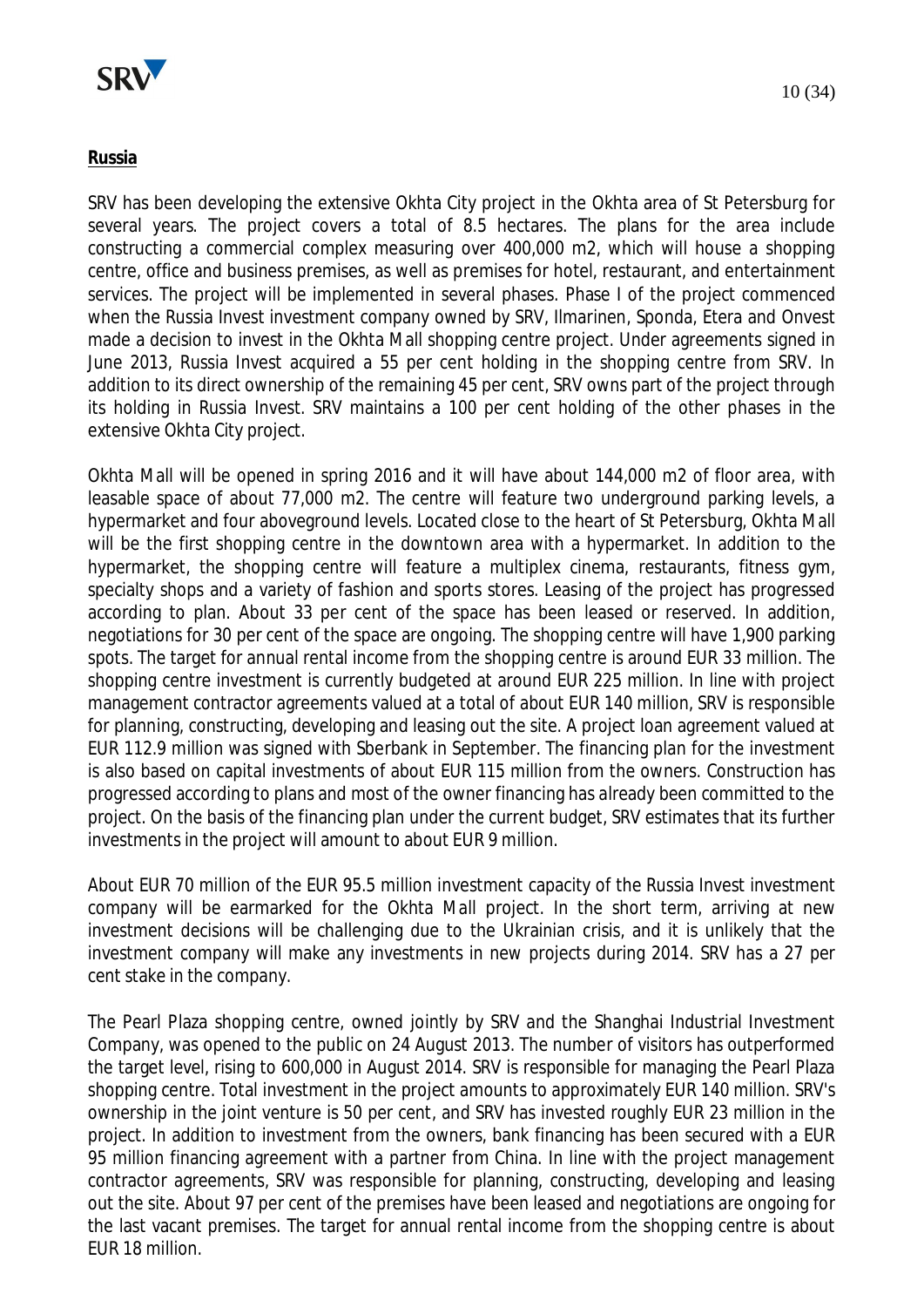

The commercial concept design of Phase II of the Pearl Plaza shopping centre has been completed. Construction planning has been launched. According to preliminary plans, construction of Phase II could be started up in 2015. Preliminary lease reservations have been made for about 20 per cent of the Phase II premises.

The start-up of Phase I of the Promenade shopping centre project, which SRV developed in the Moscow region, was confirmed in June when the Russian pension fund Blagosostoyanie became the company's new partner with a 55 per cent stake. The Finnish real-estate investment company Vicus Oy holds a 26 per cent stake of the project. SRV's total holding amounts to 20 per cent. The shopping centre has more than 26,000 m2 of leasable space and leasing negotiations are ongoing or preliminary lease agreements have already been signed for more than 60 per cent of the leasable area. The shopping centre will be completed in early 2016. The target for annual rental income is about EUR 10 million and the total investment in the project amounts to approximately EUR 75 million. SRV's total investment in the project is about EUR 7 million, of which around EUR 1.5 million remains uninvested. In addition to capital from the owners, the investment will be financed with long-term project loan financing amounting to about EUR 40 million; these negotiations are ongoing. In July, SRV signed project management contracts worth about EUR 50 million for the design, construction, leasing and marketing of the project.

The existing office premises in the Etmia II office and car park project in downtown Moscow have been leased out in their entirety. Net rental income for 2014 is estimated at about EUR 4 million. SRV is a co-owner in the project with a 50 per cent stake, and was also responsible for its construction as the project management contractor. SRV's investment in the project amounts to about EUR 2 million. SRV estimates that in the current market it is unlikely that the project will be sold to investors in 2014.

SRV has invested EUR 6.3 million in a property fund that acquired an office and logistics property in Moscow in autumn 2011. The property is fully leased out. Development of the St Petersburg Eurograd logistics area has been temporarily suspended due to the local partner's financing difficulties. SRV has a 49 per cent holding in the Russian company that owns a 24.9 hectare land area located north of St Petersburg, in the immediate vicinity of the Ring Road.

Four apartments in the Papula residential area project in Vyborg were sold during the review period (12, 1-9/2013). At the end of the period, two completed units remained unsold (11). Construction of the next two buildings, which have a total of 111 units, has been temporarily suspended, but will be continued as soon as the market situation improves.

## **Estonia**

SRV began the construction of 48 developer-contracted housing units in Tartu.

| Other operations, | $1 - 9/$ | $1 - 9/$ | change,     | change, | $7 - 9/$ | 7.9/   | $1 - 12/$ |
|-------------------|----------|----------|-------------|---------|----------|--------|-----------|
| (EUR million)     | 2014     | 2013     | <b>MEUR</b> | %       | 2014     | 2013   | 2013      |
| Revenue           | 15.3     | 92       | 6.1         | 66.2    | 5.0      | 2.9    | 13.0      |
| Operating profit  | $-3.8$   | $-3.3$   | $-0.5$      |         | $-0.4$   | $-0.6$ | $-5.0$    |

Other Operations mainly comprise the SRV Group Plc and SRV Kalusto Oy businesses.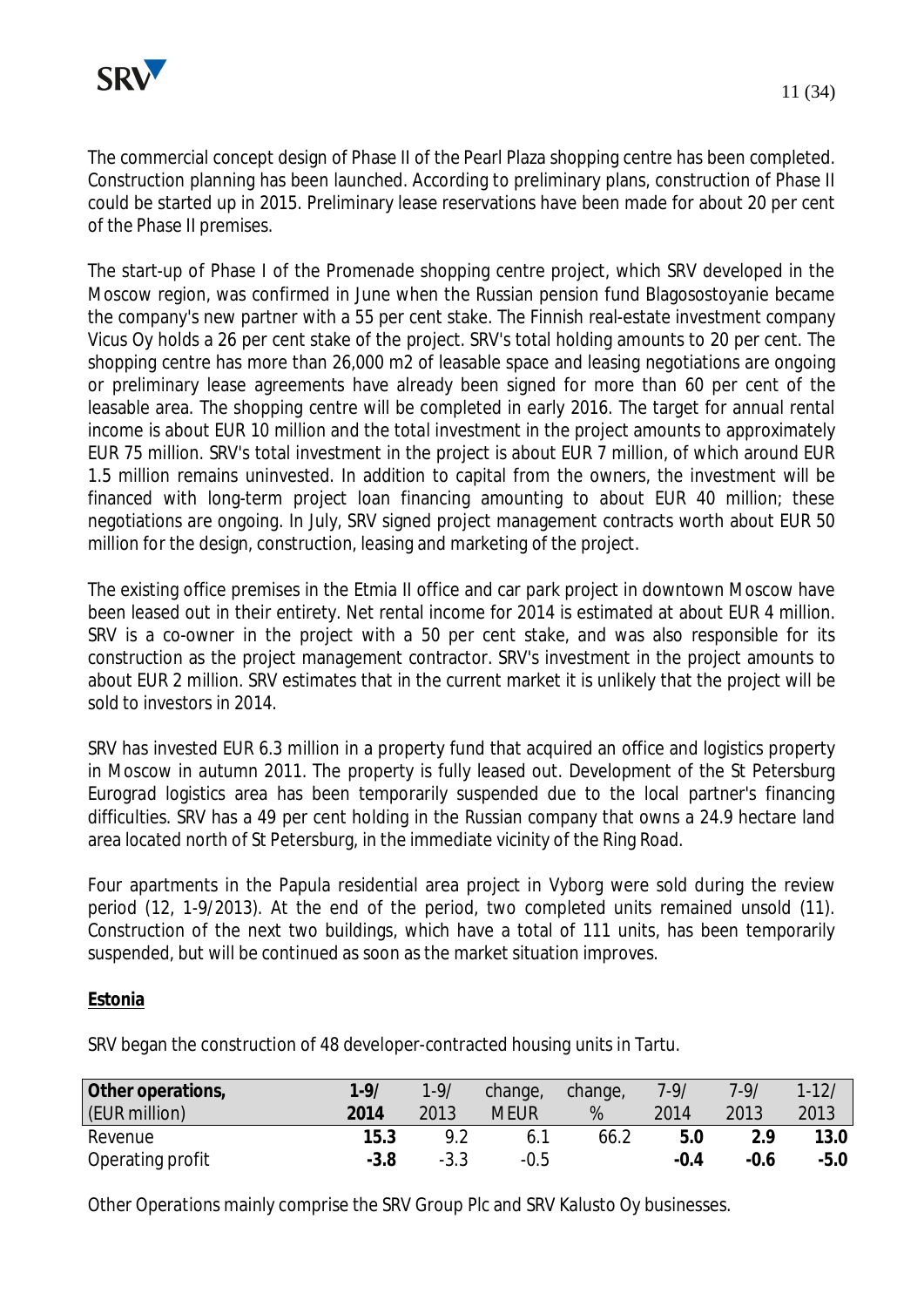

Revenue from Other Operations totalled EUR 15.3 million (EUR 9.2 million) and the operating profit was EUR -3.8 million (EUR -3.3 million). Revenue grew thanks to higher operating volumes. During the period, development costs expensed for projects totalled EUR 1.7 million (EUR 1.6 million). Third-quarter revenue amounted to EUR 5.0 million (EUR 2.9 million 7-9/2013) and operating profit to EUR -3.8 million (EUR -3.3 million). During the third quarter, project development costs of EUR 0.3 million were recognised as expenses (EUR 0.5 million).

## **REDI – Kalasatama Centre**

The city plan for SRV's large-scale REDI project – the Kalasatama Centre – entered into force in June 2013. The Administrative Court of Helsinki had dismissed a complaint regarding the city plan, and in June the Supreme Administrative Court rejected the appellants' request to appeal against the ruling. The Helsinki City Building Control Department has granted SRV a building permit for the REDI shopping centre and the first two residential towers to be built next to it.

REDI will consist of six residential towers, and a tower housing a hotel and offices. The towers will have 20–35 stories, with the highest tower reaching 132 metres. According to the plans, the towers will have 1,200 housing units with floor space of about 100,000 m2 for approximately 2,000 residents, 10,000 m2 of office space and a 10,000 m2 hotel. The 64,000 m2 REDI shopping centre and a car park with around 2,000 parking spots will be built next to the towers. As part of the implementation of the Kalasatama Centre, SRV and the City of Helsinki agreed that SRV will build a 10,000 m2 social and health services centre in Kalasatama Centre and lease it to the city. REDI will be built in phases by 2021, accounting for the market situation. The underground waste station and new metro bridge commissioned by the City of Helsinki reached completion in summer 2013.

The City of Helsinki and SRV have negotiated on changes to the city plan and implementation plan so that a health and wellbeing centre measuring about 18,000 m2 can be built on the north side of the Kalasatama Centre, replacing the social and health services centre. This would make it possible to further develop the scope of the station, the implementation schedule and the functionality of the premises to better match the city's plan to centralise social services. The Social Services and Healthcare Committee of the City of Helsinki has for its own part approved the revised plan. The City Council will take the final decision on the approval of the revised plan and revisions to the implementation plan.

Phase I of the private-sector part of the project consists of the construction of the REDI shopping centre and a car park with a total of 2,000 parking spaces, which will also serve park-and-ride commuters at Kalasatama. The shopping centre will have about 64,000 m2 of leasable space. According to current plans, the entire shopping centre will be opened in spring 2018. The plans for the shopping centre include two daily consumer goods stores and a wide selection of services and brands, all located in the intersection of the city's best traffic connections and its most densely populated area. REDI will be Finland's first shopping centre that can be easily reached by public bus, metro, tram, car, bicycle, walking – and even by boat. 500,000 people live within a 15 minutes' drive from REDI and 1.1 million within 30 minutes. Each day, more than 100,000 cars use the three main roads that pass through Kalasatama, and the Helsinki city centre is only six minutes away by metro.

REDI leasing negotiations are under way with anchor tenants and a wide range of potential tenants. The final and preliminary lease agreements signed to date account for slightly less than 20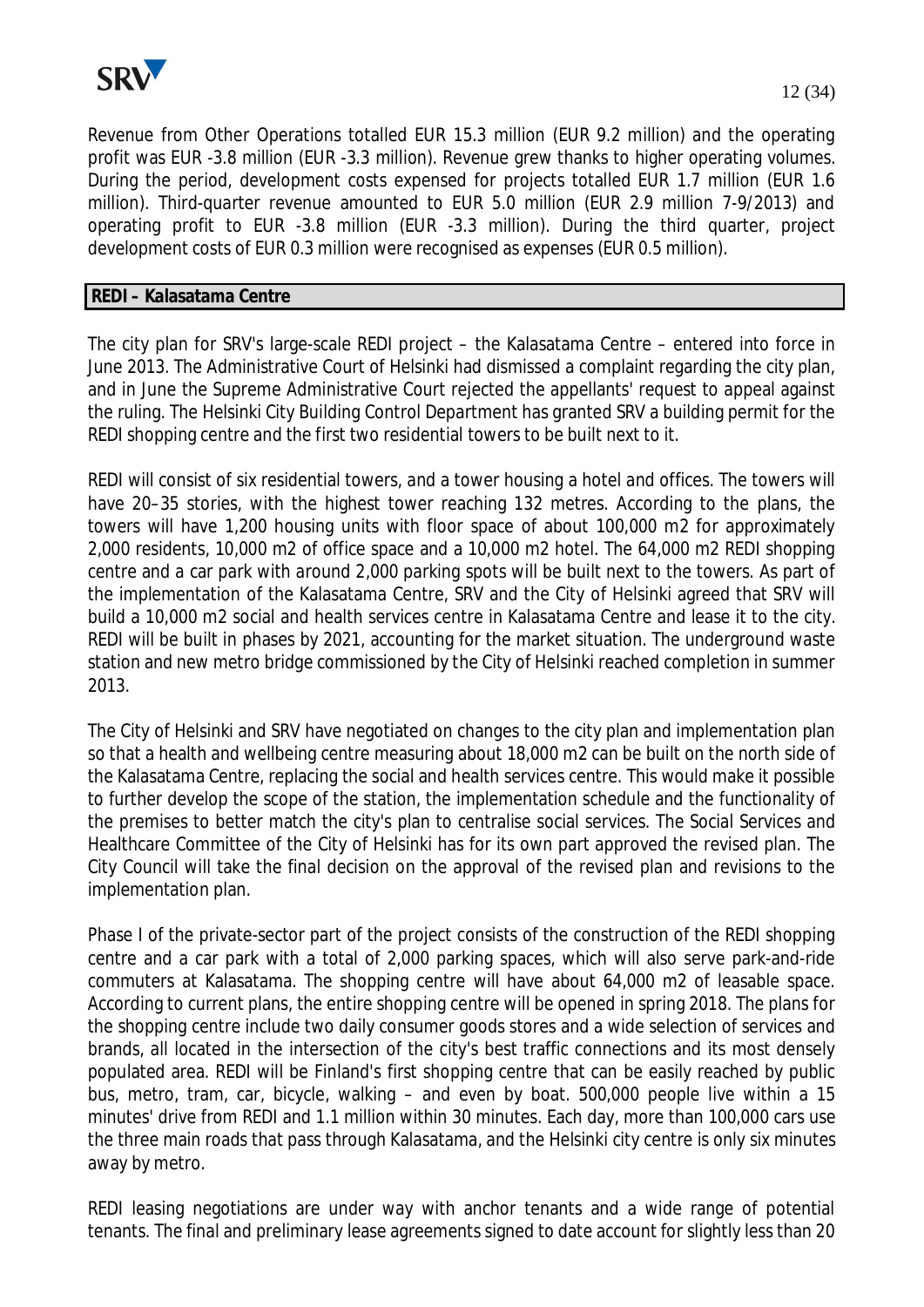

per cent of the space. If the ongoing lease negotiations lead to agreements, 70 per cent of the retail space would be leased out.

SRV has signed a EUR 240 million letter of intent with a group of investors to jointly invest in the capitalisation and implementation of the REDI shopping centre and parking facility. The aim is to sign the agreement for the joint investment in November, after which construction can be started quickly in Helsinki's Kalasatama district.

The total value of the shopping centre and car park investment will be approximately EUR 480 million. According to the letter of intent, 50 per cent would be financed with capital investments by the owners. If SRV's holding in the project would be 45 per cent, SRV's share of the capital investment would be slightly less than EUR 110 million at most. On the basis of the ongoing bank negotiations, SRV estimates that project financing will account for about 50 per cent of the total value of the investment. SRV seeks to complete the credit negotiations by the end of 2014. At the same time, SRV intends to sign a contractor agreement valued at around EUR 400 million with the newly established joint venture for the implementation of the shopping centre and car park, and to start the construction of the project.

#### **Group project development**

SRV, Mutual Pension Insurance Company Varma and SATO Corporation are progressing with their project to develop the Niittykumpu district in Espoo. The Espoo City Board approved the cooperaƟon and preliminary agreement made between Espoo, Länsimetro, SRV and SATO for the Niittykumpu metro station on 16 June 2014. The aim is to launch the construction of Phase I, measuring around 20,000 m2, in 2015. In addition, on 2 June 2014, Espoo decided to sell the area east of Haukilahdenkatu to SRV, SATO and Varma, enabling the construction of three apartment buildings with a total of about 180 housing units. The aim is to start construction in early 2015 once the property transactions and building permits have been secured.

SRV, Mutual Pension Insurance Company Ilmarinen and SATO Corporation are progressing with their project to develop their jointly owned area in the Perkkaa district of Espoo. The Espoo City Planning Committee approved the proposed city plan for the area in September. The aim is for the city plan to be reviewed by the Espoo City Board at the end of the year. The scope of the project is being confirmed at about 100,000 m2 of housing building rights, of which SRV's share is approximately one third. The aim is to launch housing construction during 2015.

ConstrucƟon of the Airut eco-quarter in the Jätkäsaari district of Helsinki is expected to begin in 2014 once the building permit has been secured. The project comprises a total of 22,000 m2 of floor area, including a rental apartment building for VVO and SRV's four market-financed owneroccupied apartment buildings, of which two will be built in accordance with HITAS terms. The design of the eco-quarter is based on a multipurpose concept that seeks to offer residents a wide range of services. The project focuses on energy monitoring and reporting on apartments' energy consumption, which enables the residents to optimise their energy use and uphold the principles of sustainable development in their daily lives.

SRV, Stora Enso Oyj and the Helsinki Housing Production Department (ATT) have a joint reservation for a quarter in the Jätkäsaari district. It is planned that a project showcasing industrial wood construction will be built in this quarter. Named Wood City, it will consist of office, housing, hotel and commercial buildings. The total size of the quarter is approximately 27,000 m2 of floor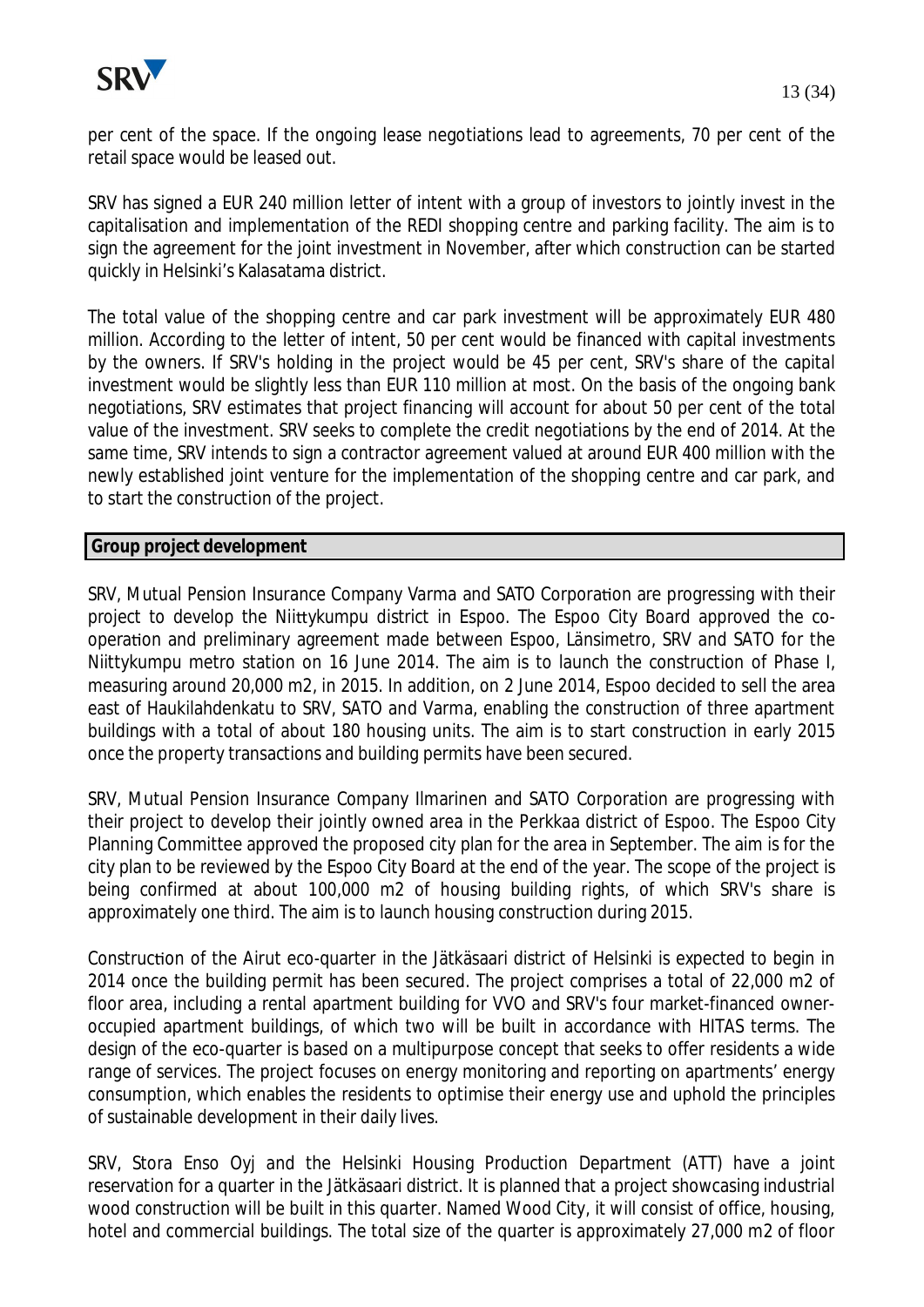

area, of which a third will be housing units. The city plan for the quarter came into force in July. In the tender held by ATT for design-and-build apartment buildings for the quarter, SRV and Stora Enso submitted the most competitive proposal. The aim is to begin the construction of housing in the quarter in early 2015. Construction of the office building will begin once investor and lease agreements so permit.

The total scope of the Keilaniemi residential towers in Espoo, a project developed by SRV, is approximately 72,000 m2 of floor area of housing units in four residential towers. SRV has a planning reservation for the area and its city plan is in force. Project progress hinges on a tunnel for a section of Ring Road I as well as tunnelling and traffic arrangements. In August, the Administrative Court of Helsinki dismissed complaints made against the approval of the general plan. The general plan is expected to come into force towards the end of the year. The aim is to begin construction in 2016.

SRV is developing the Lapinmäentie 1 property in Munkkivuori, Helsinki, in cooperation with its owner, WP Carey Inc. Changes to the city plan have been initiated. The design of the project is based on the winning entry of an architectural competition in spring 2014. Plans for the plot call for new building rights of about 50,000 m2. It has been proposed that about 22,000 m2 of existing floor area will be renovated. The changes to the city plan are expected to be confirmed in spring 2017.

## **Financing and financial position**

Net operational cash flow was EUR -28.4 million (EUR 50.6 million 1-9/2013) as receivables increased due to the sale of the Derby Business Park in Perkkaa, Espoo in September. Net cash flow in the comparison period was particularly affected by the sale of the 55 per cent stake in the Okhta Mall shopping centre project and the decrease in short-term loan receivables when SRV's associated company Etmia II refinanced its construction funding obtained from SRV with a longterm project loan of about EUR 33 million. The Group's inventories stood at EUR 395.1 million (EUR 428.6 million), of which land areas and plot-owning companies accounted for EUR 165.2 million (EUR 157.5 million). The Group's invested capital totalled EUR 505.1 million (EUR 466.9 million).

At the end of the review period, the Group's financing reserves totalled EUR 149 million with the Group's cash assets amounting to EUR 21 million, and open-ended account limits, committed undrawn financing reserves and loans to EUR 128 million. The financial covenant for SRV's loans is its equity ratio, which is also reported to financers for developer contracting projects as a ratio based on percentage of completion. SRV's equity ratio based on percentage of completion was 39.3 per cent (on 30 September 2014). The transaction price of the Derby Business Park, which was sold in September, was paid to SRV on 1 October 2014.

Capital committed to SRV's developer-contracted housing and business construction projects in Finland, both under construction and completed, totals around EUR 139 million, of which about EUR 50 million is tied up in infrastructure construction in the Kalasatama Centre. SRV estimates that the completion of these projects (excl. the Kalasatama Centre) requires another EUR 28 million. Undrawn housing corporation loans and receivables for housing construction projects and undrawn commercial construction financing total EUR 39 million. Capital committed to completed international projects amounts to EUR 0.9 million, which is tied to a housing project in Vyborg.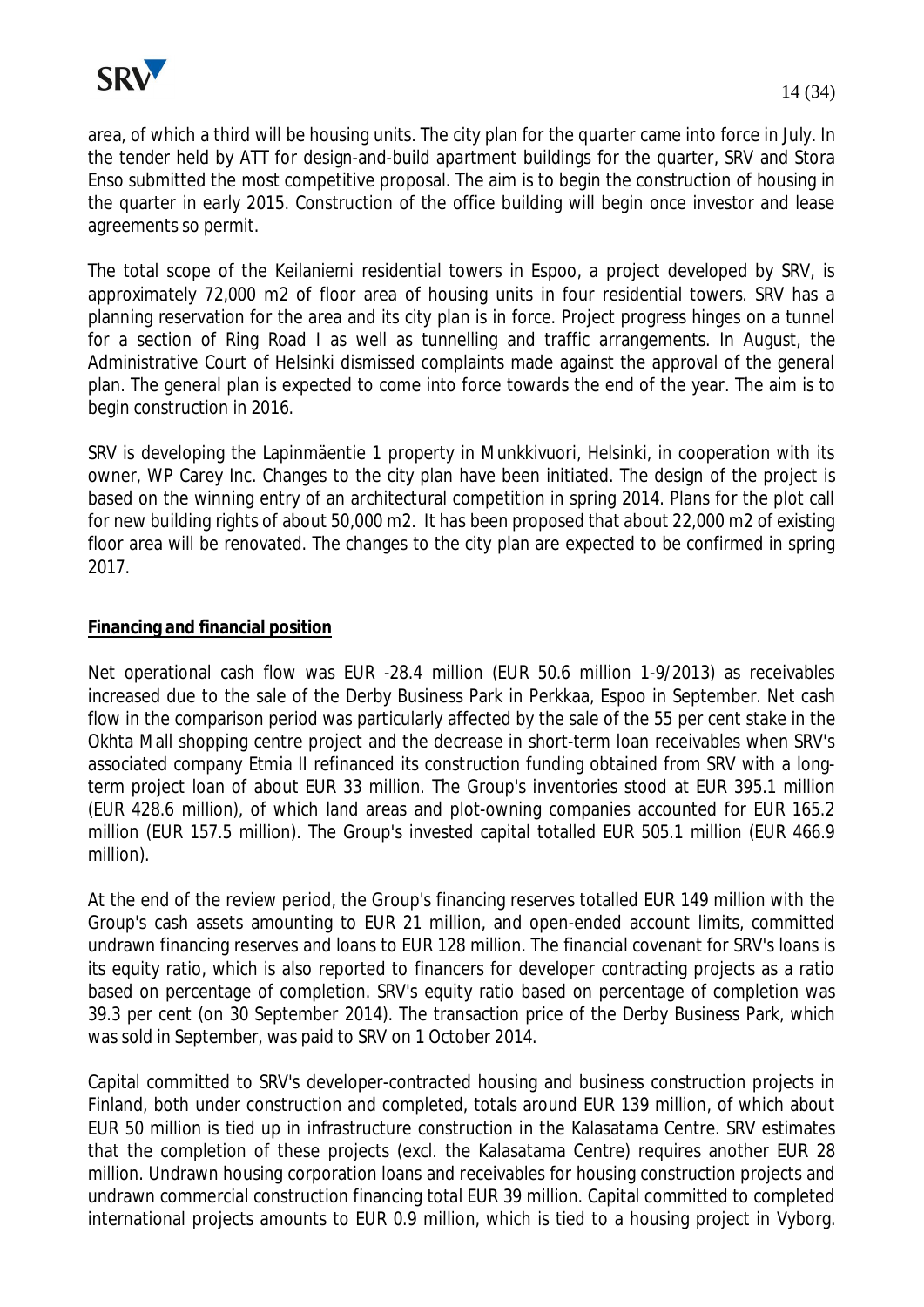

Capital committed to completed projects involving associated companies includes EUR 23 million related to the Pearl Plaza shopping centre and EUR 2 million related to the Etmia office project.

SRV's investment commitments amounted to EUR 11.2 million (EUR 33.4 million). Investment commitments declined in part due to the investments made in the Okhta Mall project and the ending of the investment commitment to the VTBC-Ashmore Real Estate Partners I fund in December 2013 (EUR 13.7 million).

Equity ratio stood at 38.9 per cent (39.3% on 30 September 2013). The Group's shareholders' equity totalled EUR 228.5 million (EUR 220.8 million). The Group's net interest-bearing liabilities amounted to EUR 255.1 million (EUR 227.1 million). The Group's cash and cash equivalents at the end of the review period amounted to EUR 21.4 million. Return on investment was 4.4 per cent (6.4%) and return on equity 6.0 per cent (10.4%).

#### **Investments**

The Group's investments totalled EUR 7.0 million (EUR 7.8 million), and mostly consisted of investments in unlisted shares in Russian real estate projects and the acquisition of machinery and equipment.

#### **Unbuilt land areas, land acquisition commitments and land development agreements**

| Land reserves                                                                                     | <b>Business</b> | Housing      | International |           |  |  |  |
|---------------------------------------------------------------------------------------------------|-----------------|--------------|---------------|-----------|--|--|--|
| 30 September 2014                                                                                 | construction    | construction | Operations    | Total     |  |  |  |
| Unbuilt land areas and land acquisition commitments                                               |                 |              |               |           |  |  |  |
| Building rights <sup>*</sup> , $m2$                                                               | 235,000         | 376,000      | 701,000       | 1,312,000 |  |  |  |
| Land development                                                                                  |                 |              |               |           |  |  |  |
| agreements                                                                                        |                 |              |               |           |  |  |  |
| Building rights <sup>*</sup> , $m^2$                                                              | 131,000         | 176,000      | 52,000        | 359,000   |  |  |  |
| * Building rights also include the estimated building rights/construction volume of unzoned land  |                 |              |               |           |  |  |  |
| reserves and land areas covered by agreements in projects that are wholly or partly owned by SRV. |                 |              |               |           |  |  |  |

## **Group structure**

SRV is one of Finland's leading project management contractors. SRV builds, develops and owns commercial and business premises, housing units, and infrastructure projects. In addition to Finland, the company operates in Russia and Estonia. SRV Group Plc, the Group's parent company, is responsible for the Group's management, treasury, finance and administrative functions. The Property Development and Building Systems units support and serve all of the Group's business operations.

SRV's business segments are Domestic Operations, International Operations, and Other Operations. The Domestic Operations segment consists of property development and domestic construction operations led by SRV Construction Ltd. Domestic Operations are divided into housing construction and business premises construction, which includes business, office, logistics, earth and rock construction functions. International Operations comprises SRV's business activities in Russia and Estonia. Other Operations consists primarily of SRV Group Plc and SRV Kalusto Oy's operations.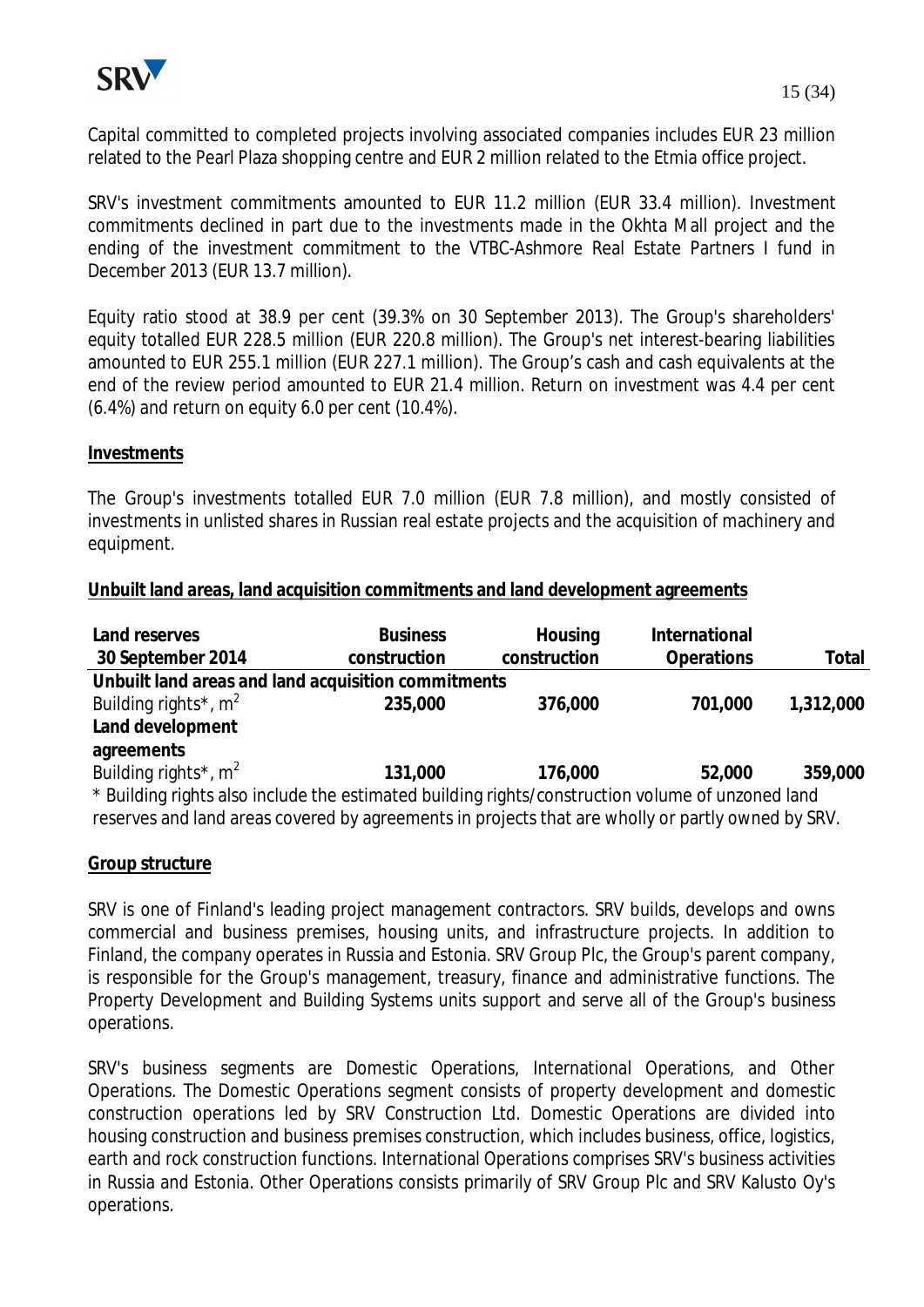

## **Personnel**

SRV had an average payroll of 931 (959) employees, of whom 713 (708) were salaried employees. The parent company had an average staff of 59 (54) salaried employees. At the close of the review period, the Group had 942 (946) employees, of whom 60 (54) were employed by the parent company. 196 (142) employees were employed by international subsidiaries. SRV's Domestic Operations employed a total of 61 (42) trainees (students on work placements and students working on their thesis or diploma) at the end of the review period. SRV offers a wide range of trainee opportunities, particularly to those studying construction. Systematic cooperation with educational institutions and universities fosters continuity for SRV's own trainee programme, enabling young people to combine studying and work as naturally as possible.

SRV's human resources strategy is designed to ensure continued competence and leadership development, and to secure the availability and high motivation of personnel. In early 2014, systematic investments were continued in order to provide training in contract law and in the management of additional work and alterations. The extensive 360 feedback programme was launched to develop leadership and interaction skills. 120 supervisors and experts participated in this programme in the spring, and 80 key employees of the work site organisation in the autumn. SRV made outlays on occupational wellbeing by means such as organising the KUNNONpäivät fitness days for employees at the Salmisaari fitness centre in Helsinki.

|                                 |     |                           | Percentage of    |
|---------------------------------|-----|---------------------------|------------------|
| Personnel by segment            |     |                           | Group personnel, |
|                                 |     | 30 Sep. 2014 30 Sep. 2013 | 30 Sep. 2014, %  |
| <b>Domestic Operations</b>      | 647 | 710                       | 68.7             |
| <b>International Operations</b> | 203 | 151                       | 21.5             |
| Other operations                | 92  | 85                        | 9.8              |
| Group, total                    | 942 | 946                       | 100.0            |

On 13 February 2014, the Board of Directors of SRV Group Plc approved a new share-based incentive scheme for the Group's key personnel. The purpose of the scheme is to align the objectives of shareholders and key personnel in order to increase the company's value, and to enhance key personnel's commitment to the company. The scheme covers 26 key SRV personnel. The key indicators for the scheme's performance period 2014–2016 are the Group's cumulative operating profit margin and return on equity. In addition, other business-specific indicators specified for 2014–2016 will affect the bonus earned. Personnel covered by the scheme must hold at least half of the shares received on the basis of the scheme until 31 December 2017 and at least half until 31 December 2018. If a key employee's employment ends during the above restriction period, he/she must hand over all shares to the company without compensation. When the indicators are fulfilled, the bonus will be paid, partly in the company's shares and partly in cash. This scheme allows the conveyance, without consideration, of a maximum of 588,000 SRV Group Plc shares to key employees, and a cash payment for tax purposes corresponding to the value of the conveyed shares. The total recognised IFRS value of shares conveyed over the lifetime of the incentive scheme, 2014-2018, will be approximately EUR 2.1 million, to which the cash payments will be added.

During the review period, the cost of the share-based incentive scheme was around EUR 1.4 million (EUR 2.2 million). The cost of the incentives paid as shares is calculated using the share price on the granting date and the cost of the incentives paid in cash using the share price on the closing date of the review period. The Black & Scholes model, which is applied in the pricing of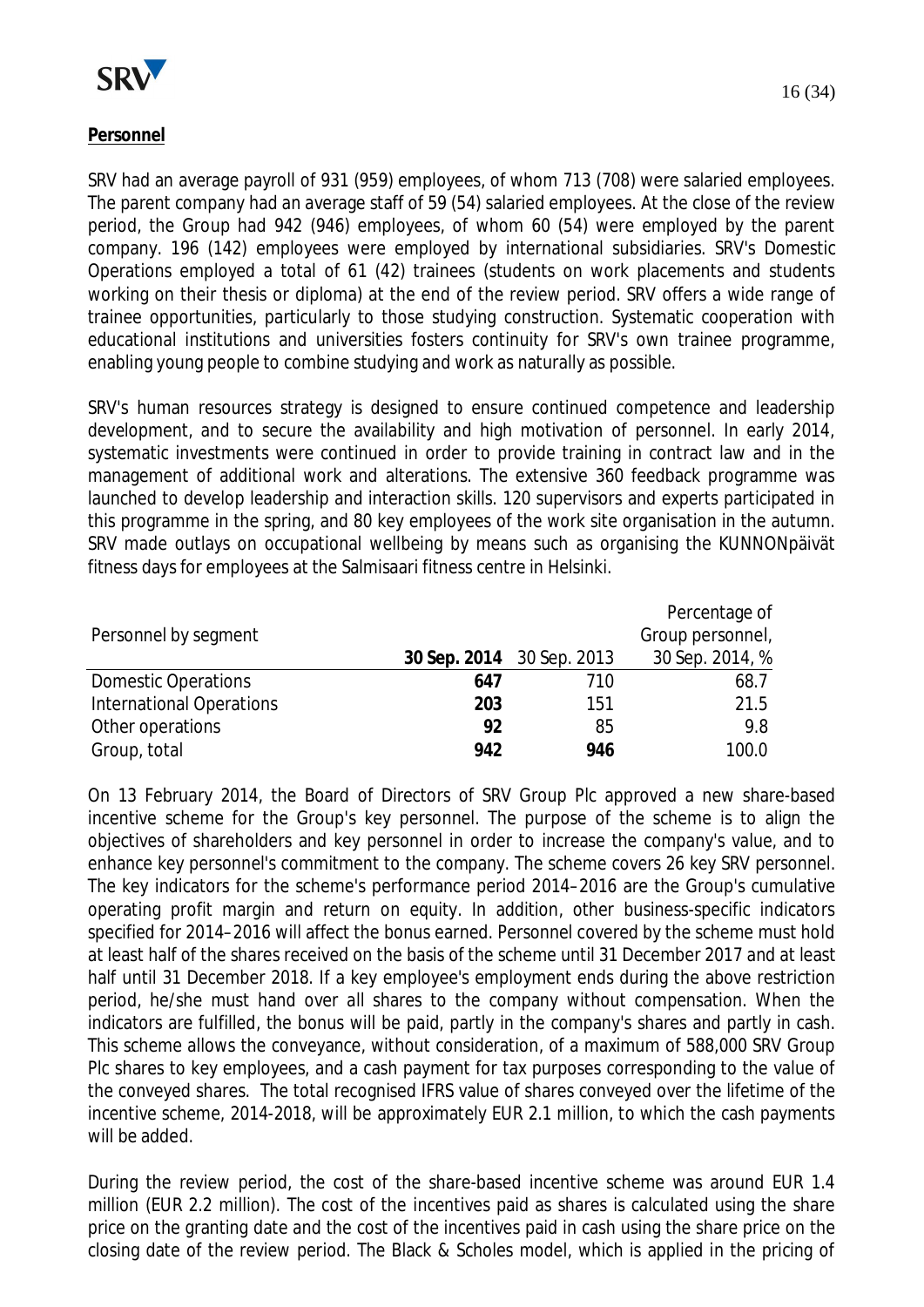

options, is used to calculate the cost of incentive schemes in which the number of shares granted depends on the share price.

#### **Outlook for construction**

The outlook for the world economy is mildly optimistic, with the US, Britain and China leading the slow recovery. The Finnish economy shows few signs of improvement. In 2014, the GDP is predicted to contract for the third year running. In the construction sector, the weak business cycle continues for the third consecutive year. Total construction volumes are expected to decline by approximately two per cent from 2013 levels. The rise in building costs is moderate.

The poor economic situation and consumer uncertainty have contributed to the slowdown in housing production. The construction of about 27,800 housing units was begun in Finland in 2013, and the forecast for 2014 is about 26,500. Sales of new housing units have slackened, especially outside the Helsinki Metropolitan Area. Business with housing funds has partly compensated for weaker sales to individual households. Demand for housing is affected by major uncertainties. In the longer term, trends such as migration to population growth centres and the smaller size of households will maintain the need for housing construction in Finland.

The positive trend in permits in the commercial and office real-estate markets was not as yet evident in the number of start-ups. The slow pace of economic growth has kept the number of empty offices high. The need for additional retail space has remained low. However, there is a need for modern premises with good transport connections. The number of commercial and office construction start-ups is expected to take an upward turn in 2014, but to decline in 2015.

Renovation construction is expected to grow by 2.5-3.0 per cent annually. An increase in building stock, the ageing of existing buildings, and modernisation requirements will support renovation construction in the future. The situation in infrastructure construction has weakened due to the decline in new building construction work and the contraction of investments in highway construction and maintenance.

In Russia, GDP growth has continued to slacken. The weakening of the rouble, the decrease in the price of oil and the Ukrainian crisis have put the economy under even greater pressure. Investment and retail growth are stagnant. Russia is subject to major uncertainty in 2014, with GDP growth estimated to amount to zero. Forecasts for the growth of the Estonian economy in 2014 range from minus to plus one per cent.

#### **Risks, risk management and corporate governance**

The general business cycle and changes in customers' business environments have immediate effects on the construction, property and financial markets, and this may, for example, alter the volume of SRV's order backlog and the profitability of operations as well as hinder the availability of financing. It may also lead to an increased amount of capital being tied up in projects. A change in the general level of interest rates has direct impacts on both SRV's cash flow from operating activities and financing costs. The general economic climate is unstable, and the international country-level financial crisis adds to the economic uncertainty. This uncertainty and difficulties in securing financing are reducing demand for property investments and delaying the start-up of large-scale projects in particular.

SRV develops, owns and operates shopping centres in Russia. The Ukrainian crisis is affecting the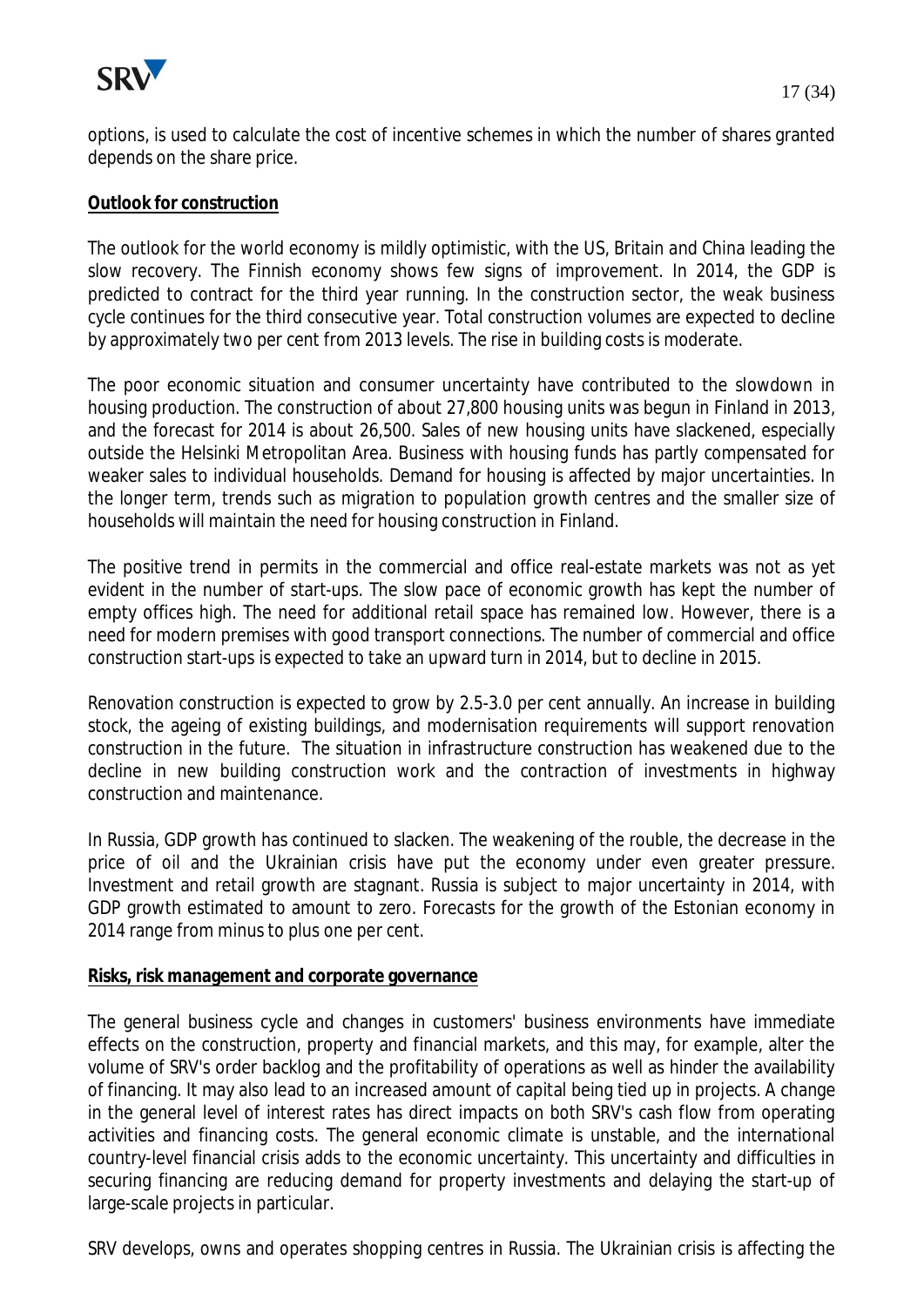

Russian economy, the availability of financing from investors and for projects, and property sales. The sanctions on the financial market, imposed by the United States and European Union, weaken the Russian bank sector's ability to grant loans. The decline in the rouble's exchange rate is impacting on consumer purchasing power and may weaken the rent-paying ability of tenants in shopping centres. Furthermore, the crisis is affecting the economies of Russia's major trading partners.

Stricter banking regulation will affect the availability of financing from banks, the length of loan periods and loan margin levels. Despite the extremely low interest rates, financing costs will grow as loan margins rise. If the availability of financing for clients continues to weaken, client receivables may grow and SRV will face tighter liquidity.

In developer-contracted projects, recognition of income is largely based on the completed contract method, and recognition depends on the percentage of sold premises in delivered projects. The delivery schedules of developer-contracted projects can have a material impact on the development of quarterly revenue and earnings. Factors that affect project sales include the occupancy rate of the project and the availability of financing for buyers. When sales are delayed, the recognition of revenue and operating profit are likewise postponed. To accelerate sales, the sales prices of slow-turnover projects might have to be lowered. Postponed start-ups in developercontracted projects increase development expenses, which are recognised as costs.

Slower sales increase sales and marketing costs and interest expenses in developer-contracted housing production. Economic uncertainty and tax hikes have weakened the outlook and volume in consumer sales. Key risks affecting demand for housing include changes in consumer confidence in the future, the availability of financing, and a strong rise in interest rates. Changes in demand for rental housing development projects for investors would affect the volume and profitability of SRV's new order backlog.

Construction is subject to significant cost risks relating to subcontracting and procurements. Longterm planning is vital to keep these risks under control. SRV's operating model requires an adequate supply of skilled and competent personnel. A weak economic climate increases the financial risks relating to subcontractors. The construction industry is now subject to greater administrative regulation, which requires enhanced accuracy. Post-construction warranty and liability obligations can last up to ten years after the handover. The rise in building costs has levelled out and the building cost index has remained fairly steady in 2014.

SRV's revenue is generated by construction projects, and the company's result depends on the profitability and progress of individual projects. Competition for new orders in the construction sector is fierce, and this might affect the volume and profitability of SRV's new order backlog. Contractor agreements in the construction industry are substantial in value. Their terms and conditions require all parties to achieve the agreed targets within a set timetable, and to adhere to agreed working methods. In particular, carrying out additional works and alterations may involve financial risks that increase in a poor economic climate. Project receivables can involve additional work and alterations that are subject to complaints or disputes over payment liability. Segment management estimates the provisions required for receivables; however, these provisions may prove to be insufficient. If no mutual agreement on payment liability is reached during the final financial analysis of a project, SRV may have to instigate legal proceedings against the client. The outcomes of legal proceedings involve uncertainties. In 2013, SRV initiated legal proceedings against clients with respect to two completed projects involving client complaints or disputes over payment liability for additional work and alterations. SRV's claims amount to around EUR 11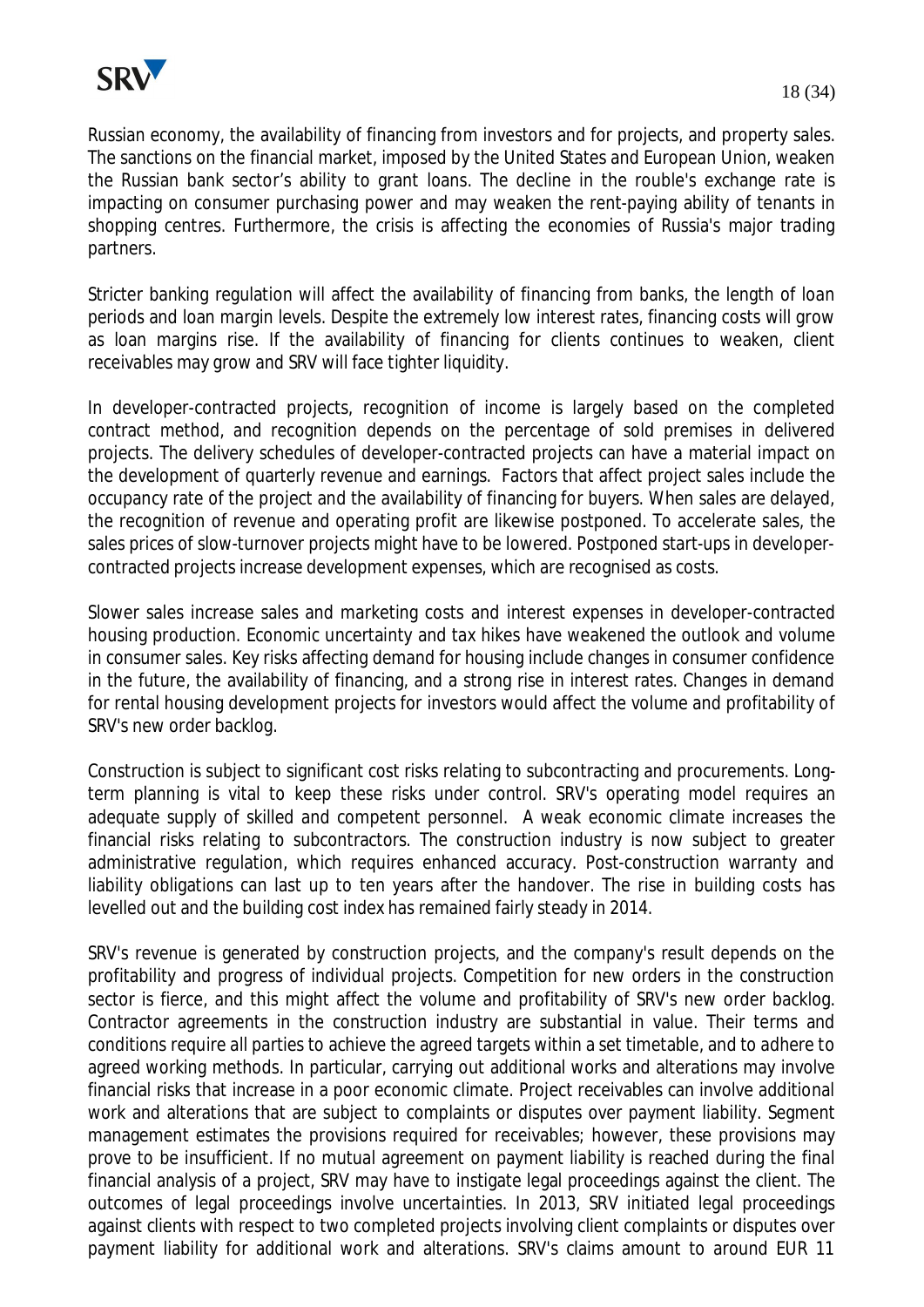

million (VAT 0%). SRV's management believes that these cases and their outcomes will not have a significant impact on SRV's financial position.

In addition to land acquisition risks, property projects face other risks, such as those related to the outcome of zoning, soil conditions, financing, the liquidity of funding based on financing commitments, the commercialisation of the project, implementation schedules and agreements, partners, the geographical location, and the type of project. In line with IFRS requirements, SRV measures its land reserves at acquisition cost. If the acquisition cost plus construction costs is lower than the sale value of the planned project, the value of the plot will be reduced. In accordance with its strategy, SRV has developed developer-contracting projects and invested in land acquisition in Finland and especially in Russia. SRV aims to carry out large-scale development projects in cooperation with real estate investors using project funding. The availability and terms of project and investor financing affect the progress of development projects, their profitability for SRV, as well as the amount of SRV's financing tied to the project. SRV's investment commitments in projects entail maintaining sufficient liquidity and financing capacity. A decline in the availability of investor and project funding may increase SRV's own share of project funding, and this would lower the Group's equity ratio and weaken both the Group's liquidity and the availability of other funding.

The financial risks involved in SRV's operations are interest rate, currency, liquidity, capital structure, and contractual party risks. These are presented in more detail in the Notes to the 2013 Financial Statements. Currency risks are divided into transaction risks and translation risks. Transaction risks are related to currency-denominated business and financing cash flows. Translation risks encompass investments made in foreign subsidiaries, the accounting effects of which are recorded in the translation differences for shareholders' equity in the consolidated figures.

Liquidity risks may have an effect on the Group's earnings and cash flow if the Group is unable to ensure sufficient financing for its operations. SRV maintains adequate liquidity through efficient management of cash flows and related solutions, such as binding lines of credit that are valid until further notice. The company has a long-term binding liquidity arrangement (EUR 100 million), which will mature in December 2015. The company's financing agreements are subject to customary terms and conditions. The financial covenant is the company's equity ratio, which is also reported to banks for developer contracting projects as a ratio based on percentage of completion.

Capital structure risks may adversely affect the availability of financing for the Group if the company's equity ratio falls too low. The Group does not have a public credit rating issued by a credit institution. In order to maintain its capital structure, the Group may adjust its dividend payment, issue new shares or float equity bonds. In order to maintain its equity ratio, the Group may be forced to downscale its business operations and use of capital. The equity ratio is affected by factors such as the profitability of business operations, postponements in the sale and handover of developer-contracted projects, plot investments, and other balance sheet growth. The Group monitors its capital structure using its equity ratio. The Group seeks to keep its share of the balance sheet total less advances received accounted for by shareholders' equity at no less than 30 per cent. On 28 December 2012, SRV issued a EUR 45 million domestic hybrid bond (equity bond). The bond has no maturity, but the company has the right to redeem it in four years' time. The interest payable on the bond will increase after the first redemption date.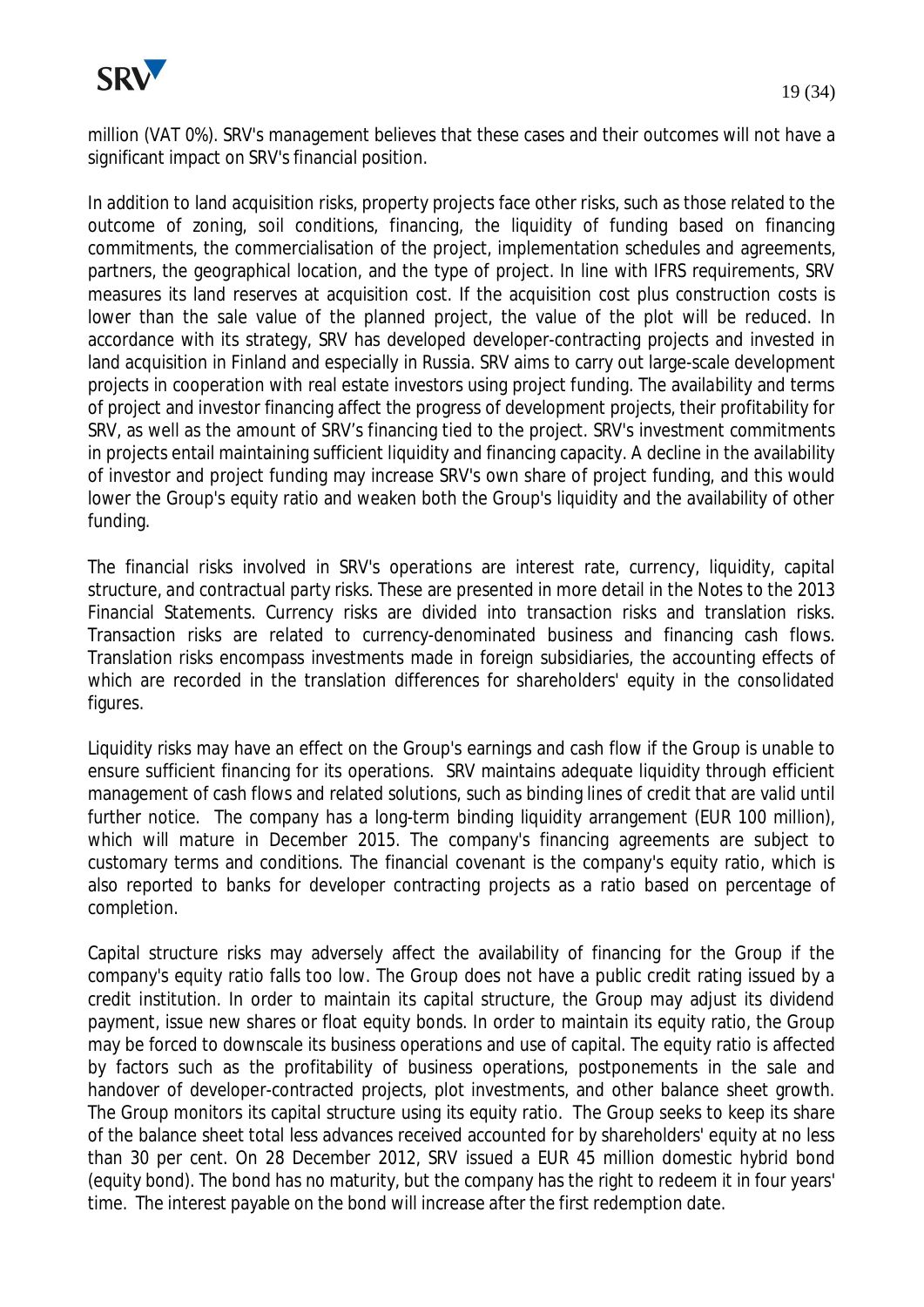

The Group's risk management is carried out in line with the Group's operations system, and control is exercised in accordance with the Group strategy approved by the Board of Directors of the Group's parent company. SRV also makes every effort to cover operational risks by means of insurance and contractual terms.

A more detailed account of SRV's risks, risk management and corporate governance policies has been published in the 2013 Annual Report and Notes to the Financial Statements.

#### **Corporate governance and resolutions of general meetings**

The Annual General Meeting (AGM) of SRV Group Plc was held on 26 March 2014. The AGM adopted the Financial Statements and granted release from liability to the members of the Board of Directors and the President and CEO for the financial year 1 January–31 December 2013. As proposed by the Board of Directors, a dividend of EUR 0.12 per share was declared. The dividend was paid on 7 April 2014. Mr Ilpo Kokkila was elected chairman of the Board of Directors and Ms Minna Alitalo, Mr Arto Hiltunen, Mr Olli-Pekka Kallasvuo, Mr Timo Kokkila, and Mr Risto Kyhälä were elected to seats on the Board. The firm of public accountants PricewaterhouseCoopers Oy was elected as the company's auditor for the next term of office. Samuli Perälä, authorised public accountant, acts as the principal auditor.

The AGM authorised the Board of Directors to decide on the acquisition of the company's own shares using the company's unrestricted equity. The Board was authorised to acquire a maximum of 3,676,846 of the company's own shares in such a manner that, when combined with the shares already owned by the company and its subsidiary, the number of shares acquired on the basis of this authorisation will not at any given time exceed 3,676,846 shares, or 10 per cent of all shares of the company. Based on this authorisation, the Board may acquire a maximum of 3,676,846 shares in public trading arranged by Nasdaq OMX Helsinki Oy at a market price valid at the moment of acquisition, as well as a maximum of 200,000 shares issued on the basis of incentive schemes to individuals employed by SRV Group without consideration, or for no more than the price at which an individual within the sphere of an incentive scheme is obliged to convey a share, such that the maximum number of acquired shares nevertheless remains at 3,676,846. The aforementioned authorisations include the right to acquire shares other than in proportion to the holdings of shareholders. Shares acquired on the basis of this authorisation may be acquired in one or several instalments. The company's own shares can be acquired for use e.g. as payment in corporate acquisitions, when the company acquires assets relating to its business, as part of the company's incentive programmes or to be otherwise conveyed, held or cancelled. The authorisations as described above shall be in force for 18 months from the decision of the general meeting and cancel the authorisation granted by the Annual General Meeting to the Board of Directors on 20 March 2013. The Board of Directors shall decide on other terms relating to the acquisition.

The Board of Directors of SRV Group Plc held its organisation meeting on 26 March 2014. Minna Alitalo was elected as Chair of the Audit Committee, and Olli-Pekka Kallasvuo and Timo Kokkila as members. Ilpo Kokkila was elected as Chairman of the Nomination and Remuneration Committee, and Arto Hiltunen and Risto Kyhälä as members. Olli-Pekka Kallasvuo serves as Vice Chairman of the Board of SRV Group Plc.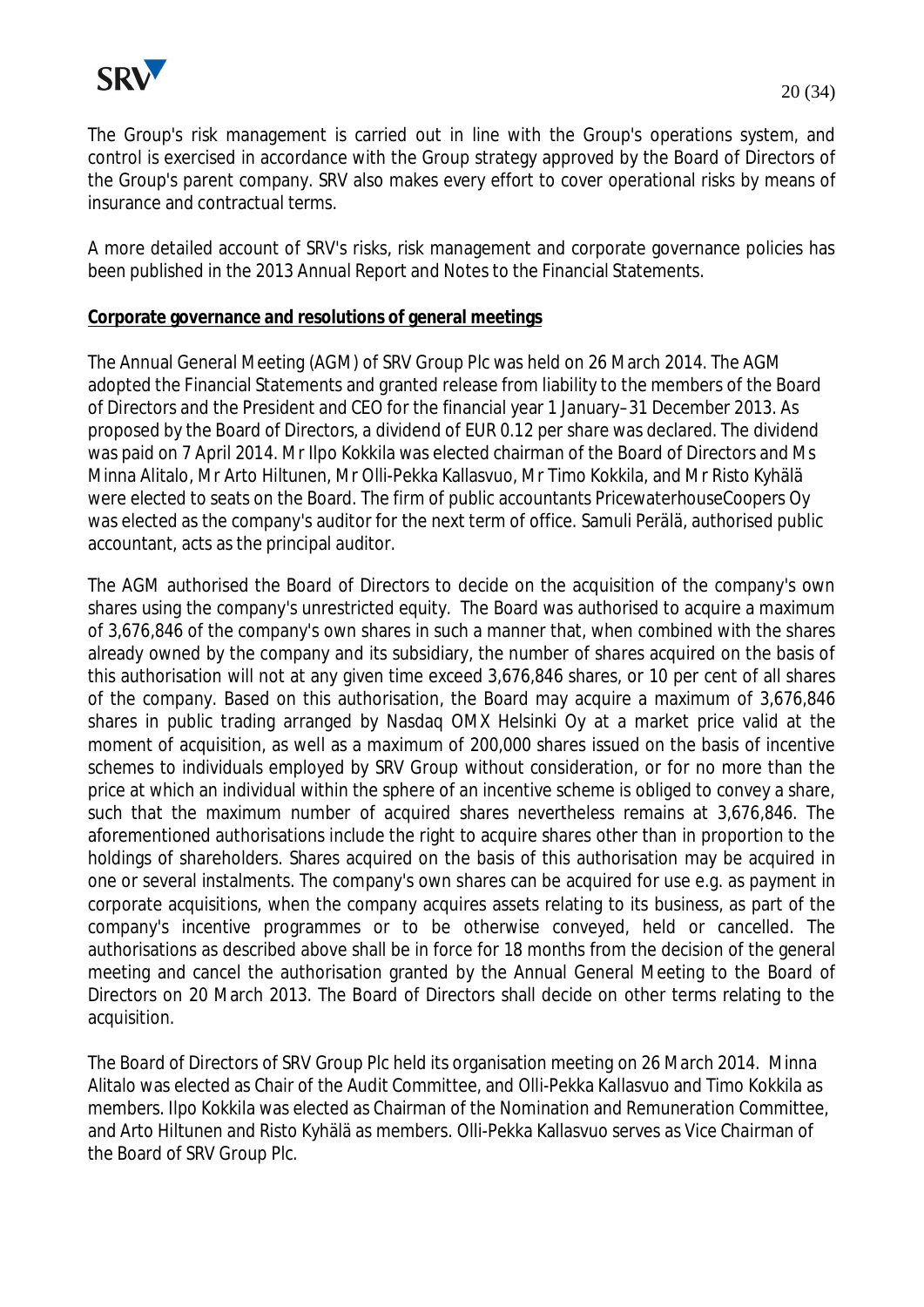

## **Shares and shareholders**

SRV Group Plc's share capital is EUR 3,062,520. The share has no nominal value and the number of registered shares is 36,768,468. The company has one class of shares. SRV had a total of 6,141 shareholders on 30 September 2014.

The share closing price at OMX Helsinki at the end of the review period was EUR 3.67 (EUR 4.05 on 31 December 2013, change -9.4%). The highest share price in the review period was EUR 4.38 and the lowest EUR 3.60. SRV's equity per share at the end of the review period amounted to EUR 5.14 (EUR 4.99 on 31 December 2013). During this period, the all-share index of the Helsinki Stock Exchange (OMX Helsinki) changed by 4.5 per cent, and the OMX Construction and Materials index by -26.7 per cent.

At the end of the review period, the company had a market capitalisation of EUR 130.6 million, excluding the Group's treasury shares. 2.7 million shares were traded during the period with a trade volume of EUR 11.0 million. At the end of the review period, SRV Group Plc held 1,169,307 SRV Group Plc shares (3.2 per cent of the total number of the company's shares and combined number of votes). On 4 November 2014, the Group held 1,169,307 shares (3.2 per cent of the total number of the company's shares and combined number of votes).

## **Financial targets**

On 13 February 2014, SRV's Board of Directors confirmed the Group's strategic goals for 2014– 2018. The following strategic targets were set:

- During the strategic period, SRV will focus on improving profitability rather than on growth
- The average annual revenue of International Operations will rise to more than EUR 150 million
- $\bullet$  The operating profit margin will reach 6 per cent
- The return on equity will be at least 15 per cent
- $\bullet$  The equity ratio will remain above 30 per cent
- A dividend payment equalling 30 per cent of the annual result, taking into account the capital needs of business operations

For the set targets to be achieved, the number of developer-contracted projects must be stepped up substantially.

## **Earlier outlook for 2014**

## **14 February 2014**

The Group's full-year revenue is expected to be on a par with the previous year (EUR 679.4 million 1-12/2013) and profit before taxes to amount to EUR 10–20 million (EUR 22.8 million 1-12/2013).

## **SRV revises its outlook for 2014**

SRV revises its outlook for full-year profitability and reiterates its outlook for full-year revenue. The development of revenue and result in 2014 are affected by several factors, such as: SRV's own projects are recognised as income upon delivery, the part of the order backlog that is continuously recognised as income mainly consists of low-margin contracting, the development of the order backlog's profit margins, the sales volume of developer-contracted housing and the completion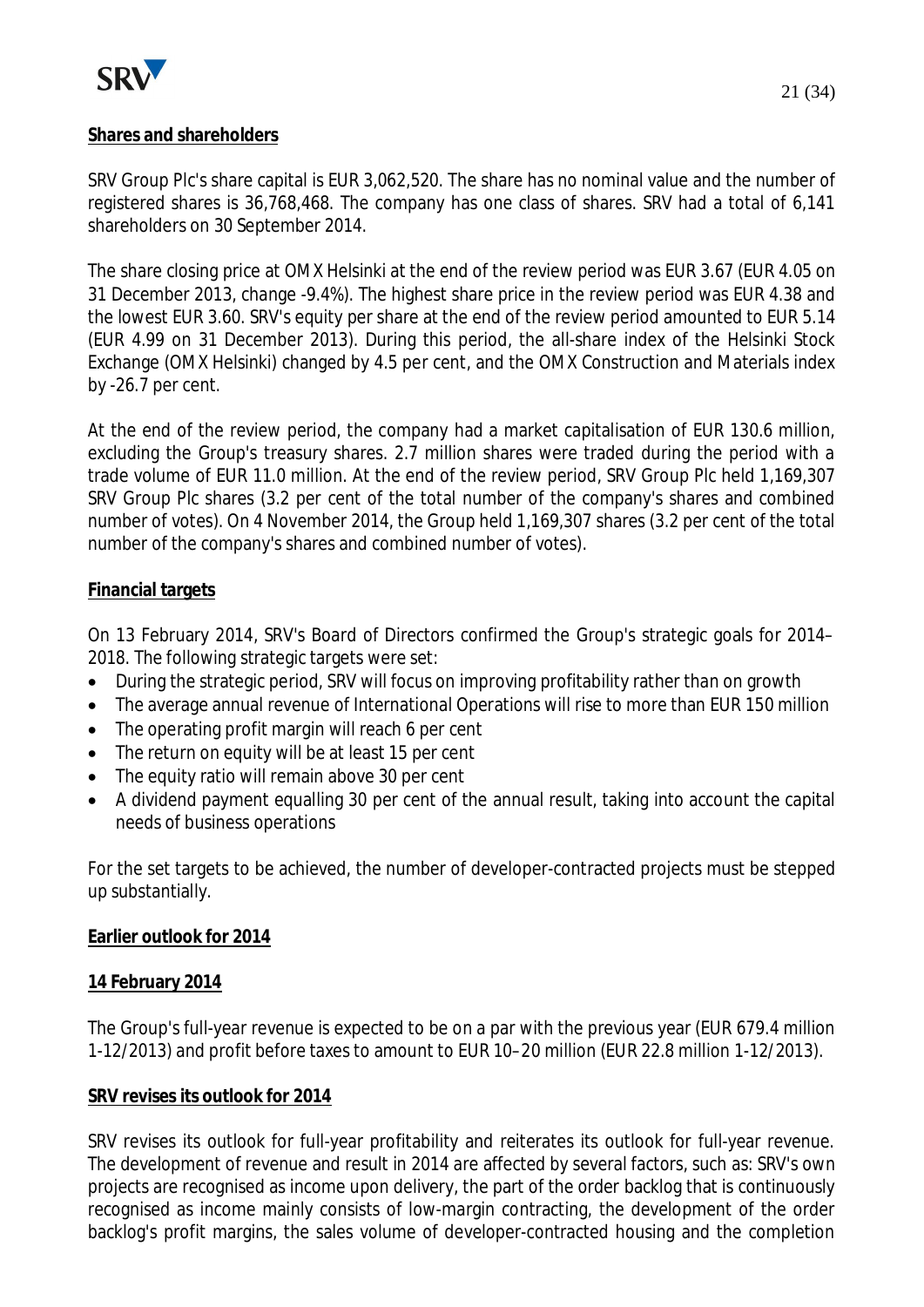

schedules of the properties, and the start-up of new contracts and own projects. The construction of the REDI shopping centre that SRV is developing in Kalasatama is expected to start in late 2014. Based on current completion schedules, SRV estimates that a total of 249 developer-contracted housing units will be completed during 2014.

The Group's full-year revenue is expected to be on a par with the previous year (EUR 679.4 million 1-12/2013) and profit before taxes to amount to EUR 14-20 million (EUR 22.8 million 1-12/2013).

Espoo, 4 November 2014

Board of Directors

All forward-looking statements in this review are based on management's current expectations and beliefs about future events, and actual results may differ materially from the expectations and beliefs such statements contain.

For further information, please contact: Jukka Hienonen, President and CEO, +358 (201) 455 213 Hannu Linnoinen, Executive Vice President, CFO +358 (201) 455 990, +358 (50) 523 5850 Taneli Hassinen, Vice President, Communications, +358 (201) 455 208, +358 (40) 504 3321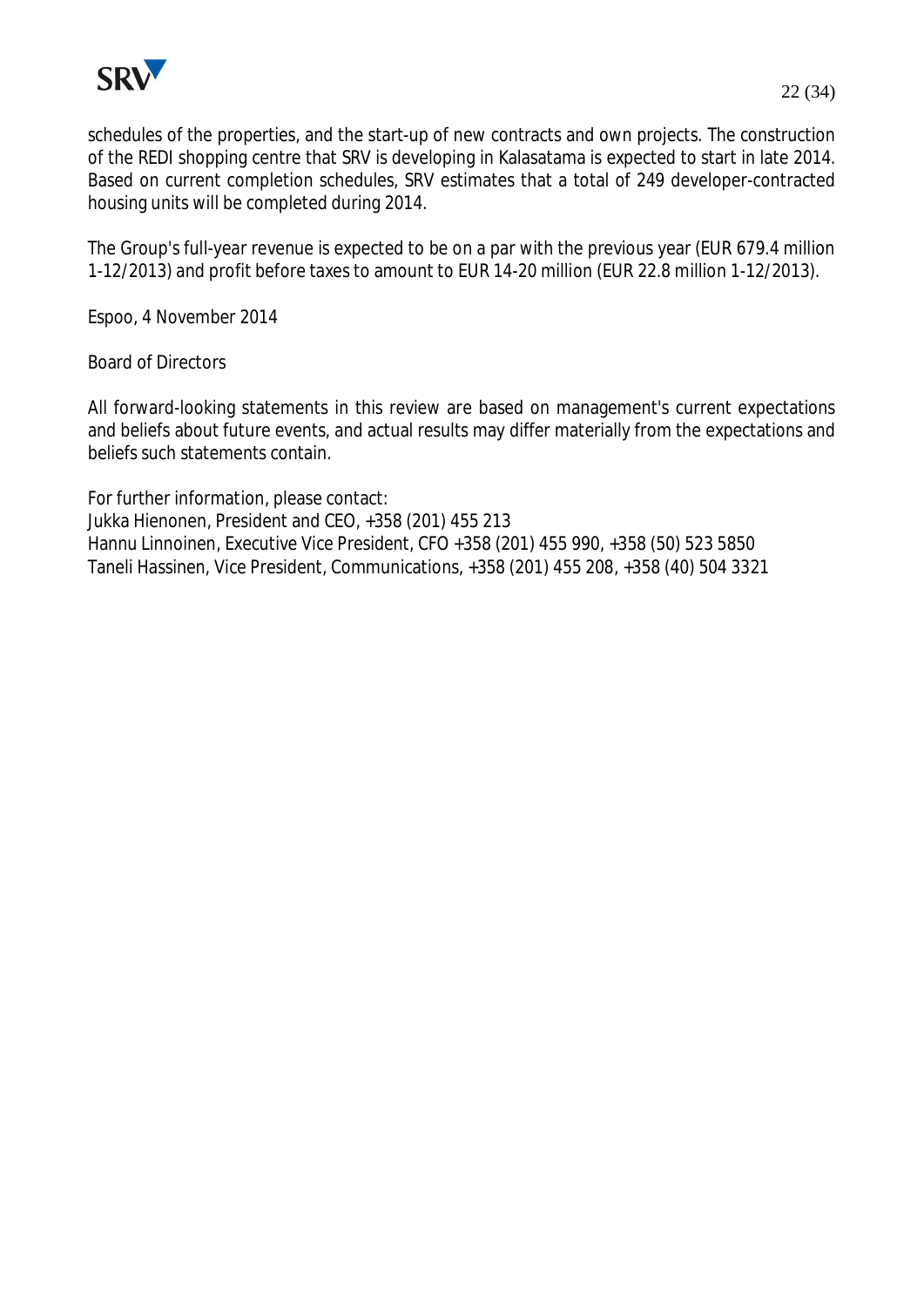

## **Key figures:**

|                                                         |               | $1 - 9/$          | $1 - 9/$ | $7 - 9/$ | $7-9/$ | $1-12/$ |
|---------------------------------------------------------|---------------|-------------------|----------|----------|--------|---------|
|                                                         |               | 2014              | 2013     | 2014     | 2013   | 2013    |
|                                                         | <b>EUR</b>    |                   |          |          |        |         |
| Revenue                                                 | million       | 490.6             | 507.8    | 209.0    | 170.0  | 679.4   |
|                                                         | <b>EUR</b>    |                   |          |          |        |         |
| Operating profit                                        | million       | 15.3              | 21.8     | $6.0\,$  | 6.9    | 26.4    |
| Operating profit, % of revenue                          | $\%$          | 3.1               | 4.3      | 2.9      | 4.0    | 3.9     |
|                                                         | <b>EUR</b>    |                   |          |          |        |         |
| Profit before taxes                                     | million       | 11.3              | 19.2     | 5.7      | 5.2    | 22.8    |
| Profit before taxes, % of revenue                       | $\%$          | 2.3               | 3.8      | 2.7      | 3.0    | 3.4     |
| Net profit attributable to equity holders of the parent | <b>EUR</b>    |                   |          |          |        |         |
| company                                                 | million       | 9.9               | 16.8     | 6.0      | 3.4    | 14.0    |
| Return on equity, % <sup>1)</sup>                       | $\frac{1}{6}$ | 6.0               | 10.4     |          |        | 8.4     |
| Return on investment, % <sup>1)</sup>                   | $\%$          | 4.4               | 6.4      |          |        | 5.4     |
|                                                         | <b>EUR</b>    |                   |          |          |        |         |
| Invested capital                                        | million       | 505.1             | 466.9    |          |        | 528.0   |
| Equity ratio                                            | $\%$          | 38.9              | 39.3     |          |        | 36.4    |
|                                                         | <b>EUR</b>    |                   |          |          |        |         |
| Net interest-bearing debt                               | million       | 255.1             | 227.1    |          |        | 215.8   |
| Gearing ratio                                           | $\%$          | 111.6             | 102.8    |          |        | 97.1    |
|                                                         | <b>EUR</b>    |                   |          |          |        |         |
| Order backlog                                           | million       | 944.1             | 911.5    |          |        | 825.8   |
|                                                         | <b>EUR</b>    |                   |          |          |        |         |
| New agreements                                          | million       | 592.3             | 532.4    |          |        | 600.7   |
| Personnel on average                                    |               | 931               | 959      |          |        | 949     |
|                                                         | <b>EUR</b>    |                   |          |          |        |         |
| Property, plant and equipment investments               | million       | 7.0               | 7.8      | 2.1      | 4.8    | 9.9     |
| Property, plant and equipment investments, % of         |               |                   |          |          |        |         |
| revenue                                                 | $\%$          | 1.4               | 1.5      | 1.0      | 2.8    | 1.5     |
| Earnings per share                                      | <b>EUR</b>    | 0.19              | 0.38     | 0.14     | 0.06   | 0.39    |
| Earnings per share (diluted)                            | <b>EUR</b>    | 0.19              | 0.38     | 0.14     | 0.06   | 0.39    |
| Equity per share                                        | <b>EUR</b>    | 5.14              | 4.95     |          |        | 4.99    |
| Dividend per share                                      | <b>EUR</b>    | 0.12              | 0.06     |          |        | 0.12    |
|                                                         | $\%$          |                   | 15.8     |          |        | 30.8    |
| Dividend payout ratio                                   |               | 63.2              |          |          |        |         |
| Dividend yield                                          | $\frac{1}{6}$ | 3.3               | 1.4      |          |        | 3.0     |
| Price per earnings ratio                                |               | 19.3              | 11.6     |          |        | 10.4    |
| Share price development                                 |               |                   |          |          |        |         |
| Share price at the end of the period                    | <b>EUR</b>    | $\overline{3.67}$ | 4.41     |          |        | 4.05    |
| Average share price                                     | <b>EUR</b>    | 4.03              | 3.67     |          |        | 3.75    |
| Lowest share price                                      | <b>EUR</b>    | 3.60              | 2.95     |          |        | 2.95    |
| Highest share price                                     | <b>EUR</b>    | 4.38              | 4.72     |          |        | 4.72    |
|                                                         | <b>EUR</b>    |                   |          |          |        |         |
| Market capitalisation at the end of the period          | million       | 130.6             | 156.5    |          |        | 143.8   |
| Trading volume                                          | 1 0 0 0       | 2 7 1 4           | 2761     |          |        | 3 3 6 4 |
| Trading volume, %                                       | %             | 7.6               | 7.8      |          |        | 9.5     |
| Weighted average number of shares outstanding during    |               |                   |          |          |        |         |
| the period                                              | 1 0 0 0       | 35 544            | 35 4 95  |          |        | 35 4 95 |
| Weighted average number of shares outstanding during    |               |                   |          |          |        |         |
| the period (diluted)                                    | 1 0 0 0       | 35 561            | 35 571   |          |        | 35 5 95 |
| Number of shares outstanding at the end of the period   | 1 0 0 0       | 35 599            | 35 4 95  |          |        | 35 4 95 |

1) In calculating the key ratio, only the profit for the period has been annualized.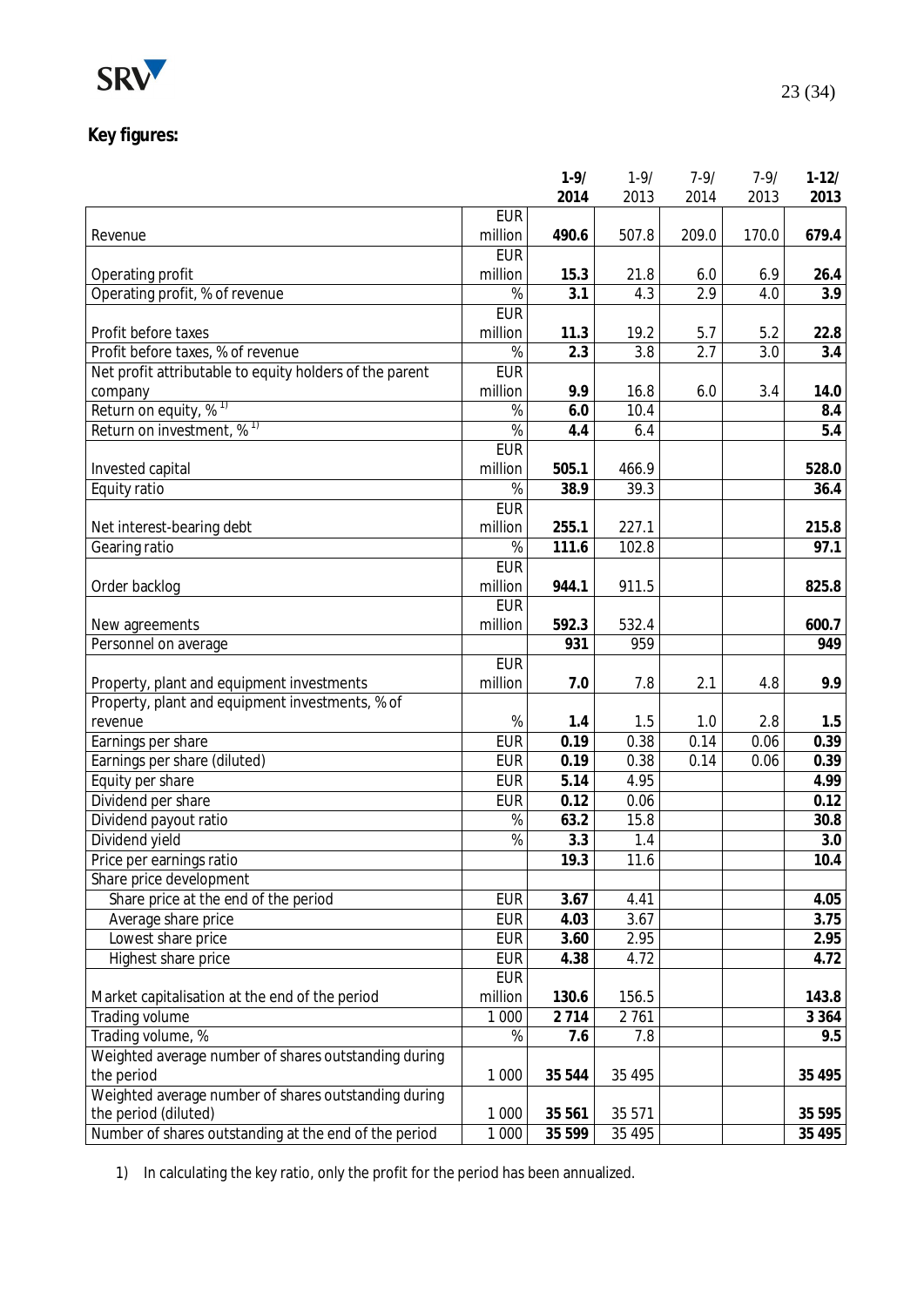

# **Calculation of key figures:**

| Gearing ratio, %                                                           |     | 100 x Net interest-bearing debt                                                                 |
|----------------------------------------------------------------------------|-----|-------------------------------------------------------------------------------------------------|
|                                                                            |     | Total equity                                                                                    |
|                                                                            |     |                                                                                                 |
| Return on equity, %                                                        |     | 100 x Total comprehensive income for the period                                                 |
|                                                                            |     | Total equity, average                                                                           |
| Return on investment, %                                                    |     | 100 x Result before taxes + interest and other financial expenses                               |
|                                                                            |     | Invested capital, average                                                                       |
|                                                                            |     |                                                                                                 |
| Equity ratio, %                                                            |     | 100 x Total equity                                                                              |
|                                                                            |     | Total assets - advances received                                                                |
| Invested capital                                                           | $=$ | Total assets - non-interest bearing debt - deferred tax liabilities -                           |
|                                                                            |     | provisions                                                                                      |
|                                                                            |     |                                                                                                 |
| Net interest-bearing debt                                                  | $=$ | Interest bearing debt - cash and cash equivalents                                               |
|                                                                            |     |                                                                                                 |
|                                                                            |     |                                                                                                 |
| Earnings per share attributable<br>to equity holders of the parent company | $=$ | Result for the period - non-controlling interest<br>- hybrid bond interest                      |
|                                                                            |     | Average number of shares (share-issue adjusted)                                                 |
|                                                                            |     |                                                                                                 |
|                                                                            |     |                                                                                                 |
| Earnings per share attributable                                            | $=$ | Result for the period - non-controlling interest                                                |
| to equity holders of the parent company                                    |     | - hybrid bond interest                                                                          |
| (diluted)                                                                  |     | Average number of shares (share-issue adjusted, diluted)                                        |
| Shareholders' equity                                                       | $=$ | Shareholders' equity attributable to equity holders of the parent                               |
|                                                                            |     | company                                                                                         |
|                                                                            |     | Average number of shares at end of period (share-issue adjusted)                                |
|                                                                            |     |                                                                                                 |
| Price per earnings ratio (P/E-ratio)                                       | $=$ | Share price at end of period                                                                    |
|                                                                            |     | Earnings per share                                                                              |
| Dividend payout ratio, %                                                   |     | 100 x Dividend per share                                                                        |
|                                                                            |     | Earnings per share                                                                              |
|                                                                            |     |                                                                                                 |
| Dividend yield, %                                                          |     | 100 x Dividend per share                                                                        |
|                                                                            |     | Share price at end of period                                                                    |
|                                                                            |     |                                                                                                 |
| Average share price                                                        | $=$ | Number of shares traded in euros during the period<br>Number of shares traded during the period |
|                                                                            |     |                                                                                                 |
| Market capitalisation at the end of the                                    | $=$ | Number of shares outstanding at the end of the period x share price                             |
| period                                                                     |     | at the end of the period                                                                        |
|                                                                            |     |                                                                                                 |
| Trading volume                                                             | $=$ | Number of shares traded during the period and their percentage of                               |
|                                                                            |     | the weighted average number of shares outstanding                                               |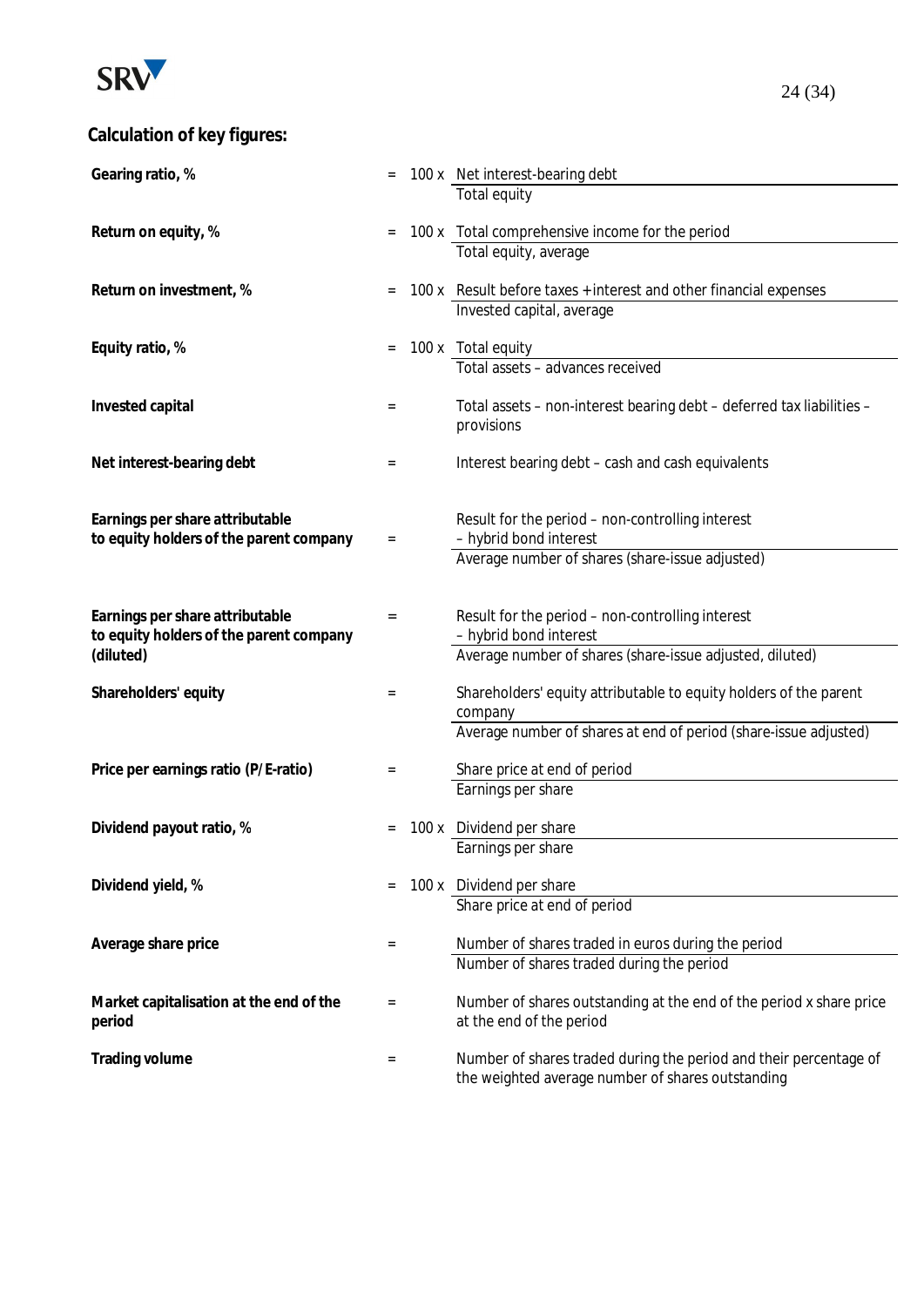

## **SRV Group Plc Interim Report, 1 January - 30 September 2014: Tables**

APPENDIXES

1) Consolidated Group interim report information: income statement, balance sheet, cash flow statement, statement

- of changes in equity, commitments and contingent liabilities and derivative contracts liabilities
- 2) Quarterly development
- 3) Segment information, inventories and related-party transactions
- 4) Events after the reporting period

### **1. Interim Report 1 January - 30 September 2014**

This interim report has been prepared in accordance with the IAS standard 34, Interim Financial Reporting. In preparing this interim report, SRV has applied the same accounting principles as in its year-end financial statements for 2013. However, as of 1 January 2014, the Group began to apply the new or revised IFRS standards and IFRIC interpretations published by IASB, specified in the accounting principles of SRV's year-end financial statements for 2013. These new or revised standards and interpretations had no impact on the figures presented for this review period.

The calculation principles of key figures and the related calculation formulas remained unchanged as presented in SRV's year-end financial statements for 2013. The figures in this interim report have been rounded up to millions of euros, so the sum total of individual figures may deviate from the sum total presented.

The information disclosed in this interim report is unaudited. SRV's reporting segments comprise Domestic Operations, International Operations, and Other Operations. The operating segment figures are disclosed in accordance with IFRS 8, following the accounting principles applied in the consolidated financial statements.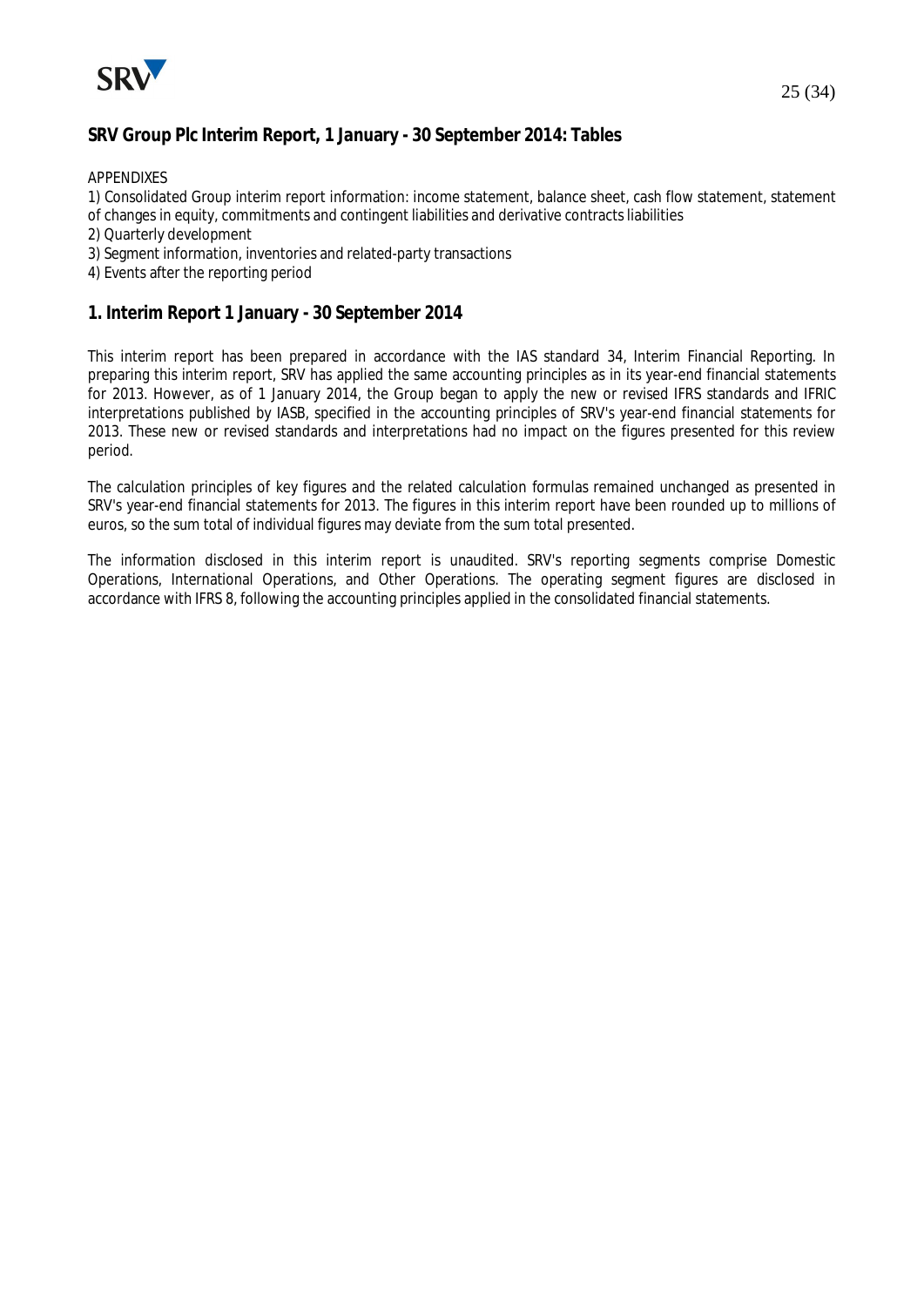

| Consolidated income statement<br>(EUR million)                                                    | $1 - 9/$<br>2014 | $1 - 9/$<br>2013 | change,<br>MEUR | change,% | $7 - 9/$<br>2014 | $7 - 9/$<br>2013 | $1-12/$<br>2013 |
|---------------------------------------------------------------------------------------------------|------------------|------------------|-----------------|----------|------------------|------------------|-----------------|
| Revenue                                                                                           | 490.6            | 507.8            | $-17.2$         | $-3.4$   | 209.0            | 170.0            | 679.4           |
| Other operating income                                                                            | 4.4              | 2.7              | 1.7             | 61.5     | 1.5              | 0.7              | 4.1             |
| Change in inventories of finished                                                                 |                  |                  |                 |          |                  |                  |                 |
| goods and work in progress                                                                        | $-45.9$          | 20.0             | $-65.9$         |          | $-62.1$          | $-8.3$           | 18.7            |
| Use of materials and services                                                                     | $-377.3$         | $-449.6$         | 72.2            | $-16.1$  | $-126.4$         | $-137.9$         | $-594.8$        |
| Employee benefit expenses                                                                         | $-46.2$          | $-47.2$          | 1.0             | $-2.1$   | $-13.1$          | $-14.7$          | $-63.6$         |
| Share of results of associated                                                                    |                  |                  |                 |          |                  |                  |                 |
| companies                                                                                         | 0.2              | $-1.0$           | 1.2             |          | 0.0              | 0.0              | $-2.0$          |
| Depreciation and impairments                                                                      | $-1.8$           | $-2.2$           | 0.4             | $-16.8$  | $-0.5$           | $-0.8$           | $-3.1$          |
| Other operating expenses                                                                          | $-8.7$           | $-8.8$           | 0.1             | $-1.1$   | $-2.5$           | $-2.2$           | $-12.3$         |
| Operating profit                                                                                  | 15.3             | 21.8             | $-6.5$          | $-29.7$  | 6.0              | 6.9              | 26.4            |
| Financial income                                                                                  | 2.3              | 2.2              | 0.1             | 3.8      | 1.8              | 0.2              | 1.8             |
| <b>Financial expenses</b>                                                                         | $-6.3$           | $-4.8$           | $-1.5$          | 31.3     | $-2.0$           | $-1.9$           | $-5.4$          |
| Financial income and expenses,                                                                    |                  |                  |                 |          |                  |                  |                 |
| total                                                                                             | $-4.0$           | $-2.6$           | $-1.4$          | 54.4     | $-0.2$           | $-1.7$           | $-3.6$          |
| Profit before taxes                                                                               | 11.3             | 19.2             | $-7.9$          | $-41.1$  | 5.7              | 5.2              | 22.8            |
| Income taxes                                                                                      | $-1.2$           | $-2.4$           | 1.1             | $-48.1$  | 0.2              | $-1.7$           | $-4.5$          |
| Net profit for the period                                                                         | 10.1             | 16.8             | $-6.7$          | $-40.1$  | 6.0              | 3.5              | 18.3            |
| Attributable to                                                                                   |                  |                  |                 |          |                  |                  |                 |
| Equity holders of the parent                                                                      |                  |                  |                 |          |                  |                  |                 |
| company                                                                                           | 9.9              | 16.8             |                 |          | 6.0              | 3.4              | 14.0            |
| Hybrid bond investors                                                                             |                  |                  |                 |          |                  |                  | 4.3             |
| Non-controlling interests                                                                         | 0.2              | 0.0              |                 |          | 0.0              | 0.0              | 0.0             |
| Earnings per share attributable to                                                                |                  |                  |                 |          |                  |                  |                 |
| equity holders of the parent                                                                      | 0.19             | 0.38             |                 |          | 0.14             | 0.06             | 0.39            |
| company<br>Earnings per share attributable to                                                     |                  |                  |                 |          |                  |                  |                 |
| equity holders of the parent                                                                      |                  |                  |                 |          |                  |                  |                 |
| company (diluted)                                                                                 | 0.19             | 0.38             |                 |          | 0.14             | 0.06             | 0.39            |
|                                                                                                   |                  |                  |                 |          |                  |                  |                 |
| 1) The unpaid hybrid bond interest has been taken into account in calculating earnings per share. |                  |                  |                 |          |                  |                  |                 |
| The unpaid hybrid bond interest                                                                   | 3.2              | 3.2              |                 |          | 1.1              | 1.1              |                 |
|                                                                                                   |                  |                  |                 |          |                  |                  |                 |
| Statement of comprehensive                                                                        |                  |                  |                 |          |                  |                  |                 |
| income                                                                                            |                  |                  | $1 - 9/$        | $1 - 9/$ | $7 - 9/$         | $7 - 9/$         | $1-12/$         |
| (EUR million)                                                                                     |                  |                  | 2014            | 2013     | 2014             | 2013             | 2013            |
| Net profit for the period                                                                         |                  |                  | 10.1            | 16.8     | 6.0              | 3.5              | 18.3            |
| Other comprehensive income                                                                        |                  |                  |                 |          |                  |                  |                 |
| Other comprehensive income to be reclassified to profit or                                        |                  |                  |                 |          |                  |                  |                 |
| loss in subsequent periods:                                                                       |                  |                  |                 |          |                  |                  |                 |
| Gains and losses arising from translating the financial                                           |                  |                  |                 |          |                  |                  |                 |
| statements of a foreign operation                                                                 |                  |                  | $-0.7$          | 0.0      | $-0.4$           | 0.0              | 0.0             |
| Other comprehensive income for the period, net of tax                                             |                  |                  | $-0.7$          | 0.0      | $-0.4$           | 0.0              | 0.0             |
| Total comprehensive income for the period                                                         |                  |                  | 9.4             | 16.8     | 5.6              | 3.5              | 18.3            |
| Attributable to                                                                                   |                  |                  |                 |          |                  |                  |                 |
| Equity holders of the parent company                                                              |                  |                  | 9.2             | 16.8     | 5.6              | 3.4              | 14.0            |
| Hybrid bond investors                                                                             |                  |                  |                 |          |                  |                  | 4.3             |
| Non-controlling interests                                                                         |                  |                  | 0.2             | 0.0      | 0.0              | 0.0              | 0.0             |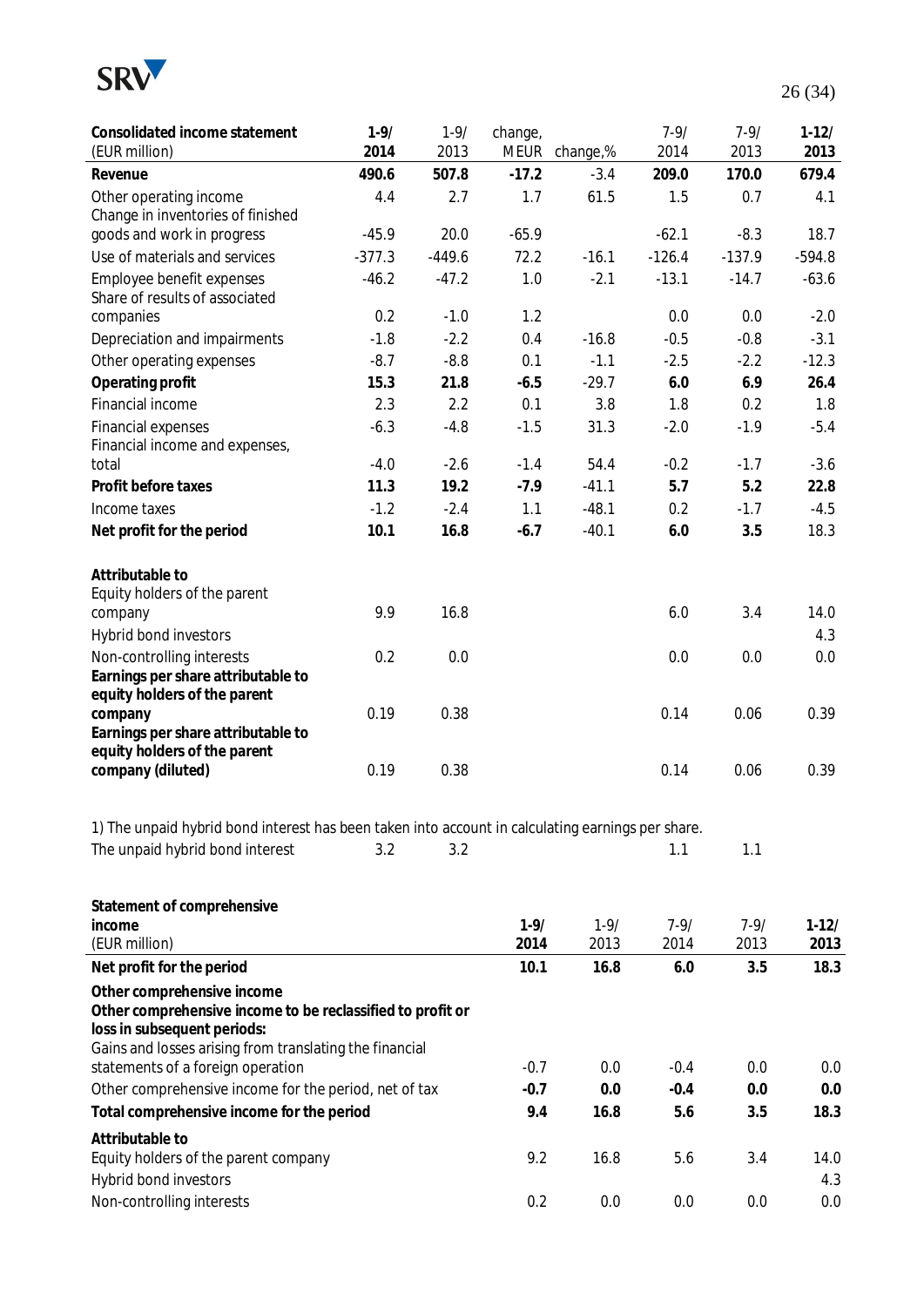

| Consolidated balance sheet (EUR million)                                      | 30.9.14 | 30.9.13 | change, % | 31.12.13 |
|-------------------------------------------------------------------------------|---------|---------|-----------|----------|
| <b>ASSETS</b>                                                                 |         |         |           |          |
| Non-current assets                                                            |         |         |           |          |
| Property, plant and equipment                                                 | 11.9    | 13.0    | $-8.6$    | 12.6     |
| Goodwill                                                                      | 1.7     | 1.7     | 0.0       | 1.7      |
| Other intangible assets                                                       | 0.8     | 0.7     | 3.9       | 0.8      |
| Other financial assets                                                        | 23.0    | 16.9    | 36.1      | 18.2     |
| Receivables                                                                   | 4.5     | 5.3     | $-14.3$   | 5.1      |
| Loan receivables from associated companies and                                |         |         |           |          |
| joint ventures                                                                | 28.1    | 23.8    | 17.9      | 23.8     |
| Deferred tax assets                                                           | 7.5     | 6.2     | 20.8      | 7.5      |
| Non-current assets, total                                                     | 77.4    | 67.6    | 14.5      | 69.7     |
| Current assets                                                                |         |         |           |          |
| Inventories                                                                   | 395.1   | 428.6   | $-7.8$    | 425.4    |
| Trade and other receivables                                                   | 146.6   | 104.1   | 40.8      | 75.0     |
| Loan receivables from associated companies and                                |         |         |           |          |
| joint ventures                                                                | 1.1     | 1.1     | 0.0       | 1.1      |
| Current tax receivables                                                       | 2.0     | 2.0     | 3.0       | 1.8      |
| Cash and cash equivalents                                                     | 21.4    | 19.0    | 12.6      | 90.0     |
| Current assets, total                                                         | 566.3   | 554.8   | 2.1       | 593.3    |
| ASSETS, TOTAL                                                                 | 643.7   | 622.4   | 3.4       | 663.0    |
| Consolidated balance sheet (EUR million)                                      |         |         |           |          |
|                                                                               | 30.9.14 | 30.9.13 | change, % | 31.12.13 |
| <b>EQUITY AND LIABILITIES</b><br>Equity attributable to equity holders of the |         |         |           |          |
| parent company                                                                |         |         |           |          |
| Share capital                                                                 | 3.1     | 3.1     | 0.0       | 3.1      |
| Invested free equity fund                                                     | 92.3    | 92.2    | 0.1       | 92.2     |
| <b>Translation differences</b>                                                | $-0.7$  | 0.0     | 6 409.5   | 0.0      |
| Fair value reserve                                                            | 0.0     | 0.0     |           | 0.0      |
| Retained earnings                                                             | 88.5    | 80.3    | 10.2      | 81.7     |
| Equity attributable to equity holders of the                                  |         |         |           |          |
| parent company, total                                                         | 183.1   | 175.6   | 4.3       | 177.0    |
| Non-controlling interests                                                     | 0.8     | 0.6     | 30.2      | 0.6      |
| Hybrid bond                                                                   | 44.6    | 44.6    | 0.0       | 44.6     |
| Equity, total                                                                 | 228.5   | 220.8   | 3.5       | 222.2    |
| Non-current liabilities                                                       |         |         |           |          |
| Deferred tax liabilities                                                      | 1.5     | 1.7     | $-10.8$   | 2.7      |
| Provisions                                                                    | 5.5     | 4.8     | 15.7      | 4.0      |
| Interest-bearing liabilities                                                  | 140.0   | 114.7   | 22.1      | 179.1    |
| Other liabilities                                                             | 0.0     | 0.1     | $-172.0$  | 1.4      |
| Non-current liabilities, total                                                | 147.0   | 121.2   | 21.2      | 187.1    |
| <b>Current liabilities</b>                                                    |         |         |           |          |
| Trade and other payables                                                      | 124.8   | 143.9   | $-13.3$   | 118.9    |
| Current tax payables                                                          | 3.5     | 2.2     | 60.4      | 2.3      |
| Provisions                                                                    | 3.3     | 2.9     | 12.8      | 5.7      |
| Interest-bearing liabilities                                                  | 136.6   | 131.4   | 3.9       | 126.7    |
| Current liabilities, total                                                    | 268.2   | 280.4   | $-4.4$    | 253.6    |
| Liabilities, total                                                            | 415.2   | 401.6   | 3.4       | 440.8    |
| EQUITY AND LIABILITIES                                                        | 643.7   | 622.4   | 3.4       | 663.0    |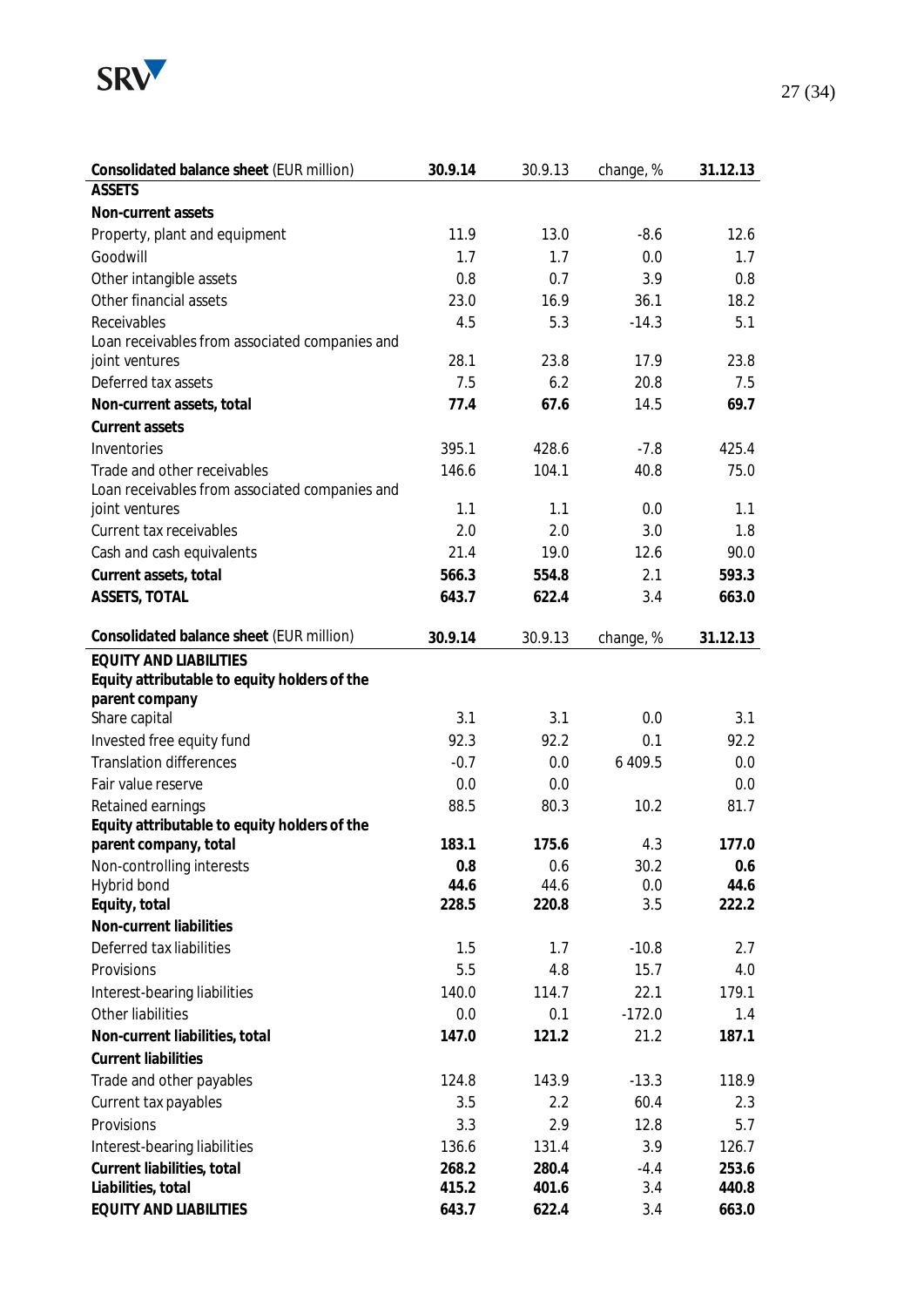

| Consolidated balance sheet (EUR million)                    | 1-9/2014 | 1-9/2013 | 1-12/2013 |
|-------------------------------------------------------------|----------|----------|-----------|
| Cash flows from operating activities                        |          |          |           |
| Net profit for the period                                   | 9.9      | 16.8     | 18.3      |
| (excluding non-controlling interests)                       |          |          |           |
| Adjustments:                                                |          |          |           |
| Depreciation and impairments                                | 2.3      | 2.2      | 3.1       |
| Non-cash transactions                                       | $-2.7$   | $-11.3$  | 10.5      |
| Financial income and expenses                               | 4.0      | 2.6      | 3.6       |
| Capital gains on sales of tangible and intangible assets    | 0.0      | 0.0      | $0.0\,$   |
| Income taxes                                                | 1.2      | 2.4      | 4.5       |
| Adjustments, total                                          | 4.9      | $-4.2$   | 21.7      |
| Changes in working capital:                                 |          |          |           |
| Change in loan receivables                                  | $-2.6$   | 16.8     | 18.5      |
| Change in trade and other receivables                       | $-70.0$  | 20.9     | 47.7      |
| Change in inventories                                       | 30.6     | 9.2      | $-2.1$    |
| Change in trade and other payables                          | 4.3      | $-8.5$   | $-30.4$   |
| Changes in working capital, total                           | $-37.6$  | 38.3     | 33.8      |
| Interest paid                                               | $-4.1$   | $-5.3$   | $-14.0$   |
| Interest received                                           | 0.1      | 3.4      | 3.3       |
| Income taxes paid                                           | $-1.5$   | 1.5      | $-0.7$    |
| Net cash flow from operating activities                     | $-28.4$  | 50.6     | 62.3      |
| Cash flow from investing activities                         |          |          |           |
| Purchase of property, plant and equipment                   | $-1.3$   | $-1.6$   | $-2.1$    |
| Purchase of intangible assets                               | $-0.3$   | $-0.2$   | $-0.3$    |
| Purchase of other financial assets                          | $-5.3$   | $-6.0$   | $-7.4$    |
| Sale of property, plant and equipment and intangible assets | 0.2      | 0.2      | 0.3       |
| Sale of financial assets                                    | 0.0      | 0.0      | 0.2       |
| Net cash used in investing activities                       | $-6.8$   | $-7.6$   | $-9.4$    |
| Cash flows from financing activities                        |          |          |           |
| Proceeds from loans                                         | 1.9      | 9.4      | 86.6      |
| Repayments of loans                                         | $-5.8$   | $-72.6$  | $-75.8$   |
| Change in housing corporation loans                         | $-14.9$  | $-8.2$   | $-17.0$   |
| Net change in short-term loans                              | $-10.5$  | 16.4     | 12.4      |
| Purchase and sale of treasury shares                        | 0.1      | 0.0      | 0.0       |
| Dividends paid                                              | $-4.3$   | $-2.2$   | $-2.2$    |
| Net cash from financing activities                          | $-33.4$  | $-57.0$  | 4.0       |
| Net change in cash and cash equivalents                     | $-68.6$  | $-14.0$  | 56.9      |
| Cash and cash equivalents at the beginning of period        | 90.0     | 33.1     | 33.1      |
| Cash and cash equivalents at the end of period              | 21.4     | 19.0     | 90.0      |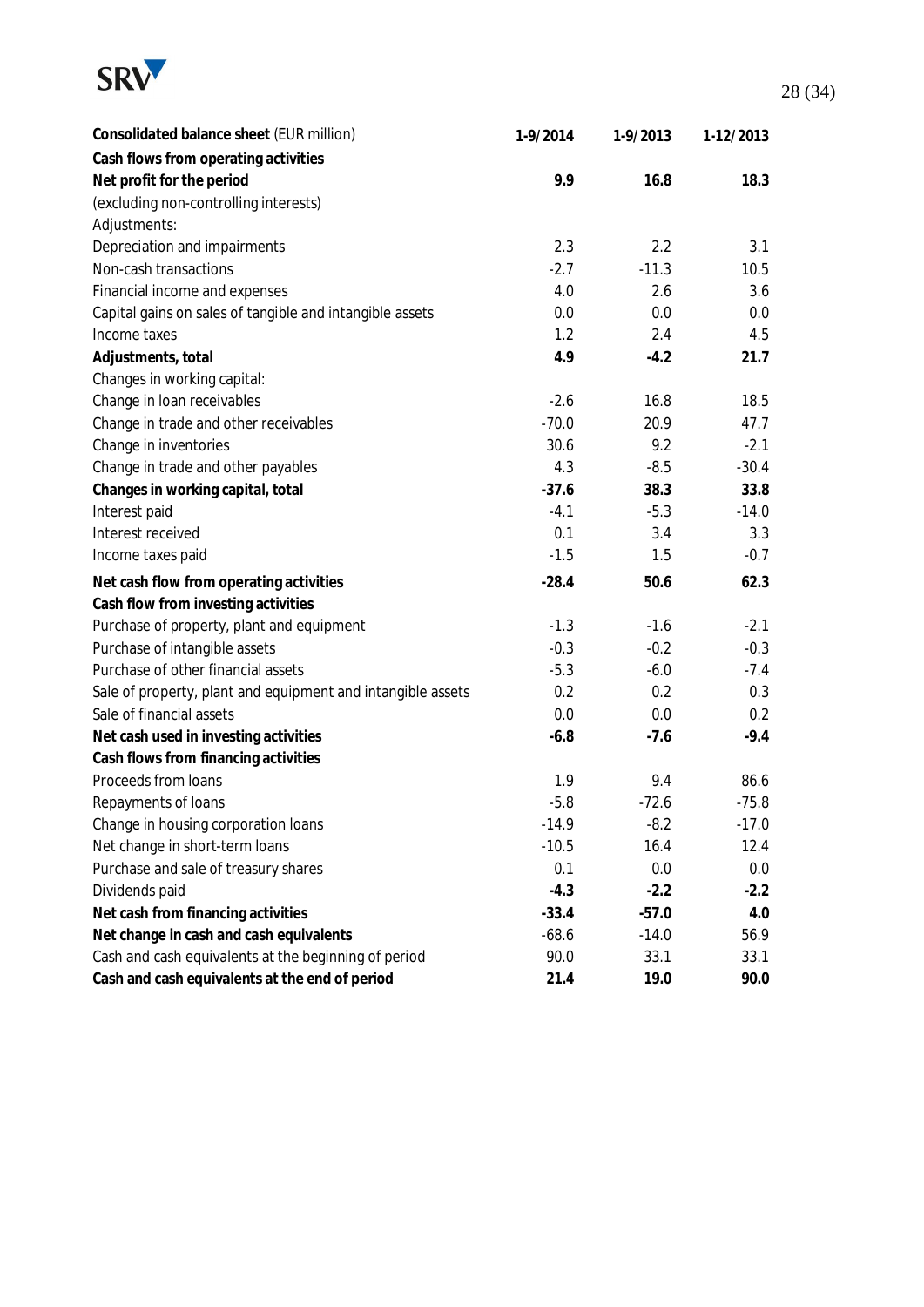

| Equity attributable to the equity holders of the parent |                  |                |                                                                                 |         |                      |        |             |                |                 |
|---------------------------------------------------------|------------------|----------------|---------------------------------------------------------------------------------|---------|----------------------|--------|-------------|----------------|-----------------|
|                                                         |                  |                | company                                                                         |         |                      |        |             |                |                 |
|                                                         |                  | Invested       |                                                                                 | Fair    |                      |        | Non-        |                |                 |
|                                                         | Share<br>capital | free<br>equity | Translation value<br>differences                                                | reser   | Retained<br>earnings | Total  | controlling | Hybrid<br>bond | Total<br>equity |
|                                                         |                  | fund           |                                                                                 | ve      |                      |        | interests   |                |                 |
|                                                         |                  |                | Statement of changes in Group equity 1 January -30 September 2014 (EUR million) |         |                      |        |             |                |                 |
| Equity on 1 January 2014                                | 3.1              | 92.2           | 0.0                                                                             | 0.0     | 81.7                 | 177.0  | 0.6         | 44.6           | 222.2           |
| Income and expenses for                                 |                  |                |                                                                                 |         |                      |        |             |                |                 |
| the period                                              | 0.0              | 0.0            | $-0.7$                                                                          | 0.0     | 9.9                  | 9.2    | 0.2         | 0.0            | 9.4             |
| Dividends paid                                          | 0.0              | 0.0            | 0.0                                                                             | 0.0     | $-4.2$               | $-4.2$ | 0.0         | 0.0            | $-4.2$          |
| Share-based incentive plan                              | 0.0              |                | 0.0                                                                             | 0.0     | 0.9                  | 0.9    | 0.0         | 0.0            | 0.9             |
| Purchase of treasury shares                             | 0.0              | 0.0            | 0.0                                                                             | 0.0     | 0.0                  | 0.0    | 0.0         | 0.0            | 0.0             |
| Sale of treasury shares                                 | 0.0              | 0.1            | 0.0                                                                             | 0.0     | 0.2                  | 0.2    | 0.0         | 0.0            | 0.2             |
| Hybrid bond                                             | 0.0              | 0.0            | 0.0                                                                             | 0.0     | 0.0                  | 0.0    | 0.0         | 0.0            | 0.0             |
| Other changes                                           | 0.0              | 0.0            | 0.0                                                                             | 0.0     |                      | 0.0    |             | 0.0            | 0.0             |
| Transactions with                                       |                  |                |                                                                                 |         |                      |        |             |                |                 |
| shareholders                                            | 0.0              | 0.1            | 0.0                                                                             | 0.0     | $-3.1$               | $-3.0$ | 0.0         | 0.0            | $-3.0$          |
| Equity on 30 September                                  |                  |                |                                                                                 |         |                      |        |             |                |                 |
| 2014                                                    | 3.1              | 92.3           | $-0.7$                                                                          | 0.0     | 88.5                 | 183.1  | 0.8         | 44.6           | 228.5           |
|                                                         |                  |                | Statement of changes in Group equity 1 January -30 September 2013 (EUR million) |         |                      |        |             |                |                 |
| Equity on 1 January 2013                                | 3.1              | 92.2           | 0.0                                                                             | 0.0     | 68.9                 | 164.2  | 3.5         | 44.6           | 212.3           |
| Income and expenses for                                 |                  |                |                                                                                 |         |                      |        |             |                |                 |
| the period                                              | 0.0              | 0.0            | 0.0                                                                             | 0.0     | 16.8                 | 16.8   | 0.0         | 0.0            | 16.8            |
| Dividends paid                                          | 0.0              | 0.0            | 0.0                                                                             | 0.0     | $-2.1$               | $-2.1$ | 0.0         | 0.0            | $-2.1$          |
| Share-based incentive plan                              | 0.0              |                | 0.0                                                                             | 0.0     | 1.3                  | 1.3    | 0.0         | 0.0            | 1.3             |
| Purchase of treasury shares                             | 0.0              | 0.0            | 0.0                                                                             | 0.0     | 0.0                  | 0.0    | 0.0         | 0.0            | 0.0             |
| Sale of treasury shares                                 | 0.0              | 0.0            | 0.0                                                                             | 0.0     | 0.0                  | 0.0    | 0.0         | 0.0            | 0.0             |
| Hybrid bond                                             | 0.0              | 0.0            | 0.0                                                                             | 0.0     | $-2.4$               | $-2.4$ | 0.0         | 0.0            | $-2.4$          |
| Other changes *                                         | 0.0              | 0.0            | 0.0                                                                             | 0.0     | $-2.1$               | $-2.1$ | $-2.9$      | 0.0            | $-5.0$          |
| Transactions with                                       |                  |                |                                                                                 |         |                      |        |             |                |                 |
| shareholders                                            | 0.0              | 0.0            | 0.0                                                                             | 0.0     | $-5.3$               | $-5.3$ | $-2.9$      | 0.0            | $-8.3$          |
| Equity on 30 September<br>2013                          | 3.1              | 92.2           | 0.0                                                                             | 0.0     | 80.4                 | 175.6  |             |                |                 |
|                                                         |                  |                |                                                                                 |         |                      |        | 0.6         | 44.6           | 220.8           |
|                                                         |                  |                | Statement of changes in Group equity 1 January -31 December 2013 (EUR million)  |         |                      |        |             |                |                 |
| Equity on 1 January 2013<br>Income and expenses for     | 3.1              | 92.2           | 0.0                                                                             | 0.0     | 68.9                 | 164.2  | 3.5         | 44.6           | 212.3           |
| the financial year                                      | 0.0              | 0.0            | 0.0                                                                             | 0.0     | 18.3                 | 18.3   | 0.0         | 0.0            | 18.3            |
| Dividends paid                                          | 0.0              | 0.0            | 0.0                                                                             | 0.0     | $-2.1$               | $-2.1$ | 0.0         | 0.0            | $-2.1$          |
| Share-based incentive plan                              | 0.0              | 0.0            | 0.0                                                                             | 0.0     | 2.0                  | 2.0    | 0.0         | 0.0            | 2.0             |
| Purchase of treasury shares                             | 0.0              | 0.0            | 0.0                                                                             | 0.0     | 0.0                  | 0.0    | 0.0         | 0.0            |                 |
|                                                         |                  |                |                                                                                 |         |                      |        |             |                | 0.0             |
| Sale of treasury shares                                 | 0.0              | 0.0            | 0.0                                                                             | 0.0     | 0.0                  | 0.0    | 0.0         | 0.0            | 0.0             |
| Hybrid bond                                             | 0.0              | 0.0            | 0.0                                                                             | 0.0     | $-3.2$               | $-3.2$ | 0.0         | 0.0            | $-3.2$          |
| Other changes *                                         | 0.0              | 0.0            | 0.0                                                                             | 0.0     | $-2.2$               | $-2.2$ | $-2.9$      | 0.0            | $-5.1$          |
| Transactions with<br>shareholders                       | 0.0              | 0.0            | 0.0                                                                             | 0.0     | $-5.5$               | $-5.5$ | $-2.9$      | 0.0            | $-8.4$          |
| Equity on 31 December                                   |                  |                |                                                                                 |         |                      |        |             |                |                 |
| 2013                                                    | 3.1              | 92.2           | 0.0                                                                             | $0.0\,$ | 81.7                 | 177.0  | 0.6         | 44.6           | 222.2           |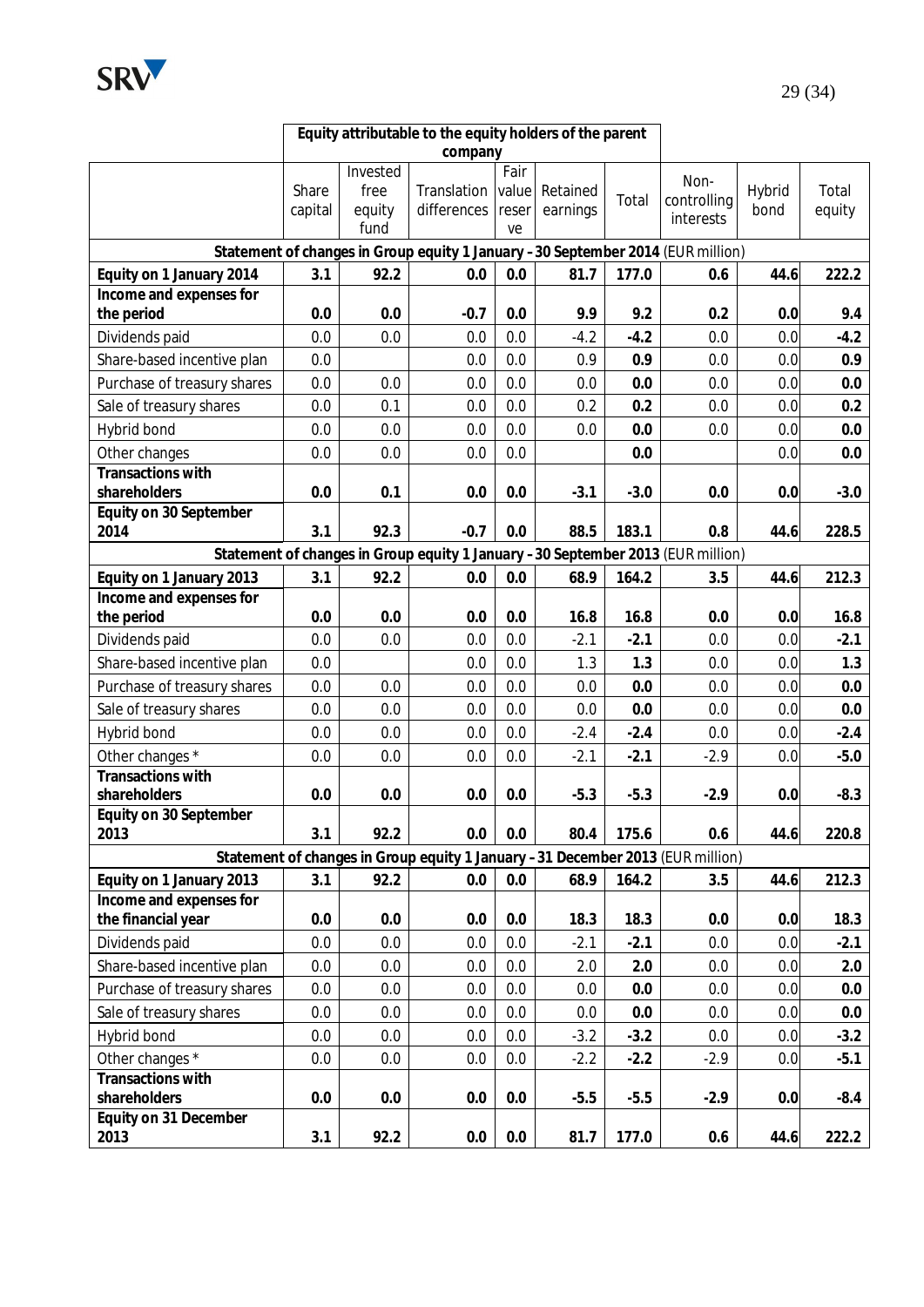

| Commitments and contingent liabilities (EUR million)     | 30.9.14 |       | 30.9.13 change, % | 31.12.13 |
|----------------------------------------------------------|---------|-------|-------------------|----------|
| Collateral given for own liabilities                     |         |       |                   |          |
| Real estate mortgages given 1)                           | 135.8   | 236.2 | $-42.5$           | 212.4    |
| Pledges given                                            | 0.0     | 0.0   |                   | 0.0      |
| Other commitments                                        |         |       |                   |          |
| Guarantees given for liabilities on uncompleted projects | 0.0     | 0.0   |                   | 0.0      |
| Investment commitments given                             | 11.2    | 33.4  | $-66.6$           | 14.0     |
| Plots purchase commitments                               | 158.0   | 135.4 | 16.7              | 157.8    |

1) Real estate mortgages include the total amount of mortgages given as collateral for developer contracting housing production against the housing corporation loans of uncompleted and unsold completed projects.

| Fair and nominal values of<br>derivative instruments                                                     | 9/2014             |          | 9/2013             |          |                    | 12/2013  |
|----------------------------------------------------------------------------------------------------------|--------------------|----------|--------------------|----------|--------------------|----------|
| (EUR million)                                                                                            | <b>Fair Values</b> |          | <b>Fair Values</b> |          | <b>Fair Values</b> |          |
| Hedge accounting not applied                                                                             | Positive           | Negative | Positiv.           | Negative | Positive           | Negative |
| Foreign exchange forward contracts                                                                       | 0.0                | 0.0      | 0.0                | 0.0      | 0.0                | 0.0      |
| Interest rate swaps                                                                                      | 0.0                | 0.0      | 0.0                | 0.6      | 0.0                | 0.4      |
| Nominal values of derivative instruments                                                                 |                    | 9/2014   |                    | 9/2013   |                    | 12/2013  |
| Foreign exchange forward contracts                                                                       |                    | 0.0      |                    | 0.0      |                    | 0.0      |
| Interest rate swaps                                                                                      |                    | 0.0      |                    | 30.0     |                    | 30.0     |
| The fair values of derivative instruments are based on market prices at the end of the reporting period. |                    |          |                    |          |                    |          |

Open foreign exchange forward contracts are hedging the financing cash flow.

**2. Group and Segment information by quarter** 

| SRV Group (EUR million)                 | $7 - 9/14$ | $4 - 6/14$ | $1 - 3/14$ | 10-12/13 | $7 - 9/13$ | $4 - 6/13$ | $1 - 3/13$ |
|-----------------------------------------|------------|------------|------------|----------|------------|------------|------------|
| Revenue                                 | 209.0      | 143.1      | 138.5      | 171.6    | 170.0      | 179.4      | 158.4      |
| Operating profit                        | 6.0        | 4.9        | 4.4        | 4.6      | 6.9        | 13.7       | 1.2        |
| Financial income and expenses,          |            |            |            |          |            |            |            |
| total                                   | $-0.2$     | $-1.5$     | $-2.3$     | $-1.0$   | $-1.7$     | $-0.4$     | $-0.5$     |
| Profit before taxes                     | 5.7        | 3.4        | 2.2        | 3.6      | 5.2        | 13.3       | 0.7        |
| Order backlog <sup>1)</sup>             | 944.1      | 1 047.0    | 880.2      | 825.8    | 911.5      | 959.2      | 726.7      |
| New agreements                          | 90.3       | 317.3      | 184.7      | 68.3     | 107.9      | 384.5      | 40.0       |
| Earnings per share, EUR                 | 0.14       | 0.04       | 0.01       | 0.01     | 0.06       | 0.35       | $-0.03$    |
| Equity per share, EUR $1$               | 5.14       | 4.99       | 4.88       | 4.99     | 4.95       | 4.86       | 4.50       |
| Share closing price, EUR $1$            | 3.67       | 4.13       | 3.76       | 4.05     | 4.41       | 3.28       | 3.36       |
| Equity ratio, $%$ <sup>1)</sup>         | 38.9       | 38.4       | 39.0       | 36.4     | 39.3       | 35.2       | 34.3       |
| Net interest-bearing debt <sup>1)</sup> | 255.1      | 252.7      | 225.3      | 215.8    | 227.1      | 245.0      | 277.7      |
| Gearing, % <sup>1)</sup>                | 111.6      | 113.4      | 103.0      | 97.1     | 102.8      | 112.5      | 135.6      |
| 1) at the end of the period             |            |            |            |          |            |            |            |
| Revenue (EUR million)                   | 7-9/14     | $4 - 6/14$ | $1 - 3/14$ | 10-12/13 | $7 - 9/13$ | $4 - 6/13$ | $1 - 3/13$ |
| <b>Domestic Operations</b>              | 196.5      | 131.0      | 124.4      | 155.8    | 155.0      | 128.9      | 135.0      |
| - business construction                 | 144.9      | 82.5       | 69.0       | 89.1     | 88.1       | 74.6       | 67.5       |
| - housing construction                  | 51.7       | 48.5       | 55.4       | 66.8     | 66.9       | 54.3       | 67.5       |
| <b>International Operations</b>         | 12.6       | 12.4       | 14.2       | 15.7     | 15.1       | 50.4       | 23.5       |
| Other operations                        | 5.0        | 5.4        | 4.9        | 3.8      | 2.9        | 3.0        | 3.3        |
| Eliminations                            | $-5.1$     | $-5.7$     | $-4.9$     | $-3.8$   | $-2.9$     | $-3.0$     | $-3.4$     |
| Group, total                            | 209.0      | 143.1      | 138.5      | 171.6    | 170.0      | 179.4      | 158.4      |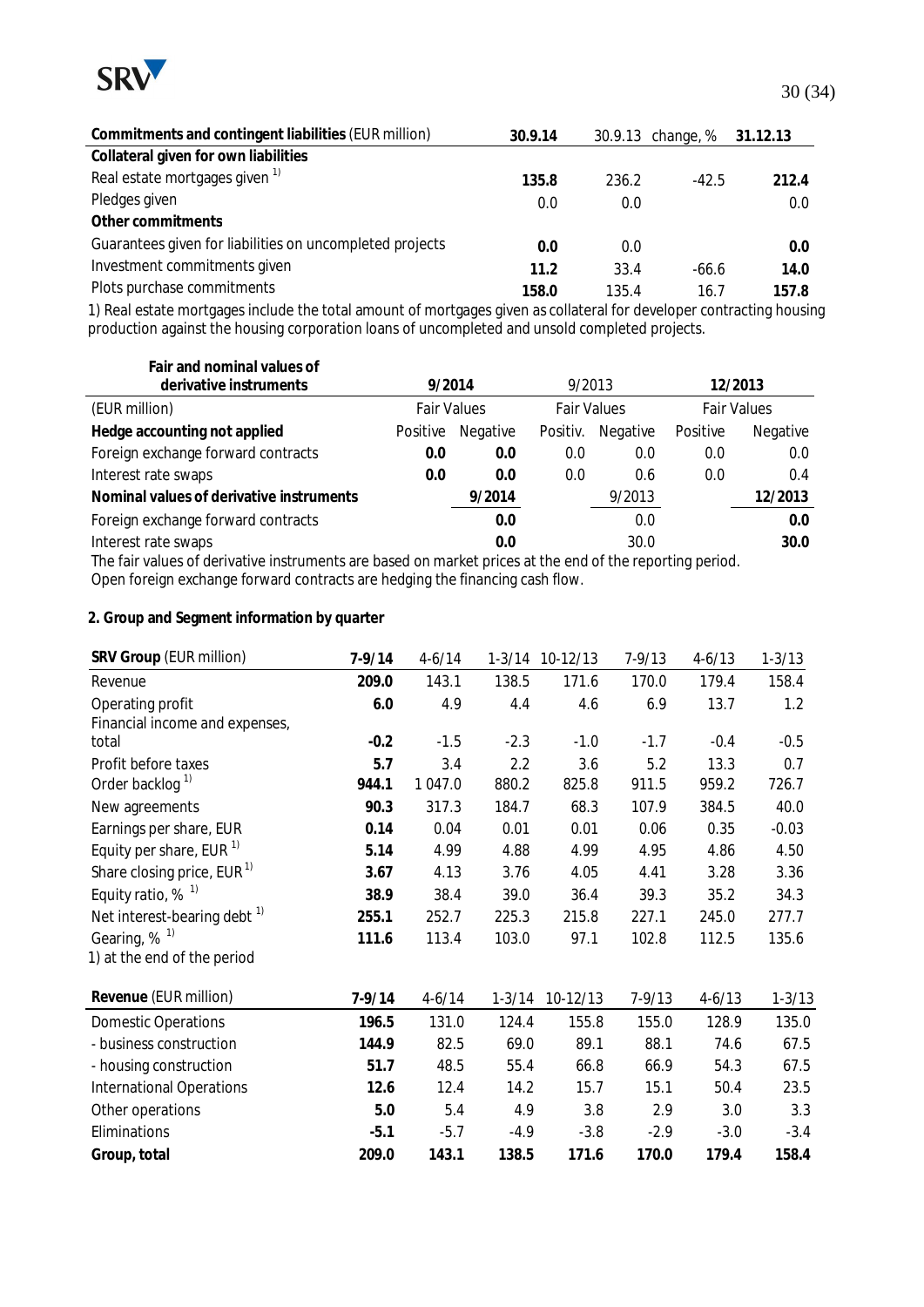

| Operating profit (EUR million)                 | $7 - 9/14$ | $4 - 6/14$ |         | 1-3/14 10-12/13 | $7 - 9/13$ | $4 - 6/13$ | $1 - 3/13$ |
|------------------------------------------------|------------|------------|---------|-----------------|------------|------------|------------|
| <b>Domestic Operations</b>                     | 6.2        | 7.0        | 6.6     | 8.0             | 7.3        | 2.7        | 3.4        |
| <b>International Operations</b>                | 0.2        | $-0.4$     | $-0.6$  | $-1.7$          | 0.2        | 12.3       | $-0.8$     |
| Other operations                               | $-0.4$     | $-1.8$     | $-1.6$  | $-1.7$          | $-0.6$     | $-1.3$     | $-1.4$     |
| Eliminations                                   | 0.0        | 0.0        | 0.0     | 0.0             | 0.0        | 0.0        | 0.0        |
| Group, total                                   | 6.0        | 4.9        | 4.4     | 4.6             | 6.9        | 13.7       | 1.2        |
| Operating profit (%)                           | $7 - 9/14$ | $4 - 6/14$ |         | 1-3/14 10-12/13 | $7 - 9/13$ | $4 - 6/13$ | $1 - 3/13$ |
| Domestic operations                            | 3.1        | 5.4        | 5.3     | 5.1             | 4.7        | 2.1        | 2.5        |
| International operations                       | 1.6        | $-2.9$     | $-4.0$  | $-10.7$         | 1.1        | 24.5       | $-3.6$     |
| Group, total                                   | 2.9        | 3.4        | 3.2     | 2.7             | 4.0        | 7.6        | 0.8        |
| Order backlog (EUR million)                    | 30.9.14    | 30.6.14    | 31.3.14 | 31.12.13        | 30.9.13    | 30.6.13    | 31.3.13    |
| Domestic operations                            | 777.8      | 920.0      | 721.5   | 645.8           | 727.8      | 771.6      | 686.9      |
| - business construction                        | 505.6      | 633.1      | 477.2   | 392.8           | 451.1      | 458.7      | 389.9      |
| - housing construction                         | 272.3      | 286.9      | 244.2   | 253.0           | 276.6      | 312.9      | 296.9      |
| International operations                       | 166.2      | 126.9      | 158.8   | 180.1           | 183.7      | 187.6      | 39.8       |
| Group, total                                   | 944.1      | 1 047.0    | 880.2   | 825.8           | 911.5      | 959.2      | 726.7      |
| - sold order backlog                           | 817        | 873        | 698     | 618             | 704        | 746        | 532        |
| - unsold order backlog                         | 127        | 174        | 182     | 208             | 207        | 213        | 194        |
| Order backlog, housing construction in Finland |            |            |         |                 |            |            |            |
| (EUR million)                                  | 30.9.14    | 30.6.14    | 31.3.14 | 31.12.13        | 30.9.13    | 30.6.13    | 31.3.13    |
| Negotiation and construction                   |            |            |         |                 |            |            |            |
| contracts                                      | 146        | 179        | 130     | 122             | 119        | 121        | 120        |
| Under construction, sold                       | 16         | 14         | 13      | 14              | 31         | 52         | 56         |
| Under construction, unsold                     | 41         | 26         | 27      | 60              | 87         | 117        | 99         |
| Completed and unsold                           | 69         | 68         | 74      | 57              | 40         | 24         | 21         |
| Housing construction, total                    | 272        | 287        | 244     | 253             | 277        | 313        | 297        |
| Invested capital (EUR million)                 | 30.9.14    | 30.6.14    | 31.3.14 | 31.12.13        | 30.9.13    | 30.6.13    | 31.3.13    |
| Domestic operations                            | 298.9      | 303.1      | 275.3   | 274.8           | 286.5      | 291.2      | 292.7      |
| International operations                       | 208.5      | 192.8      | 181.7   | 177.9           | 171.7      | 179.0      | 195.4      |
| Other operations and                           |            |            |         |                 |            |            |            |
| eliminations                                   | $-2.2$     | $-3.6$     | 10.7    | 75.4            | 8.7        | 40.6       | 10.5       |
| Group, total                                   | 505.1      | 492.3      | 467.7   | 528.0           | 466.9      | 510.9      | 498.6      |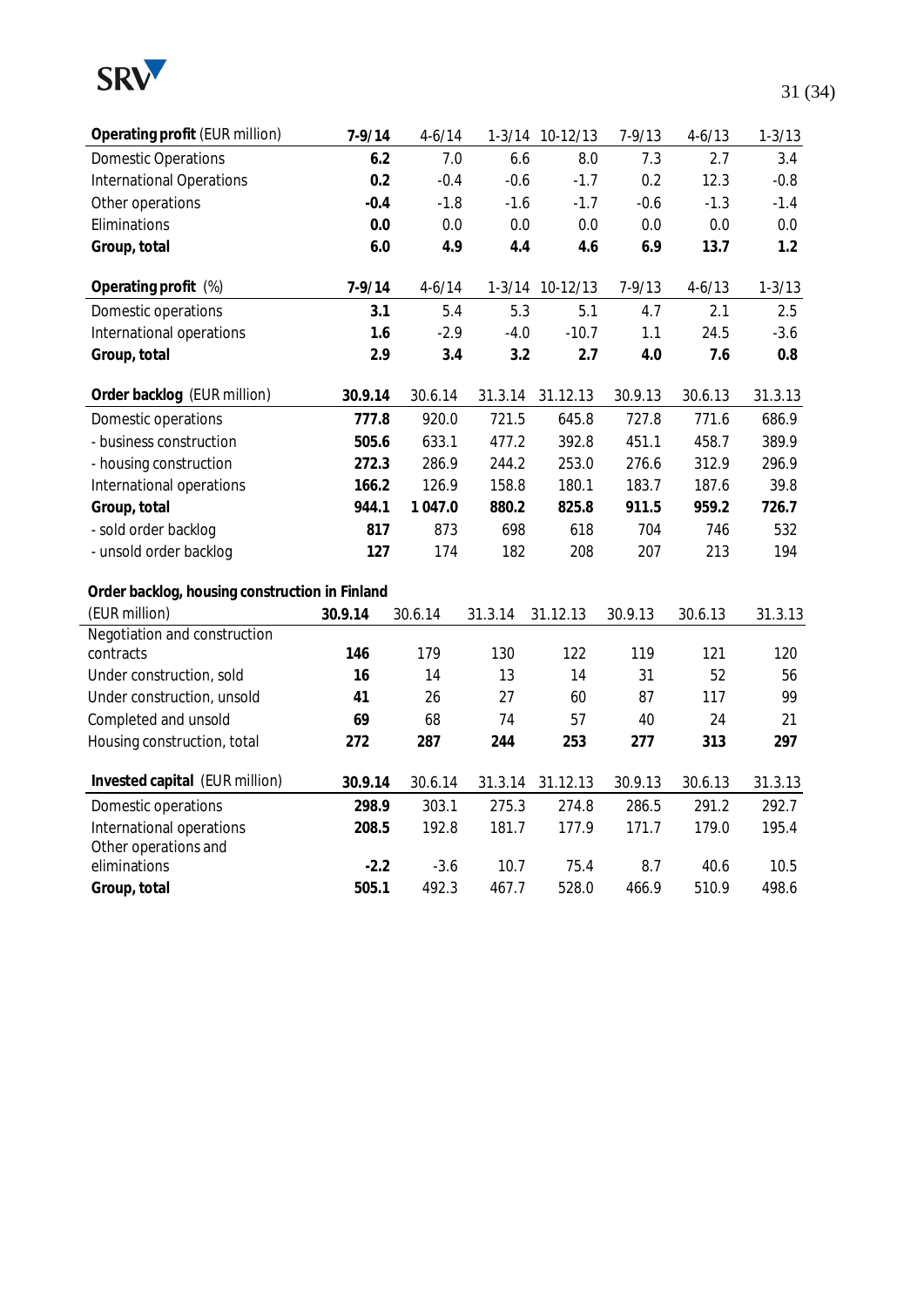

## **Housing production in Finland**

| (units)                                      | $7 - 9/14$ | $4 - 6/14$  |         | 1-3/14 10-12/13 | $7 - 9/13$ | $4 - 6/13$ | $1 - 3/13$ |
|----------------------------------------------|------------|-------------|---------|-----------------|------------|------------|------------|
| Housing sales, total                         | 102        | 288         | 160     | 117             | 183        | 178        | 223        |
| - sales, developer contracting               | 65         | 29          | 72      | 29              | 69         | 64         | 135        |
| - sales, negotiation contracts <sup>2)</sup> | 37         | 259         | 88      | 88              | 114        | 114        | 88         |
| Developer contracting                        |            |             |         |                 |            |            |            |
| - start-ups                                  | 111        | $\mathbf 0$ | 22      | $\Omega$        | 25         | 142        | 35         |
| - completed                                  | 86         | $\Omega$    | 100     | 151             | 175        | 109        | 104        |
| - completed and unsold                       | 194        | 173         | 198     | 182             | 128        | 89         | 75         |
| Under construction, total <sup>1)</sup>      | 1612       | 1638        | 1 1 8 5 | 1 0 5 4         | 1 3 9 8    | 1525       | 1633       |
| - construction contracts <sup>1)</sup>       | 649        | 649         | 455     | 334             | 550        | 560        | 795        |
| - negotiation contracts $^{1/2}$             | 767        | 818         | 559     | 471             | 448        | 415        | 321        |
| - developer contracting <sup>1)</sup>        | 196        | 171         | 171     | 249             | 400        | 550        | 517        |
| - of which sold $1$                          | 63         | 63          | 59      | 71              | 139        | 206        | 237        |
| - of which unsold <sup>1)</sup>              | 133        | 108         | 112     | 178             | 261        | 344        | 280        |

1) at the end of the period 2) investor sales under negotiation contracts

## **3. Segment information**

| Assets                             |          |          | change, | change, |          |
|------------------------------------|----------|----------|---------|---------|----------|
| (EUR million)                      | 30.9.14  | 30.9.13  | meur    | $\%$    | 31.12.13 |
| Domestic operations                | 412.1    | 413.6    | $-1.4$  | $-0.4$  | 383.2    |
| International operations           | 231.3    | 195.7    | 35.6    | 18.2    | 209.1    |
| <b>Other Operations</b>            | 360.2    | 309.1    | 51.1    | 16.5    | 389.7    |
| Eliminations                       | $-360.0$ | $-296.0$ | $-64.0$ |         | $-319.0$ |
| Group, total                       | 643.7    | 622.4    | 21.3    | 3.4     | 663.0    |
|                                    |          |          |         |         |          |
|                                    |          |          |         |         |          |
| Liabilities                        |          |          | change, | change, |          |
| (EUR million)                      | 30.9.14  | 30.9.13  | meur    | %       | 31.12.13 |
| Domestic operations                | 261.4    | 353.6    | $-92.2$ | $-26.1$ | 326.7    |
| International operations           | 157.0    | 192.3    | $-35.3$ | $-18.4$ | 199.0    |
| <b>Other Operations</b>            | 186.4    | 124.5    | 61.9    | 49.7    | 207.0    |
| Eliminations and other adjustments | $-189.7$ | $-268.8$ | 79.1    |         | $-291.9$ |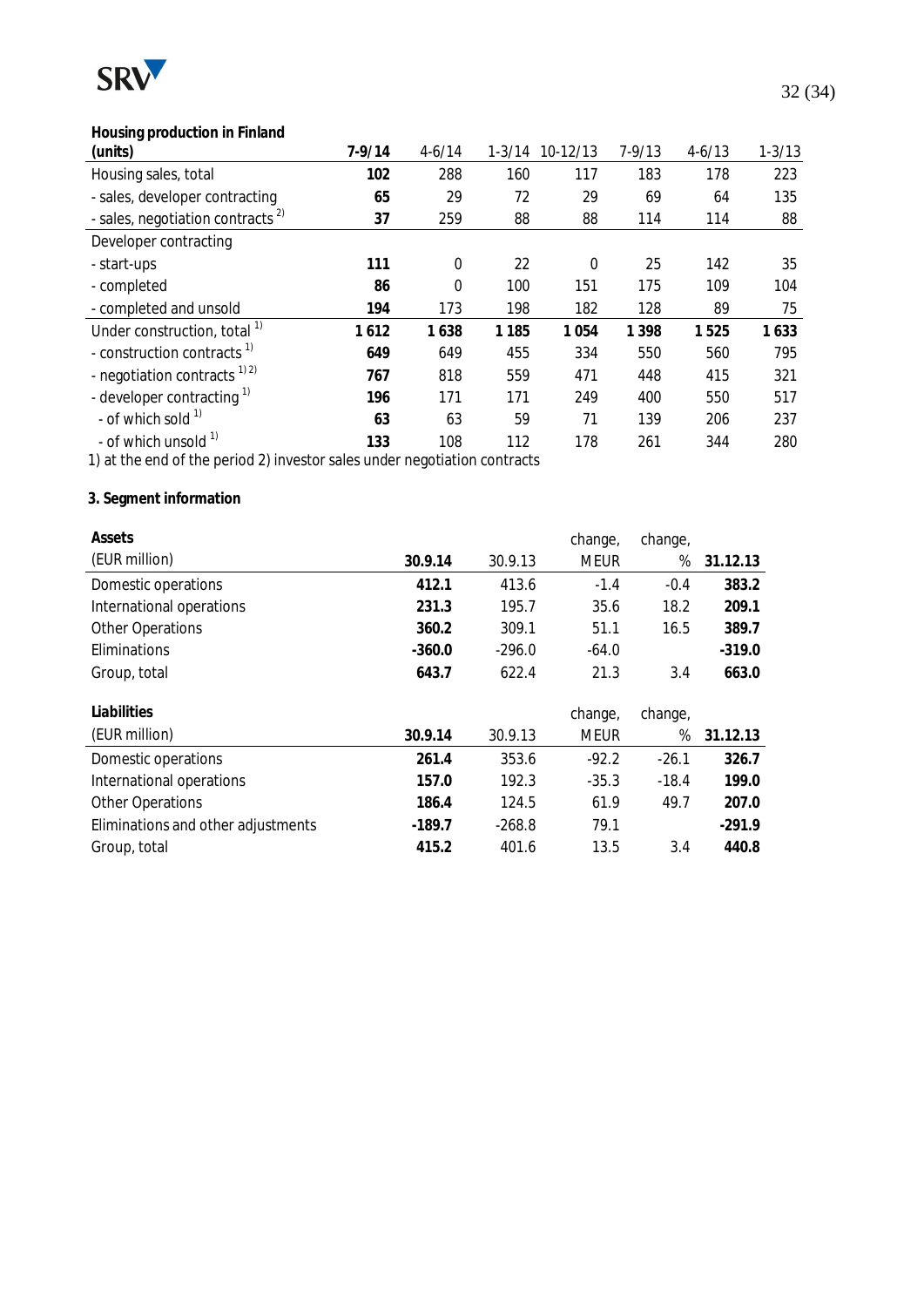

| Invested capital         |            |          | change,     | change,  |          |
|--------------------------|------------|----------|-------------|----------|----------|
| (EUR million)            | 30.9.14    | 30.9.13  | <b>MEUR</b> | $\%$     | 31.12.13 |
| Domestic operations      | 298.9      | 286.5    | 12.4        | 4.3      | 274.8    |
| International operations | 208.5      | 171.7    | 36.7        | 21.4     | 177.9    |
| Other and eliminations   | $-2.2$     | 8.7      | $-10.9$     | $-125.6$ | 75.4     |
| Group, total             | 505.1      | 466.9    | 38.2        | 8.2      | 528.0    |
| Return on investment %   | $1 - 9/14$ | $1-9/13$ | $1-12/13$   |          |          |
| Domestic operations      | 9.2        | 6.4      | 7.3         |          |          |
| International operations | 0.7        | 9.2      | 6.3         |          |          |
| Group, total             | 4.4        | 6.4      | 5.4         |          |          |

| Inventories                                        |         |         | change,     |          |
|----------------------------------------------------|---------|---------|-------------|----------|
| (MEUR)                                             | 30.9.14 | 30.9.13 | <b>MEUR</b> | 31.12.13 |
| Land areas and plot-owning companies               | 165.2   | 157.5   | 7.8         | 151.3    |
| Domestic operations                                | 95.8    | 89.0    | 6.8         | 83.1     |
| International operations                           | 69.5    | 68.5    | 1.0         | 68.2     |
| Work in progress                                   | 77.9    | 109.2   | $-31.3$     | 92.1     |
| Domestic operations                                | 73.1    | 105.3   | $-32.2$     | 87.8     |
| International operations                           | 4.8     | 4.0     | 0.8         | 4.3      |
| Shares in completed housing corporations and real  |         |         |             |          |
| estate companies                                   | 68.5    | 99.9    | $-31.4$     | 114.8    |
| Domestic operations                                | 67.6    | 97.7    | $-30.1$     | 112.9    |
| International operations                           | 0.9     | 2.2     | $-1.3$      | 1.9      |
| Other inventories                                  | 83.5    | 62.0    | 21.5        | 67.2     |
| Domestic operations                                | 10.9    | 7.9     | 3.1         | 8.4      |
| International operations                           | 72.6    | 54.1    | 18.4        | 58.9     |
| Inventories, total                                 | 395.1   | 428.6   | $-33.5$     | 425.4    |
| Domestic operations                                | 247.4   | 299.8   | $-52.4$     | 292.2    |
| - share of associated companies and joint ventures | 4.1     | 2.1     | 2.0         | 2.6      |
| International operations                           | 147.7   | 128.8   | 18.9        | 133.2    |
| - share of associated companies and joint ventures | 67.6    | 52.1    | 15.5        | 57.9     |